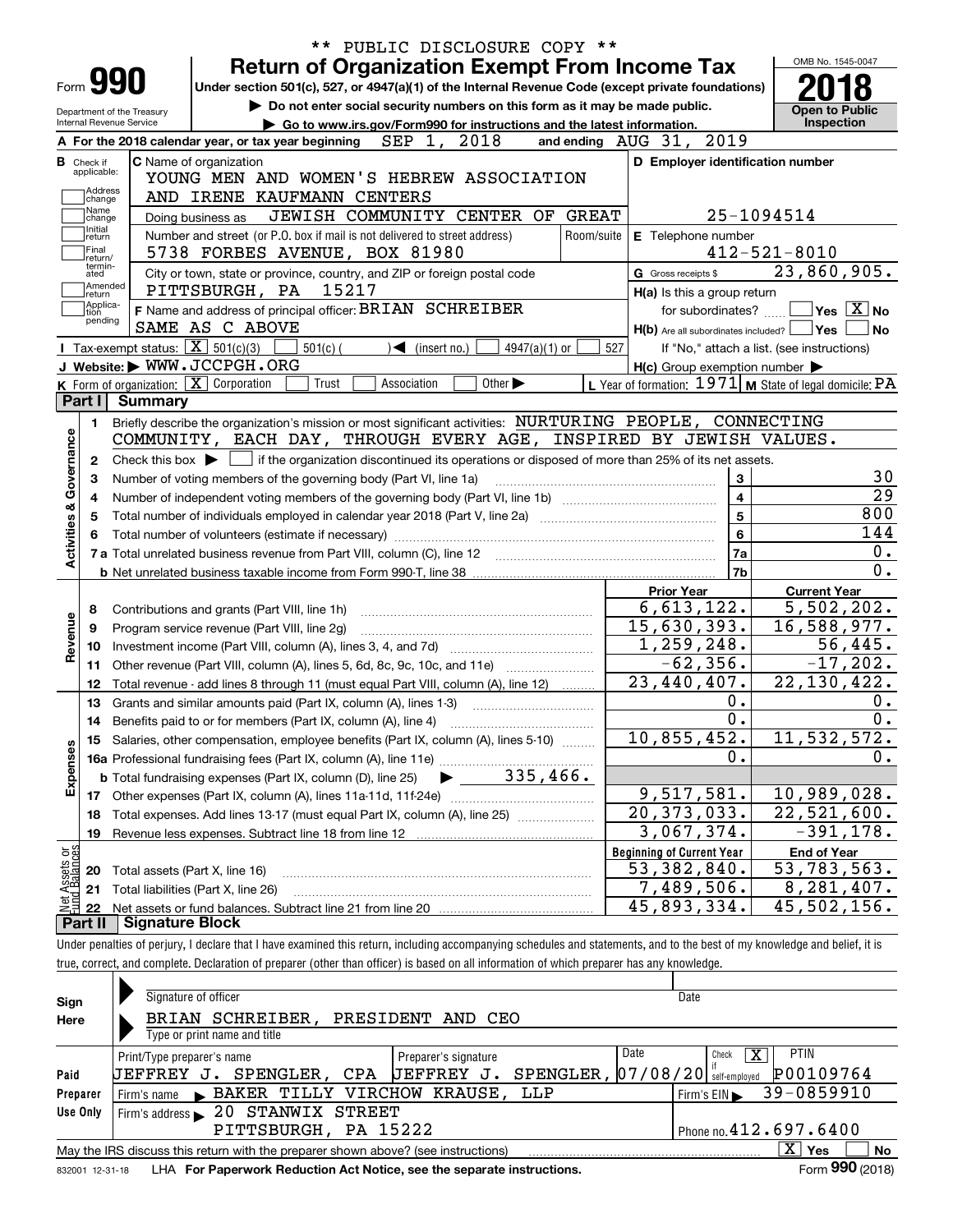|              | YOUNG MEN AND WOMEN'S HEBREW ASSOCIATION                                                                                                                                                                                                                                                                                                                                                                                              |
|--------------|---------------------------------------------------------------------------------------------------------------------------------------------------------------------------------------------------------------------------------------------------------------------------------------------------------------------------------------------------------------------------------------------------------------------------------------|
|              | 25-1094514<br>IRENE KAUFMANN CENTERS<br>AND<br>Page 2<br>Form 990 (2018)<br><b>Part III   Statement of Program Service Accomplishments</b>                                                                                                                                                                                                                                                                                            |
|              | $\overline{\mathbf{x}}$                                                                                                                                                                                                                                                                                                                                                                                                               |
| 1            | Briefly describe the organization's mission:                                                                                                                                                                                                                                                                                                                                                                                          |
|              | NURTURING PEOPLE, CONNECTING COMMUNITY, EACH DAY, THROUGH EVERY AGE,                                                                                                                                                                                                                                                                                                                                                                  |
|              | INSPIRED BY JEWISH VALUES.                                                                                                                                                                                                                                                                                                                                                                                                            |
|              |                                                                                                                                                                                                                                                                                                                                                                                                                                       |
|              |                                                                                                                                                                                                                                                                                                                                                                                                                                       |
| $\mathbf{2}$ | Did the organization undertake any significant program services during the year which were not listed on the                                                                                                                                                                                                                                                                                                                          |
|              | $\overline{\mathsf{Yes}\mathrel{\hspace{0.05cm}\mathbf{X}}$ No<br>$\begin{bmatrix} \begin{bmatrix} 0 & 0 & 0 \\ 0 & 0 & 0 \\ 0 & 0 & 0 \\ 0 & 0 & 0 \\ 0 & 0 & 0 \\ 0 & 0 & 0 \\ 0 & 0 & 0 \\ 0 & 0 & 0 & 0 \\ 0 & 0 & 0 & 0 \\ 0 & 0 & 0 & 0 \\ 0 & 0 & 0 & 0 & 0 \\ 0 & 0 & 0 & 0 & 0 \\ 0 & 0 & 0 & 0 & 0 \\ 0 & 0 & 0 & 0 & 0 & 0 \\ 0 & 0 & 0 & 0 & 0 & 0 \\ 0 & 0 & 0 & 0 & 0 & 0 \\ 0 & 0 & 0 & $<br>prior Form 990 or 990-EZ? |
|              | If "Yes," describe these new services on Schedule O.                                                                                                                                                                                                                                                                                                                                                                                  |
| 3            | $\overline{Y}$ es $\overline{X}$ No<br>Did the organization cease conducting, or make significant changes in how it conducts, any program services?                                                                                                                                                                                                                                                                                   |
|              | If "Yes," describe these changes on Schedule O.                                                                                                                                                                                                                                                                                                                                                                                       |
| 4            | Describe the organization's program service accomplishments for each of its three largest program services, as measured by expenses.                                                                                                                                                                                                                                                                                                  |
|              | Section 501(c)(3) and 501(c)(4) organizations are required to report the amount of grants and allocations to others, the total expenses, and                                                                                                                                                                                                                                                                                          |
|              | revenue, if any, for each program service reported.<br>$0.$ ) (Revenue \$7, 299, 150.)                                                                                                                                                                                                                                                                                                                                                |
| 4a           | (Code:<br>(Expenses \$<br>CHILDREN AND YOUTH SERVICES                                                                                                                                                                                                                                                                                                                                                                                 |
|              |                                                                                                                                                                                                                                                                                                                                                                                                                                       |
|              | OVER THE PAST YEAR, THE JCC ENGAGED MORE THAN 3,400 CHILDREN AND YOUTH                                                                                                                                                                                                                                                                                                                                                                |
|              | SWIMMING, DANCE, MUSICALS AND FITNESS, PROMOTING CREATIVE,<br>IN SPORTS,                                                                                                                                                                                                                                                                                                                                                              |
|              | ACTIVE AND ENGAGED LEARNING IN A SAFE AND NURTURING ENVIRONMENT. JCC'S                                                                                                                                                                                                                                                                                                                                                                |
|              | EARLY CHILDHOOD DEVELOPMENT CENTERS<br>(ECDC) OFTEN SERVE AS THE ENTRY                                                                                                                                                                                                                                                                                                                                                                |
|              | POINT FOR FAMILIES TO THE JCC AND IS OUR FIRST OPPORTUNITY TO DEVELOP                                                                                                                                                                                                                                                                                                                                                                 |
|              | RELATIONSHIPS ACROSS THE LIFETIME CONTINUUM. OUR ECDC PROGRAMS AT THE                                                                                                                                                                                                                                                                                                                                                                 |
|              | SQUIRREL HILL AND SOUTH HILLS BRANCHES HAVE 349 CHILDREN CURRENTLY                                                                                                                                                                                                                                                                                                                                                                    |
|              | ENROLLED MAKING THE JCC'S ECDC ONE OF THE LARGEST EARLY CHILDHOOD                                                                                                                                                                                                                                                                                                                                                                     |
|              | PROGRAMS IN WESTERN PENNSYLVANIA. THE JCC'S ECDC PROVIDES AN ENRICHING                                                                                                                                                                                                                                                                                                                                                                |
|              | AND NURTURING ENVIRONMENT FOR CHILDREN AGE 6 WEEKS TO FIVE YEARS OLD.                                                                                                                                                                                                                                                                                                                                                                 |
| 4b           | 6,635,592.<br>$0.$ ) (Revenue \$<br>(Code:<br>(Expenses \$                                                                                                                                                                                                                                                                                                                                                                            |
|              | DAY AND OVERNIGHT CAMPING                                                                                                                                                                                                                                                                                                                                                                                                             |
|              | JCC DAY AND OVERNIGHT CAMPS ARE DESIGNED TO PROMOTE SELF-ESTEEM,                                                                                                                                                                                                                                                                                                                                                                      |
|              | ENCOURAGE GROUP SKILLS AND TEAMWORK, FOSTER TRUST AND BUILD JEWISH                                                                                                                                                                                                                                                                                                                                                                    |
|              | THIS FISCAL YEAR, MORE THAN 1,400 CHILDREN AND ADOLESCENTS<br>IDENTITY.                                                                                                                                                                                                                                                                                                                                                               |
|              | WERE ENGAGED IN JCC DAY AND RESIDENT CAMPS.<br>THE CAMP EXPERIENCE IS ALSO                                                                                                                                                                                                                                                                                                                                                            |
|              | HIGHLY DEVELOPMENTAL AND ENCOMPASSES LIFE SKILLS EDUCATION IN AN                                                                                                                                                                                                                                                                                                                                                                      |
|              | INFORMAL AND PLEASURABLE ATMOSPHERE. THESE LIFE SKILLS TAKE ON NEW                                                                                                                                                                                                                                                                                                                                                                    |
|              | MEANING AS MANY FORMER CAMPERS BECOME PART OF OUR STAFF-IN-TRAINING                                                                                                                                                                                                                                                                                                                                                                   |
|              | (SIT), JUNIOR COUNSELOR, SENIOR COUNSELOR, AND UNIT HEAD PROGRAMS.                                                                                                                                                                                                                                                                                                                                                                    |
|              |                                                                                                                                                                                                                                                                                                                                                                                                                                       |
|              | CAMP BEGINS AT AGE 2 (AGE 7 FOR OVERNIGHT CAMP) AND CONTINUES THROUGH                                                                                                                                                                                                                                                                                                                                                                 |
|              | 4c $(\text{Code:}\_\_)$ $(\text{Expenses $},\_3,353,025.)$ including grants of \$                                                                                                                                                                                                                                                                                                                                                     |
|              | FITNESS AND WELLNESS                                                                                                                                                                                                                                                                                                                                                                                                                  |
|              | JCC'S HEALTH AND WELLNESS PROGRAMS ARE A CORE SERVICE OFFERING WITH                                                                                                                                                                                                                                                                                                                                                                   |
|              | ACTIVITIES SUCH AS AQUATICS, MARTIAL ARTS, BASKETBALL, ZUMBA AND YOGA,                                                                                                                                                                                                                                                                                                                                                                |
|              | BEGINNING WITH CHILDREN AS YOUNG AS SIX MONTHS TO OLDER ADULTS IN THEIR                                                                                                                                                                                                                                                                                                                                                               |
|              | 90'S IN BOTH SQUIRREL HILL AND SOUTH HILLS. JCC PROGRAMS AND                                                                                                                                                                                                                                                                                                                                                                          |
|              | EQUIPMENT, INCLUDING ADAPTIVE MOTION TRAINERS, MAKE FITNESS                                                                                                                                                                                                                                                                                                                                                                           |
|              | INCREASINGLY ACCESSIBLE FOR INDIVIDUALS OF ALL AGES AND ABILITIES.                                                                                                                                                                                                                                                                                                                                                                    |
|              |                                                                                                                                                                                                                                                                                                                                                                                                                                       |
|              | APPROXIMATELY ONE-THIRD OF OUR PHYSICAL SPACE IN OUR YEAR-ROUND                                                                                                                                                                                                                                                                                                                                                                       |
|              | FACILITIES IS DEDICATED TOWARD THIS PURPOSE WHICH SERVES AN ESTIMATED                                                                                                                                                                                                                                                                                                                                                                 |
|              | 12,000 INDIVIDUALS ANNUALLY OVER 93 HOURS EACH WEEK. NEW HEALTH AND                                                                                                                                                                                                                                                                                                                                                                   |
|              | 4d Other program services (Describe in Schedule O.)                                                                                                                                                                                                                                                                                                                                                                                   |
|              | (Expenses \$<br>) (Revenue \$<br><u> 1980 - Johann Barn, mars ann an t-</u><br>including grants of \$                                                                                                                                                                                                                                                                                                                                 |
|              | 4e Total program service expenses 20,930,117.                                                                                                                                                                                                                                                                                                                                                                                         |
|              | $F_{\text{Orm}}990(2018)$                                                                                                                                                                                                                                                                                                                                                                                                             |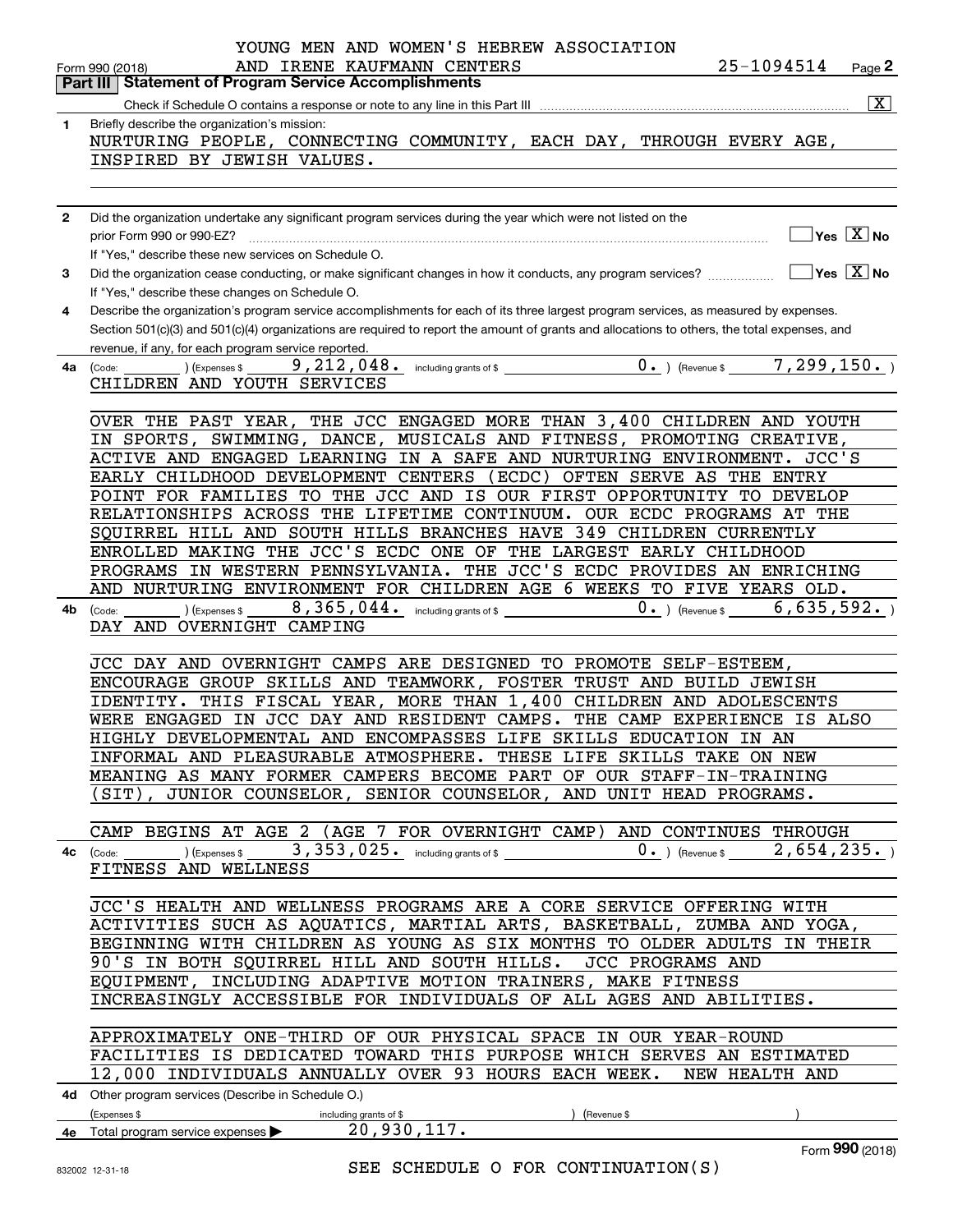| YOUNG MEN AND WOMEN'S HEBREW ASSOCIATION |  |  |  |
|------------------------------------------|--|--|--|
|------------------------------------------|--|--|--|

|         |                                                                                                                                                                                                                             |                 | Yes   No    |                              |
|---------|-----------------------------------------------------------------------------------------------------------------------------------------------------------------------------------------------------------------------------|-----------------|-------------|------------------------------|
| 1       | Is the organization described in section $501(c)(3)$ or $4947(a)(1)$ (other than a private foundation)?                                                                                                                     |                 |             |                              |
|         |                                                                                                                                                                                                                             | 1.              | Х           |                              |
| 2       |                                                                                                                                                                                                                             | $\mathbf{2}$    | $\mathbf X$ |                              |
| 3       | Did the organization engage in direct or indirect political campaign activities on behalf of or in opposition to candidates for                                                                                             |                 |             |                              |
|         |                                                                                                                                                                                                                             | 3               |             | x                            |
| 4       | Section 501(c)(3) organizations. Did the organization engage in lobbying activities, or have a section 501(h) election in effect                                                                                            |                 |             |                              |
|         |                                                                                                                                                                                                                             | 4               |             | x                            |
| 5       | Is the organization a section 501(c)(4), 501(c)(5), or 501(c)(6) organization that receives membership dues, assessments, or                                                                                                |                 |             |                              |
|         |                                                                                                                                                                                                                             | 5               |             | x                            |
| 6       | Did the organization maintain any donor advised funds or any similar funds or accounts for which donors have the right to                                                                                                   |                 |             |                              |
|         | provide advice on the distribution or investment of amounts in such funds or accounts? If "Yes," complete Schedule D, Part I                                                                                                | 6               |             | x                            |
| 7       | Did the organization receive or hold a conservation easement, including easements to preserve open space,                                                                                                                   |                 |             |                              |
|         |                                                                                                                                                                                                                             | $\overline{7}$  |             | x                            |
| 8       | Did the organization maintain collections of works of art, historical treasures, or other similar assets? If "Yes," complete                                                                                                |                 |             |                              |
|         |                                                                                                                                                                                                                             | 8               |             | x                            |
| 9       | Did the organization report an amount in Part X, line 21, for escrow or custodial account liability, serve as a custodian for                                                                                               |                 |             |                              |
|         | amounts not listed in Part X; or provide credit counseling, debt management, credit repair, or debt negotiation services?                                                                                                   |                 |             |                              |
|         | If "Yes." complete Schedule D. Part IV                                                                                                                                                                                      | 9               |             | x                            |
| 10      | Did the organization, directly or through a related organization, hold assets in temporarily restricted endowments, permanent                                                                                               |                 |             |                              |
|         |                                                                                                                                                                                                                             | 10              | х           |                              |
| 11      | If the organization's answer to any of the following questions is "Yes," then complete Schedule D, Parts VI, VII, VIII, IX, or X                                                                                            |                 |             |                              |
|         | as applicable.                                                                                                                                                                                                              |                 |             |                              |
|         | Did the organization report an amount for land, buildings, and equipment in Part X, line 10? If "Yes," complete Schedule D.                                                                                                 |                 |             |                              |
|         |                                                                                                                                                                                                                             | 11a             | х           |                              |
|         | Did the organization report an amount for investments - other securities in Part X, line 12 that is 5% or more of its total                                                                                                 |                 |             |                              |
|         |                                                                                                                                                                                                                             | 11 <sub>b</sub> |             | x                            |
|         | Did the organization report an amount for investments - program related in Part X, line 13 that is 5% or more of its total                                                                                                  |                 |             |                              |
|         |                                                                                                                                                                                                                             | 11c             |             | x                            |
|         | d Did the organization report an amount for other assets in Part X, line 15 that is 5% or more of its total assets reported in                                                                                              |                 |             |                              |
|         |                                                                                                                                                                                                                             | 11d             |             | X<br>$\overline{\mathbf{x}}$ |
|         | Did the organization report an amount for other liabilities in Part X, line 25? If "Yes," complete Schedule D, Part X                                                                                                       | <b>11e</b>      |             |                              |
| f       | Did the organization's separate or consolidated financial statements for the tax year include a footnote that addresses                                                                                                     |                 |             |                              |
|         | the organization's liability for uncertain tax positions under FIN 48 (ASC 740)? If "Yes," complete Schedule D, Part X                                                                                                      | 11f             | х           |                              |
|         | 12a Did the organization obtain separate, independent audited financial statements for the tax year? If "Yes," complete                                                                                                     |                 |             |                              |
|         | Schedule D, Parts XI and XII                                                                                                                                                                                                | 12a             | x           |                              |
|         | <b>b</b> Was the organization included in consolidated, independent audited financial statements for the tax year?                                                                                                          |                 |             |                              |
|         | If "Yes," and if the organization answered "No" to line 12a, then completing Schedule D, Parts XI and XII is optional                                                                                                       | 12 <sub>b</sub> |             | $\mathbf{A}$                 |
| 13      | Is the organization a school described in section 170(b)(1)(A)(ii)? If "Yes," complete Schedule E                                                                                                                           | 13              |             | X                            |
| 14a     | Did the organization maintain an office, employees, or agents outside of the United States?                                                                                                                                 | 14a             |             | X                            |
| b       | Did the organization have aggregate revenues or expenses of more than \$10,000 from grantmaking, fundraising, business,                                                                                                     |                 |             |                              |
|         | investment, and program service activities outside the United States, or aggregate foreign investments valued at \$100,000                                                                                                  |                 |             | X                            |
|         | Did the organization report on Part IX, column (A), line 3, more than \$5,000 of grants or other assistance to or for any                                                                                                   | 14b             |             |                              |
| 15      |                                                                                                                                                                                                                             |                 |             |                              |
|         | Did the organization report on Part IX, column (A), line 3, more than \$5,000 of aggregate grants or other assistance to                                                                                                    | 15              |             | X                            |
| 16      |                                                                                                                                                                                                                             |                 |             | X                            |
|         |                                                                                                                                                                                                                             | 16              |             |                              |
| 17      | Did the organization report a total of more than \$15,000 of expenses for professional fundraising services on Part IX,                                                                                                     |                 |             | x                            |
|         | Did the organization report more than \$15,000 total of fundraising event gross income and contributions on Part VIII, lines                                                                                                | 17              |             |                              |
| 18      |                                                                                                                                                                                                                             |                 | х           |                              |
|         | Did the organization report more than \$15,000 of gross income from gaming activities on Part VIII, line 9a? If "Yes."                                                                                                      | 18              |             |                              |
| 19      |                                                                                                                                                                                                                             |                 |             | X                            |
|         |                                                                                                                                                                                                                             | 19              |             | X                            |
| 20a     |                                                                                                                                                                                                                             | <b>20a</b>      |             |                              |
| b<br>21 | If "Yes" to line 20a, did the organization attach a copy of its audited financial statements to this return?<br>Did the organization report more than \$5,000 of grants or other assistance to any domestic organization or | 20 <sub>b</sub> |             |                              |
|         |                                                                                                                                                                                                                             | 21              |             | x                            |
|         |                                                                                                                                                                                                                             |                 |             |                              |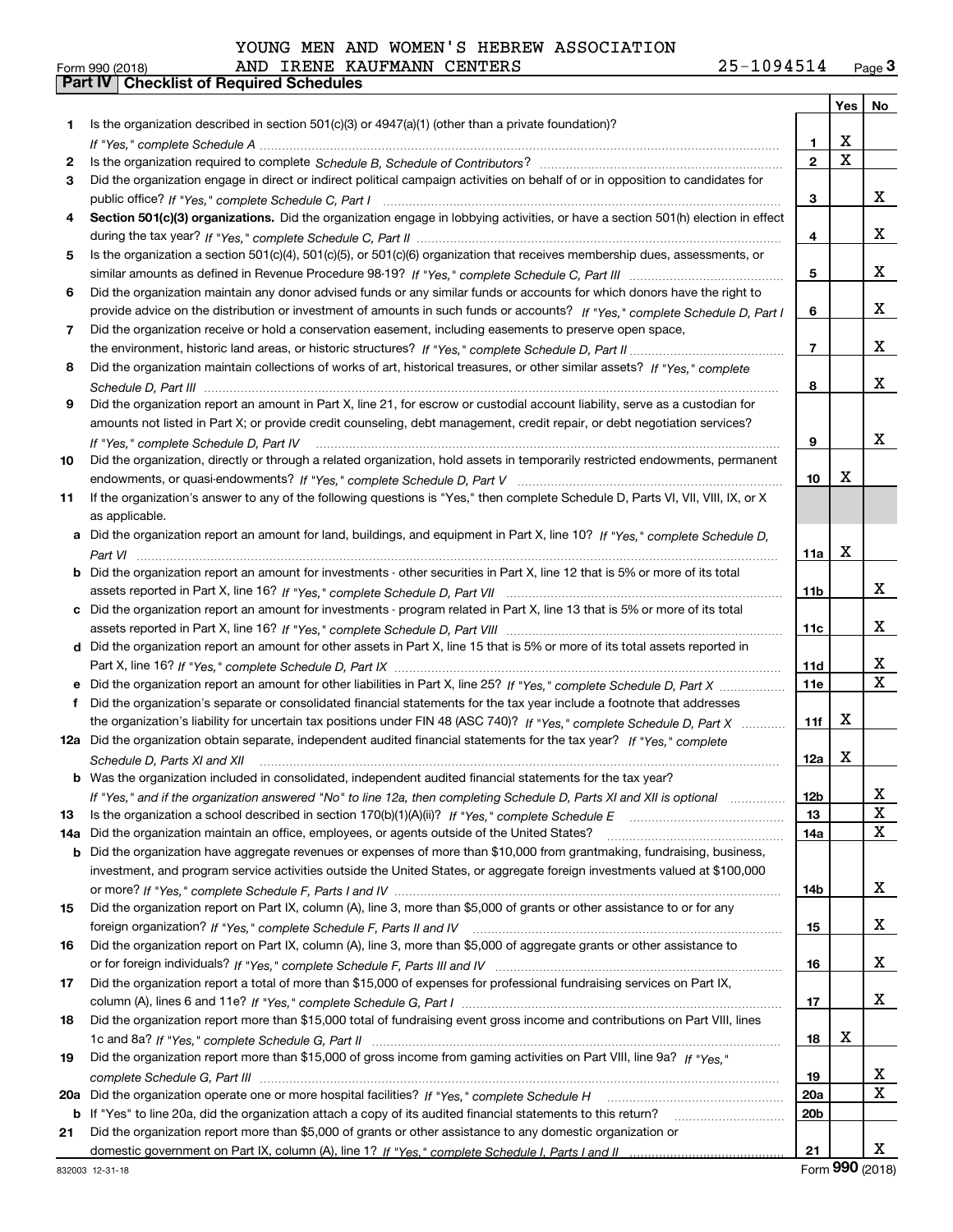| YOUNG MEN AND WOMEN'S HEBREW ASSOCIATION |  |  |  |  |  |  |  |
|------------------------------------------|--|--|--|--|--|--|--|
|------------------------------------------|--|--|--|--|--|--|--|

*(continued)*

# Form 990 (2018) Page **4Part IV Checklist of Required Schedules** AND IRENE KAUFMANN CENTERS 25-1094514

|               |                                                                                                                                                           |                 | Yes          | No                           |
|---------------|-----------------------------------------------------------------------------------------------------------------------------------------------------------|-----------------|--------------|------------------------------|
| 22            | Did the organization report more than \$5,000 of grants or other assistance to or for domestic individuals on                                             |                 |              |                              |
|               |                                                                                                                                                           | 22              | X            |                              |
| 23            | Did the organization answer "Yes" to Part VII, Section A, line 3, 4, or 5 about compensation of the organization's current                                |                 |              |                              |
|               | and former officers, directors, trustees, key employees, and highest compensated employees? If "Yes," complete                                            |                 |              |                              |
|               |                                                                                                                                                           | 23              | X            |                              |
|               | 24a Did the organization have a tax-exempt bond issue with an outstanding principal amount of more than \$100,000 as of the                               |                 |              |                              |
|               | last day of the year, that was issued after December 31, 2002? If "Yes," answer lines 24b through 24d and complete                                        |                 |              |                              |
|               |                                                                                                                                                           | 24a             |              | x                            |
|               |                                                                                                                                                           | 24b             |              |                              |
|               | c Did the organization maintain an escrow account other than a refunding escrow at any time during the year to defease                                    |                 |              |                              |
|               |                                                                                                                                                           | 24c             |              |                              |
|               |                                                                                                                                                           | 24d             |              |                              |
|               | 25a Section 501(c)(3), 501(c)(4), and 501(c)(29) organizations. Did the organization engage in an excess benefit                                          |                 |              |                              |
|               |                                                                                                                                                           | 25a             |              | X                            |
|               | b Is the organization aware that it engaged in an excess benefit transaction with a disqualified person in a prior year, and                              |                 |              |                              |
|               | that the transaction has not been reported on any of the organization's prior Forms 990 or 990-EZ? If "Yes," complete                                     |                 |              |                              |
|               | Schedule L, Part I                                                                                                                                        | 25 <sub>b</sub> |              | X                            |
| 26            | Did the organization report any amount on Part X, line 5, 6, or 22 for receivables from or payables to any current or                                     |                 |              |                              |
|               | former officers, directors, trustees, key employees, highest compensated employees, or disqualified persons? If "Yes "                                    |                 |              |                              |
|               | complete Schedule L, Part II                                                                                                                              | 26              |              | X                            |
| 27            | Did the organization provide a grant or other assistance to an officer, director, trustee, key employee, substantial                                      |                 |              |                              |
|               | contributor or employee thereof, a grant selection committee member, or to a 35% controlled entity or family member                                       |                 |              |                              |
|               |                                                                                                                                                           | 27              |              | x                            |
| 28            | Was the organization a party to a business transaction with one of the following parties (see Schedule L, Part IV                                         |                 |              |                              |
|               | instructions for applicable filing thresholds, conditions, and exceptions):                                                                               |                 |              |                              |
| a             |                                                                                                                                                           | <b>28a</b>      |              | X<br>X                       |
| b             | A family member of a current or former officer, director, trustee, or key employee? If "Yes," complete Schedule L, Part IV                                | 28b             |              |                              |
|               | c An entity of which a current or former officer, director, trustee, or key employee (or a family member thereof) was an officer,                         |                 |              |                              |
|               |                                                                                                                                                           | 28c             |              | X<br>$\overline{\mathbf{X}}$ |
| 29            |                                                                                                                                                           | 29              |              |                              |
| 30            | Did the organization receive contributions of art, historical treasures, or other similar assets, or qualified conservation                               |                 |              | X                            |
|               |                                                                                                                                                           | 30              |              |                              |
| 31            | Did the organization liquidate, terminate, or dissolve and cease operations?                                                                              |                 |              | x                            |
|               | If "Yes," complete Schedule N, Part I<br>Did the organization sell, exchange, dispose of, or transfer more than 25% of its net assets? If "Yes," complete | 31              |              |                              |
| 32            |                                                                                                                                                           | 32              |              | x                            |
|               | Did the organization own 100% of an entity disregarded as separate from the organization under Regulations                                                |                 |              |                              |
| 33            |                                                                                                                                                           | 33              |              | X                            |
| 34            |                                                                                                                                                           |                 |              |                              |
|               | Was the organization related to any tax-exempt or taxable entity? If "Yes," complete Schedule R, Part II, III, or IV, and                                 | 34              |              | x                            |
|               | 35a Did the organization have a controlled entity within the meaning of section 512(b)(13)?                                                               | 35a             |              | X                            |
|               | b If "Yes" to line 35a, did the organization receive any payment from or engage in any transaction with a controlled entity                               |                 |              |                              |
|               |                                                                                                                                                           | 35b             |              |                              |
| 36            | Section 501(c)(3) organizations. Did the organization make any transfers to an exempt non-charitable related organization?                                |                 |              |                              |
|               |                                                                                                                                                           | 36              |              | x                            |
| 37            | Did the organization conduct more than 5% of its activities through an entity that is not a related organization                                          |                 |              |                              |
|               |                                                                                                                                                           | 37              |              | X                            |
| 38            | Did the organization complete Schedule O and provide explanations in Schedule O for Part VI, lines 11b and 19?                                            |                 |              |                              |
|               | Note. All Form 990 filers are required to complete Schedule O                                                                                             | 38              | X            |                              |
| <b>Part V</b> | <b>Statements Regarding Other IRS Filings and Tax Compliance</b>                                                                                          |                 |              |                              |
|               | Check if Schedule O contains a response or note to any line in this Part V                                                                                |                 |              |                              |
|               |                                                                                                                                                           |                 | Yes          | No                           |
|               | 58<br>1a Enter the number reported in Box 3 of Form 1096. Enter -0- if not applicable<br>1a                                                               |                 |              |                              |
|               | 0<br>1 <sub>b</sub><br><b>b</b> Enter the number of Forms W-2G included in line 1a. Enter -0- if not applicable                                           |                 |              |                              |
|               | c Did the organization comply with backup withholding rules for reportable payments to vendors and reportable gaming                                      |                 |              |                              |
|               | (gambling) winnings to prize winners?                                                                                                                     | 1c              | X            |                              |
|               |                                                                                                                                                           |                 | $\mathbf{a}$ |                              |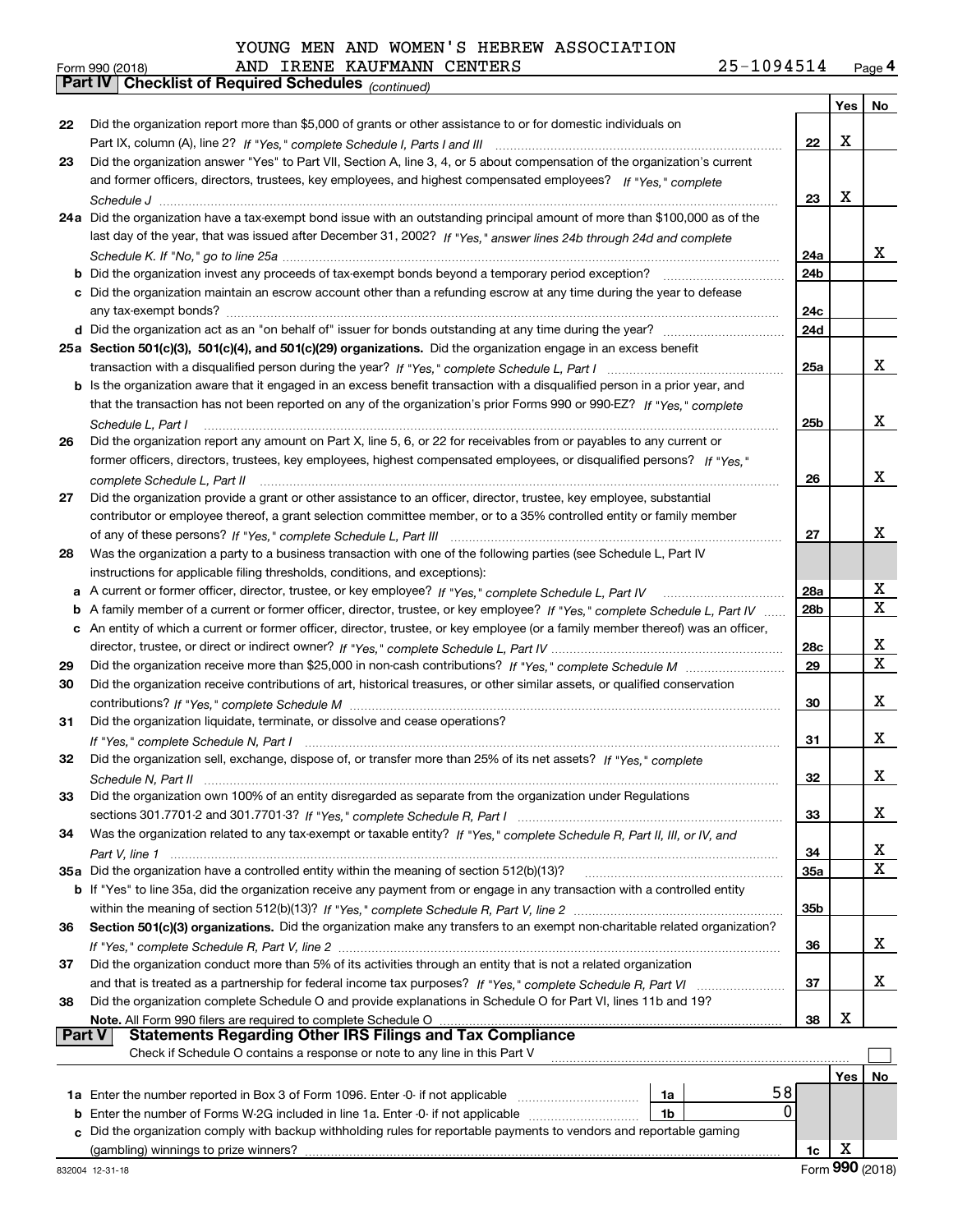| -1094514<br>Page $5$ |
|----------------------|
|----------------------|

|               | 25-1094514<br>AND IRENE KAUFMANN CENTERS<br>Form 990 (2018)                                                                                     |                |     | $_{\text{Page}}$ 5 |  |  |
|---------------|-------------------------------------------------------------------------------------------------------------------------------------------------|----------------|-----|--------------------|--|--|
| <b>Part V</b> | Statements Regarding Other IRS Filings and Tax Compliance (continued)                                                                           |                |     |                    |  |  |
|               |                                                                                                                                                 |                | Yes | No                 |  |  |
|               | 2a Enter the number of employees reported on Form W-3, Transmittal of Wage and Tax Statements,                                                  |                |     |                    |  |  |
|               | 800<br>filed for the calendar year ending with or within the year covered by this return<br>2a                                                  |                |     |                    |  |  |
| b             |                                                                                                                                                 | 2 <sub>b</sub> | x   |                    |  |  |
|               |                                                                                                                                                 |                |     | x                  |  |  |
| За            | Did the organization have unrelated business gross income of \$1,000 or more during the year?                                                   |                |     |                    |  |  |
| b             |                                                                                                                                                 | 3 <sub>b</sub> |     |                    |  |  |
|               | 4a At any time during the calendar year, did the organization have an interest in, or a signature or other authority over, a                    |                |     |                    |  |  |
|               |                                                                                                                                                 | 4a             |     | x                  |  |  |
|               | <b>b</b> If "Yes," enter the name of the foreign country: $\blacktriangleright$                                                                 |                |     |                    |  |  |
|               | See instructions for filing requirements for FinCEN Form 114, Report of Foreign Bank and Financial Accounts (FBAR).                             |                |     |                    |  |  |
| 5a            | Was the organization a party to a prohibited tax shelter transaction at any time during the tax year?                                           | 5a             |     | х                  |  |  |
| b             |                                                                                                                                                 | 5 <sub>b</sub> |     | х                  |  |  |
| с             |                                                                                                                                                 | 5c             |     |                    |  |  |
|               | 6a Does the organization have annual gross receipts that are normally greater than \$100,000, and did the organization solicit                  |                |     |                    |  |  |
|               | any contributions that were not tax deductible as charitable contributions?                                                                     | 6a             |     | x                  |  |  |
| b             | If "Yes," did the organization include with every solicitation an express statement that such contributions or gifts                            |                |     |                    |  |  |
|               | were not tax deductible?                                                                                                                        | 6b             |     |                    |  |  |
| 7             | Organizations that may receive deductible contributions under section 170(c).                                                                   |                |     |                    |  |  |
| а             | Did the organization receive a payment in excess of \$75 made partly as a contribution and partly for goods and services provided to the payor? | 7a             |     | x                  |  |  |
| b             | If "Yes," did the organization notify the donor of the value of the goods or services provided?                                                 | 7b             |     |                    |  |  |
| c             | Did the organization sell, exchange, or otherwise dispose of tangible personal property for which it was required                               |                |     |                    |  |  |
|               |                                                                                                                                                 | 7c             |     | x                  |  |  |
| d             | 7d                                                                                                                                              |                |     |                    |  |  |
| е             | Did the organization receive any funds, directly or indirectly, to pay premiums on a personal benefit contract?                                 | 7e<br>7f       |     | х<br>х             |  |  |
|               | Did the organization, during the year, pay premiums, directly or indirectly, on a personal benefit contract?<br>f                               |                |     |                    |  |  |
| g             | If the organization received a contribution of qualified intellectual property, did the organization file Form 8899 as required?                | 7g             |     |                    |  |  |
| h             | If the organization received a contribution of cars, boats, airplanes, or other vehicles, did the organization file a Form 1098-C?              | 7h             |     |                    |  |  |
| 8             | Sponsoring organizations maintaining donor advised funds. Did a donor advised fund maintained by the                                            |                |     |                    |  |  |
|               | sponsoring organization have excess business holdings at any time during the year?                                                              | 8              |     |                    |  |  |
| 9             | Sponsoring organizations maintaining donor advised funds.                                                                                       |                |     |                    |  |  |
| а             | Did the sponsoring organization make any taxable distributions under section 4966?                                                              | 9а             |     |                    |  |  |
| b             | Did the sponsoring organization make a distribution to a donor, donor advisor, or related person?                                               | 9b             |     |                    |  |  |
| 10            | Section 501(c)(7) organizations. Enter:                                                                                                         |                |     |                    |  |  |
| а             | 10a<br>10 <sub>b</sub>                                                                                                                          |                |     |                    |  |  |
|               | Gross receipts, included on Form 990, Part VIII, line 12, for public use of club facilities                                                     |                |     |                    |  |  |
| 11            | Section 501(c)(12) organizations. Enter:                                                                                                        |                |     |                    |  |  |
| a             | 11a<br>Gross income from members or shareholders<br>Gross income from other sources (Do not net amounts due or paid to other sources against    |                |     |                    |  |  |
| b             | 11 <sub>b</sub><br>amounts due or received from them.)                                                                                          |                |     |                    |  |  |
|               | 12a Section 4947(a)(1) non-exempt charitable trusts. Is the organization filing Form 990 in lieu of Form 1041?                                  | 12a            |     |                    |  |  |
|               | 12b<br><b>b</b> If "Yes," enter the amount of tax-exempt interest received or accrued during the year                                           |                |     |                    |  |  |
| 13            | Section 501(c)(29) qualified nonprofit health insurance issuers.                                                                                |                |     |                    |  |  |
| a             | Is the organization licensed to issue qualified health plans in more than one state?                                                            | 13а            |     |                    |  |  |
|               | Note. See the instructions for additional information the organization must report on Schedule O.                                               |                |     |                    |  |  |
| b             | Enter the amount of reserves the organization is required to maintain by the states in which the                                                |                |     |                    |  |  |
|               | 13 <sub>b</sub>                                                                                                                                 |                |     |                    |  |  |
| с             | 13 <sub>c</sub>                                                                                                                                 |                |     |                    |  |  |
| 14a           | Did the organization receive any payments for indoor tanning services during the tax year?                                                      | 14a            |     | x                  |  |  |
|               |                                                                                                                                                 | 14b            |     |                    |  |  |
| 15            | Is the organization subject to the section 4960 tax on payment(s) of more than \$1,000,000 in remuneration or                                   |                |     |                    |  |  |
|               | excess parachute payment(s) during the year?                                                                                                    | 15             |     | x                  |  |  |
|               | If "Yes," see instructions and file Form 4720, Schedule N.                                                                                      |                |     |                    |  |  |
| 16            | Is the organization an educational institution subject to the section 4968 excise tax on net investment income?                                 | 16             |     | х                  |  |  |
|               | If "Yes," complete Form 4720, Schedule O.                                                                                                       |                |     |                    |  |  |
|               |                                                                                                                                                 |                |     |                    |  |  |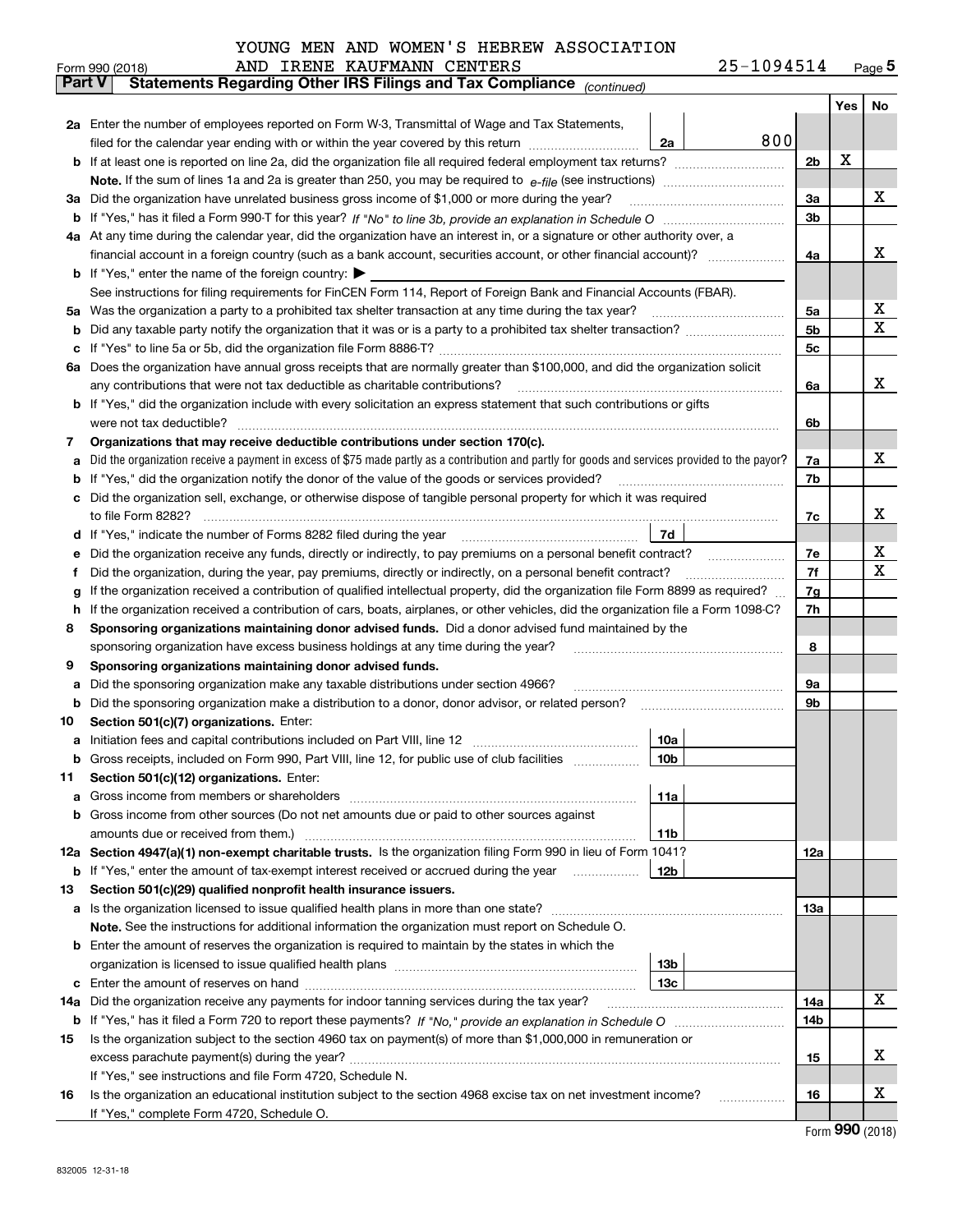| Form 990 (2018) |  | AND IRENE KAUFMANN CENTERS |                                                                                                                  | 25-1094514                                                                                                                    | $P_{\text{aqe}}$ 6 |
|-----------------|--|----------------------------|------------------------------------------------------------------------------------------------------------------|-------------------------------------------------------------------------------------------------------------------------------|--------------------|
|                 |  |                            |                                                                                                                  | Part VI   Governance, Management, and Disclosure For each "Yes" response to lines 2 through 7b below, and for a "No" response |                    |
|                 |  |                            | to line 8a, 8b, or 10b below, describe the circumstances, processes, or changes in Schedule O. See instructions. |                                                                                                                               |                    |

|     | Check if Schedule O contains a response or note to any line in this Part VI                                                                                                                                                                               |    |  |                              |             | $\overline{\mathbf{x}}$ |
|-----|-----------------------------------------------------------------------------------------------------------------------------------------------------------------------------------------------------------------------------------------------------------|----|--|------------------------------|-------------|-------------------------|
|     | <b>Section A. Governing Body and Management</b>                                                                                                                                                                                                           |    |  |                              |             |                         |
|     |                                                                                                                                                                                                                                                           |    |  |                              | Yes         | No                      |
|     | <b>1a</b> Enter the number of voting members of the governing body at the end of the tax year                                                                                                                                                             | 1a |  | 30                           |             |                         |
|     | If there are material differences in voting rights among members of the governing body, or if the governing                                                                                                                                               |    |  |                              |             |                         |
|     | body delegated broad authority to an executive committee or similar committee, explain in Schedule O.                                                                                                                                                     |    |  |                              |             |                         |
| b   | Enter the number of voting members included in line 1a, above, who are independent                                                                                                                                                                        | 1b |  | 29                           |             |                         |
| 2   | Did any officer, director, trustee, or key employee have a family relationship or a business relationship with any other                                                                                                                                  |    |  |                              |             |                         |
|     | officer, director, trustee, or key employee?                                                                                                                                                                                                              |    |  | $\mathbf{2}$                 |             | X                       |
| 3   | Did the organization delegate control over management duties customarily performed by or under the direct supervision                                                                                                                                     |    |  |                              |             |                         |
|     |                                                                                                                                                                                                                                                           |    |  |                              |             |                         |
| 4   | Did the organization make any significant changes to its governing documents since the prior Form 990 was filed?                                                                                                                                          |    |  | 3<br>$\overline{\mathbf{4}}$ |             | х<br>$\mathbf X$        |
| 5   |                                                                                                                                                                                                                                                           |    |  | 5                            |             | X                       |
| 6   | Did the organization have members or stockholders?                                                                                                                                                                                                        |    |  | 6                            |             | X                       |
| 7a  | Did the organization have members, stockholders, or other persons who had the power to elect or appoint one or                                                                                                                                            |    |  |                              |             |                         |
|     | more members of the governing body?                                                                                                                                                                                                                       |    |  | 7a                           |             | X                       |
| b   | Are any governance decisions of the organization reserved to (or subject to approval by) members, stockholders, or                                                                                                                                        |    |  |                              |             |                         |
|     | persons other than the governing body?                                                                                                                                                                                                                    |    |  | 7b                           |             | x                       |
| 8   | Did the organization contemporaneously document the meetings held or written actions undertaken during the year by the following:                                                                                                                         |    |  |                              |             |                         |
|     |                                                                                                                                                                                                                                                           |    |  |                              | X           |                         |
| a   | Each committee with authority to act on behalf of the governing body?                                                                                                                                                                                     |    |  | 8a<br>8b                     | x           |                         |
| b   |                                                                                                                                                                                                                                                           |    |  |                              |             |                         |
| 9   | Is there any officer, director, trustee, or key employee listed in Part VII, Section A, who cannot be reached at the                                                                                                                                      |    |  | 9                            |             | x                       |
|     |                                                                                                                                                                                                                                                           |    |  |                              |             |                         |
|     | <b>Section B. Policies</b> (This Section B requests information about policies not required by the Internal Revenue Code.)                                                                                                                                |    |  |                              |             |                         |
|     |                                                                                                                                                                                                                                                           |    |  |                              | Yes<br>X    | No                      |
|     | <b>b</b> If "Yes," did the organization have written policies and procedures governing the activities of such chapters, affiliates,                                                                                                                       |    |  | 10a                          |             |                         |
|     | and branches to ensure their operations are consistent with the organization's exempt purposes?                                                                                                                                                           |    |  | 10 <sub>b</sub>              | X           |                         |
|     | Has the organization provided a complete copy of this Form 990 to all members of its governing body before filing the form?                                                                                                                               |    |  | 11a                          | $\mathbf X$ |                         |
| 11a |                                                                                                                                                                                                                                                           |    |  |                              |             |                         |
| b   | Describe in Schedule O the process, if any, used by the organization to review this Form 990.                                                                                                                                                             |    |  |                              | X           |                         |
| 12a | Did the organization have a written conflict of interest policy? If "No," go to line 13                                                                                                                                                                   |    |  | 12a<br>12 <sub>b</sub>       | X           |                         |
| b   | Were officers, directors, or trustees, and key employees required to disclose annually interests that could give rise to conflicts?<br>Did the organization regularly and consistently monitor and enforce compliance with the policy? If "Yes." describe |    |  |                              |             |                         |
| c   |                                                                                                                                                                                                                                                           |    |  |                              | X           |                         |
|     |                                                                                                                                                                                                                                                           |    |  | 12c                          | $\mathbf X$ |                         |
| 13  | Did the organization have a written whistleblower policy?                                                                                                                                                                                                 |    |  | 13                           | $\mathbf X$ |                         |
| 14  | Did the organization have a written document retention and destruction policy?                                                                                                                                                                            |    |  | 14                           |             |                         |
| 15  | Did the process for determining compensation of the following persons include a review and approval by independent                                                                                                                                        |    |  |                              |             |                         |
|     | persons, comparability data, and contemporaneous substantiation of the deliberation and decision?                                                                                                                                                         |    |  |                              | х           |                         |
| а   | The organization's CEO, Executive Director, or top management official manufactured content of the organization's CEO, Executive Director, or top management official                                                                                     |    |  | 15a<br>15b                   | X           |                         |
| b   | Other officers or key employees of the organization<br>If "Yes" to line 15a or 15b, describe the process in Schedule O (see instructions).                                                                                                                |    |  |                              |             |                         |
|     | 16a Did the organization invest in, contribute assets to, or participate in a joint venture or similar arrangement with a                                                                                                                                 |    |  |                              |             |                         |
|     | taxable entity during the year?                                                                                                                                                                                                                           |    |  | 16a                          |             | X                       |
|     | b If "Yes," did the organization follow a written policy or procedure requiring the organization to evaluate its participation                                                                                                                            |    |  |                              |             |                         |
|     | in joint venture arrangements under applicable federal tax law, and take steps to safeguard the organization's                                                                                                                                            |    |  |                              |             |                         |
|     | exempt status with respect to such arrangements?                                                                                                                                                                                                          |    |  | 16b                          |             |                         |
|     | <b>Section C. Disclosure</b>                                                                                                                                                                                                                              |    |  |                              |             |                         |
| 17  | List the states with which a copy of this Form 990 is required to be filed $\blacktriangleright$ PA                                                                                                                                                       |    |  |                              |             |                         |
| 18  | Section 6104 requires an organization to make its Forms 1023 (1024 or 1024-A if applicable), 990, and 990-T (Section 501(c)(3)s only) available                                                                                                           |    |  |                              |             |                         |
|     | for public inspection. Indicate how you made these available. Check all that apply.                                                                                                                                                                       |    |  |                              |             |                         |
|     | $X$ Own website<br>$X$ Upon request<br>Another's website<br>Other (explain in Schedule O)                                                                                                                                                                 |    |  |                              |             |                         |
| 19  | Describe in Schedule O whether (and if so, how) the organization made its governing documents, conflict of interest policy, and financial                                                                                                                 |    |  |                              |             |                         |
|     | statements available to the public during the tax year.                                                                                                                                                                                                   |    |  |                              |             |                         |
| 20  | State the name, address, and telephone number of the person who possesses the organization's books and records                                                                                                                                            |    |  |                              |             |                         |
|     | DIANE NEWLAND - 412-521-8010                                                                                                                                                                                                                              |    |  |                              |             |                         |
|     | 5738 FORBES AVENUE, BOX 81980, PITTSBURGH,<br>15217<br>PA                                                                                                                                                                                                 |    |  |                              |             |                         |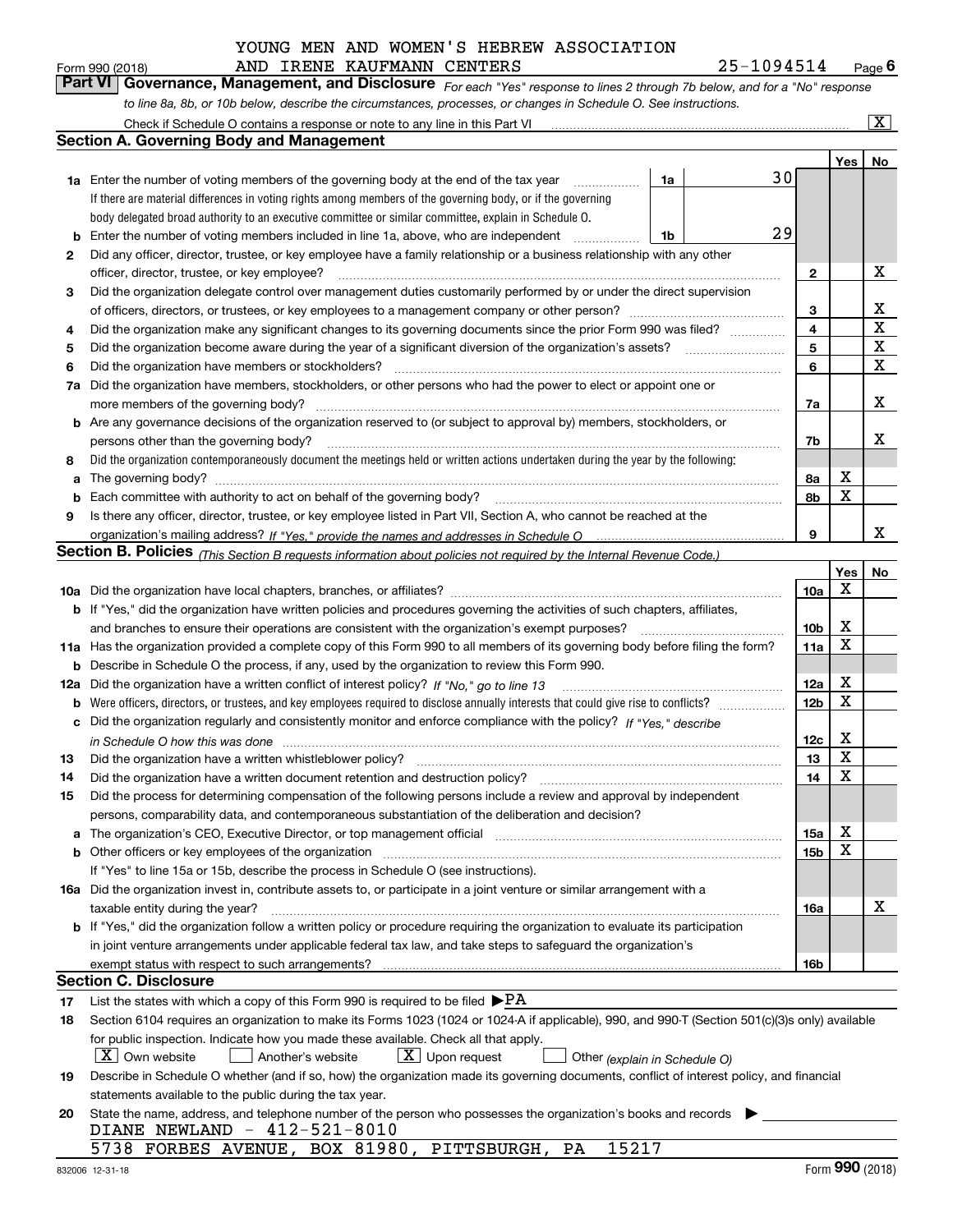|  |  |  | YOUNG MEN AND WOMEN'S HEBREW ASSOCIATION |
|--|--|--|------------------------------------------|
|  |  |  |                                          |

| 25-1094514 | Pag |
|------------|-----|
|------------|-----|

 $\mathcal{L}^{\text{max}}$ 

| Form 990 (2018) |                                               | AND IRENE KAUFMANN CENTERS | 25-1094514                                                                                 | Page 7 |
|-----------------|-----------------------------------------------|----------------------------|--------------------------------------------------------------------------------------------|--------|
|                 |                                               |                            | Part VII Compensation of Officers, Directors, Trustees, Key Employees, Highest Compensated |        |
|                 | <b>Employees, and Independent Contractors</b> |                            |                                                                                            |        |

Check if Schedule O contains a response or note to any line in this Part VII

**Section A. Officers, Directors, Trustees, Key Employees, and Highest Compensated Employees**

**1a**  Complete this table for all persons required to be listed. Report compensation for the calendar year ending with or within the organization's tax year.

**•** List all of the organization's current officers, directors, trustees (whether individuals or organizations), regardless of amount of compensation. Enter -0- in columns  $(D)$ ,  $(E)$ , and  $(F)$  if no compensation was paid.

● List all of the organization's **current** key employees, if any. See instructions for definition of "key employee."

**•** List the organization's five current highest compensated employees (other than an officer, director, trustee, or key employee) who received reportable compensation (Box 5 of Form W-2 and/or Box 7 of Form 1099-MISC) of more than \$100,000 from the organization and any related organizations.

 $\bullet$  List all of the organization's **former** officers, key employees, and highest compensated employees who received more than \$100,000 of reportable compensation from the organization and any related organizations.

**•** List all of the organization's former directors or trustees that received, in the capacity as a former director or trustee of the organization, more than \$10,000 of reportable compensation from the organization and any related organizations.

List persons in the following order: individual trustees or directors; institutional trustees; officers; key employees; highest compensated employees; and former such persons.

Check this box if neither the organization nor any related organization compensated any current officer, director, or trustee.  $\mathcal{L}^{\text{max}}$ 

| (A)                         | (B)                                                                  |                                                                                                                     |                      | (C)                                |                                            |                                   |        | (D)                                    | (E)                              | (F)                                                                      |
|-----------------------------|----------------------------------------------------------------------|---------------------------------------------------------------------------------------------------------------------|----------------------|------------------------------------|--------------------------------------------|-----------------------------------|--------|----------------------------------------|----------------------------------|--------------------------------------------------------------------------|
| Name and Title              | Average<br>hours per                                                 | Position<br>(do not check more than one<br>box, unless person is both an<br>officer and a director/trustee)<br>week |                      | Reportable<br>compensation<br>from | Reportable<br>compensation<br>from related | Estimated<br>amount of<br>other   |        |                                        |                                  |                                                                          |
|                             | (list any<br>hours for<br>related<br>organizations<br>below<br>line) | n dividual trustee or director                                                                                      | nstitutional trustee | Officer                            | key employee                               | Highest compensated<br>  employee | Former | the<br>organization<br>(W-2/1099-MISC) | organizations<br>(W-2/1099-MISC) | compensation<br>from the<br>organization<br>and related<br>organizations |
| JAMES S. RUTTENBERG<br>(1)  | 7.00                                                                 |                                                                                                                     |                      |                                    |                                            |                                   |        |                                        |                                  |                                                                          |
| CHAIR OF THE BOARD          |                                                                      | $\mathbf X$                                                                                                         |                      | X                                  |                                            |                                   |        | $\mathbf 0$ .                          | 0.                               | 0.                                                                       |
| BRIAN SCHREIBER<br>(2)      | 40.00                                                                |                                                                                                                     |                      |                                    |                                            |                                   |        |                                        |                                  |                                                                          |
| PRESIDENT/CEO               |                                                                      | X                                                                                                                   |                      | X                                  |                                            |                                   |        | 358,448.                               | $\mathbf 0$ .                    | 46,812.                                                                  |
| LORI SHURE<br>(3)           | 1.00                                                                 |                                                                                                                     |                      |                                    |                                            |                                   |        |                                        |                                  |                                                                          |
| <b>SECRETARY</b>            |                                                                      | $\mathbf x$                                                                                                         |                      | X                                  |                                            |                                   |        | $\mathbf 0$ .                          | $\mathbf 0$ .                    | $0_{.}$                                                                  |
| SAMUEL BRAVER<br>(4)        | 3.00                                                                 |                                                                                                                     |                      |                                    |                                            |                                   |        |                                        |                                  |                                                                          |
| <b>TREASURER</b>            |                                                                      | $\mathbf X$                                                                                                         |                      | X                                  |                                            |                                   |        | $\mathbf 0$ .                          | $\mathbf 0$ .                    | $\mathbf 0$ .                                                            |
| <b>JOSHUA FARBER</b><br>(5) | 0.50                                                                 |                                                                                                                     |                      |                                    |                                            |                                   |        |                                        |                                  |                                                                          |
| ASSISTANT SECRETARY         |                                                                      | $\mathbf X$                                                                                                         |                      | X                                  |                                            |                                   |        | $\mathbf 0$ .                          | $\mathbf 0$ .                    | $\mathbf 0$ .                                                            |
| (6)<br><b>AUDREY RUSSO</b>  | 3.00                                                                 |                                                                                                                     |                      |                                    |                                            |                                   |        |                                        |                                  |                                                                          |
| ASSISTANT TREASURER         |                                                                      | $\mathbf X$                                                                                                         |                      | X                                  |                                            |                                   |        | $\mathbf 0$ .                          | $\mathbf 0$ .                    | $\mathbf 0$ .                                                            |
| MARC BROWN<br>(7)           | 3.00                                                                 |                                                                                                                     |                      |                                    |                                            |                                   |        |                                        |                                  |                                                                          |
| IMMEDIATE PAST CHAIR        |                                                                      | $\mathbf X$                                                                                                         |                      | X                                  |                                            |                                   |        | $\mathbf 0$ .                          | $\mathbf 0$ .                    | $\mathbf 0$ .                                                            |
| WILLIAM GOODMAN<br>(8)      | 1.00                                                                 |                                                                                                                     |                      |                                    |                                            |                                   |        |                                        |                                  |                                                                          |
| VICE CHAIR                  |                                                                      | $\mathbf X$                                                                                                         |                      | X                                  |                                            |                                   |        | $\mathbf 0$ .                          | $\mathbf 0$ .                    | $\mathbf 0$ .                                                            |
| CAROLE S. KATZ<br>(9)       | 3.00                                                                 |                                                                                                                     |                      |                                    |                                            |                                   |        |                                        |                                  |                                                                          |
| VICE CHAIR                  |                                                                      | $\mathbf X$                                                                                                         |                      | X                                  |                                            |                                   |        | $\mathbf 0$ .                          | $\mathbf 0$ .                    | $\mathbf 0$ .                                                            |
| (10) SCOTT SEEWALD          | 1.00                                                                 |                                                                                                                     |                      |                                    |                                            |                                   |        |                                        |                                  |                                                                          |
| VICE CHAIR                  |                                                                      | $\mathbf X$                                                                                                         |                      | X                                  |                                            |                                   |        | $\mathbf 0$ .                          | $\mathbf 0$ .                    | $\mathbf 0$ .                                                            |
| (11) HILARY S. TYSON        | 4.00                                                                 |                                                                                                                     |                      |                                    |                                            |                                   |        |                                        |                                  |                                                                          |
| VICE CHAIR                  |                                                                      | $\mathbf X$                                                                                                         |                      | X                                  |                                            |                                   |        | $\mathbf 0$ .                          | $\mathbf 0$ .                    | $\mathbf 0$ .                                                            |
| (12) NEIL DIBIASE           | 0.50                                                                 |                                                                                                                     |                      |                                    |                                            |                                   |        |                                        |                                  |                                                                          |
| <b>BOARD MEMBER</b>         |                                                                      | $\mathbf X$                                                                                                         |                      |                                    |                                            |                                   |        | $\mathbf 0$ .                          | $\mathbf 0$ .                    | $\mathbf 0$ .                                                            |
| (13) ELYSE EICHNER          | 0.50                                                                 |                                                                                                                     |                      |                                    |                                            |                                   |        |                                        |                                  |                                                                          |
| <b>BOARD MEMBER</b>         |                                                                      | $\mathbf X$                                                                                                         |                      |                                    |                                            |                                   |        | $\mathbf 0$ .                          | $\mathbf 0$ .                    | $\mathbf 0$ .                                                            |
| (14) JEFFREY GALAK          | 1.00                                                                 |                                                                                                                     |                      |                                    |                                            |                                   |        |                                        |                                  |                                                                          |
| <b>BOARD MEMBER</b>         |                                                                      | $\mathbf X$                                                                                                         |                      |                                    |                                            |                                   |        | $\mathbf 0$ .                          | $\mathbf 0$ .                    | $\mathbf 0$ .                                                            |
| (15) SHERREE GOLDSTEIN      | 0.50                                                                 |                                                                                                                     |                      |                                    |                                            |                                   |        |                                        |                                  |                                                                          |
| <b>BOARD MEMBER</b>         |                                                                      | $\mathbf X$                                                                                                         |                      |                                    |                                            |                                   |        | $\mathbf 0$ .                          | $\mathbf 0$ .                    | $\mathbf 0$ .                                                            |
| (16) JAKE GOODMAN           | 0.50                                                                 |                                                                                                                     |                      |                                    |                                            |                                   |        |                                        |                                  |                                                                          |
| <b>BOARD MEMBER</b>         |                                                                      | $\mathbf X$                                                                                                         |                      |                                    |                                            |                                   |        | $\mathbf 0$ .                          | $\mathbf 0$ .                    | $0_{.}$                                                                  |
| (17) DEBORAH GRAVER         | 0.50                                                                 |                                                                                                                     |                      |                                    |                                            |                                   |        |                                        |                                  |                                                                          |
| <b>BOARD MEMBER</b>         |                                                                      | $\mathbf X$                                                                                                         |                      |                                    |                                            |                                   |        | $\mathbf 0$ .                          | $\mathbf 0$ .                    | $\mathbf 0$ .                                                            |

832007 12-31-18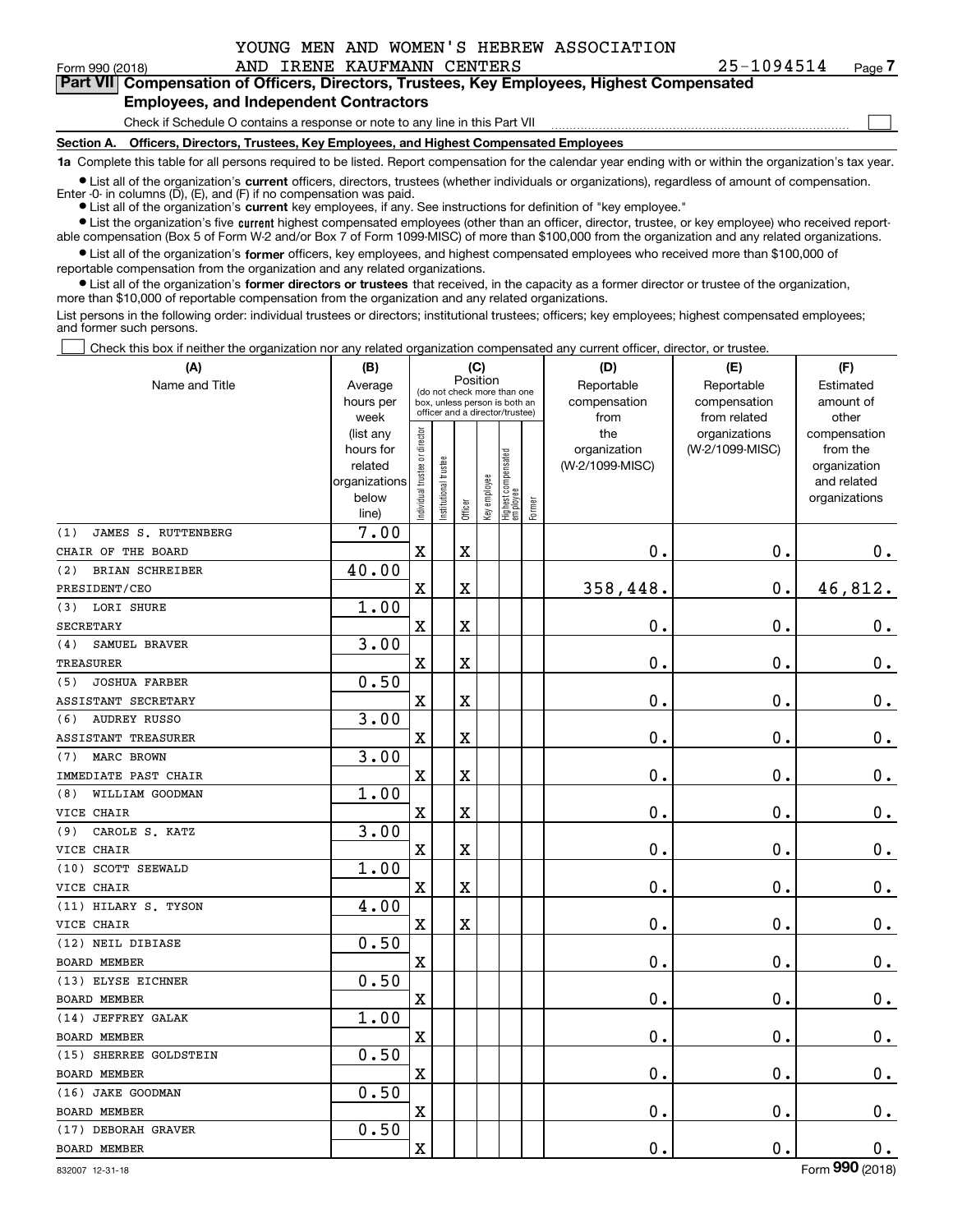| IOOMG MEN |        |
|-----------|--------|
| ----      | ------ |

**8**25-1094514

| AND IRENE KAUFMANN CENTERS<br>Form 990 (2018)                                                                                                   |               |                               |                       |                                         |              |                                 |        |                         | 25-1094514      |                  |              | Page 8             |
|-------------------------------------------------------------------------------------------------------------------------------------------------|---------------|-------------------------------|-----------------------|-----------------------------------------|--------------|---------------------------------|--------|-------------------------|-----------------|------------------|--------------|--------------------|
| <b>Part VII</b><br>Section A. Officers, Directors, Trustees, Key Employees, and Highest Compensated Employees (continued)                       |               |                               |                       |                                         |              |                                 |        |                         |                 |                  |              |                    |
| (A)                                                                                                                                             | (B)           |                               |                       | (C)                                     |              |                                 |        | (D)                     | (E)             |                  |              | (F)                |
| Name and title                                                                                                                                  | Average       |                               |                       | Position<br>(do not check more than one |              |                                 |        | Reportable              | Reportable      |                  |              | Estimated          |
|                                                                                                                                                 | hours per     |                               |                       | box, unless person is both an           |              |                                 |        | compensation            | compensation    |                  |              | amount of          |
|                                                                                                                                                 | week          |                               |                       | officer and a director/trustee)         |              |                                 |        | from                    | from related    |                  |              | other              |
|                                                                                                                                                 | (list any     |                               |                       |                                         |              |                                 |        | the                     | organizations   |                  |              | compensation       |
|                                                                                                                                                 | hours for     |                               |                       |                                         |              |                                 |        | organization            | (W-2/1099-MISC) |                  |              | from the           |
|                                                                                                                                                 | related       |                               |                       |                                         |              |                                 |        | (W-2/1099-MISC)         |                 |                  |              | organization       |
|                                                                                                                                                 | organizations |                               |                       |                                         |              |                                 |        |                         |                 |                  |              | and related        |
|                                                                                                                                                 | below         | ndividual trustee or director | Institutional trustee | Officer                                 | Key employee | Highest compensated<br>employee | Former |                         |                 |                  |              | organizations      |
|                                                                                                                                                 | line)         |                               |                       |                                         |              |                                 |        |                         |                 |                  |              |                    |
| (18) MERRIS GROFF<br><b>BOARD MEMBER</b>                                                                                                        | 0.50          | X                             |                       |                                         |              |                                 |        | 0.                      |                 | $\mathbf 0$ .    |              | 0.                 |
| (19) INA GUMBERG                                                                                                                                | 0.50          |                               |                       |                                         |              |                                 |        |                         |                 |                  |              |                    |
| <b>BOARD MEMBER</b>                                                                                                                             |               | $\mathbf X$                   |                       |                                         |              |                                 |        | 0.                      |                 | $\mathbf 0$ .    |              | 0.                 |
| (20) WILLIAM ISLER                                                                                                                              | 0.50          |                               |                       |                                         |              |                                 |        |                         |                 |                  |              |                    |
| <b>BOARD MEMBER</b>                                                                                                                             |               | $\mathbf X$                   |                       |                                         |              |                                 |        | 0.                      |                 | $\mathbf 0$ .    |              | 0.                 |
| (21) DIANE RYAN KATZ                                                                                                                            | 0.50          |                               |                       |                                         |              |                                 |        |                         |                 |                  |              |                    |
| <b>BOARD MEMBER</b>                                                                                                                             |               | $\mathbf X$                   |                       |                                         |              |                                 |        | 0.                      |                 | $\mathbf 0$ .    |              | 0.                 |
| (22) SAMANTHA KLEIN                                                                                                                             | 0.50          |                               |                       |                                         |              |                                 |        |                         |                 |                  |              |                    |
| <b>BOARD MEMBER</b>                                                                                                                             |               | $\mathbf X$                   |                       |                                         |              |                                 |        | 0.                      |                 | $\mathbf 0$ .    |              | 0.                 |
| (23) DOUGLAS KRESS                                                                                                                              | 0.50          |                               |                       |                                         |              |                                 |        |                         |                 |                  |              |                    |
| <b>BOARD MEMBER</b>                                                                                                                             |               | $\mathbf X$                   |                       |                                         |              |                                 |        | 0.                      |                 | $\mathbf 0$ .    |              | 0.                 |
| (24) URIEL MARCOVITZ                                                                                                                            | 0.50          |                               |                       |                                         |              |                                 |        |                         |                 |                  |              |                    |
| <b>BOARD MEMBER</b><br>(25) TY MORSE                                                                                                            | 0.50          | $\mathbf X$                   |                       |                                         |              |                                 |        | 0.                      |                 | $\mathbf 0$ .    |              | 0.                 |
| <b>BOARD MEMBER</b>                                                                                                                             |               | $\mathbf X$                   |                       |                                         |              |                                 |        | 0.                      |                 | $\mathbf 0$ .    |              | 0.                 |
| (26) STEFANI PASHMAN                                                                                                                            | 0.50          |                               |                       |                                         |              |                                 |        |                         |                 |                  |              |                    |
| <b>BOARD MEMBER</b>                                                                                                                             |               | $\mathbf{x}$                  |                       |                                         |              |                                 |        | 0.                      |                 | 0.               |              | 0.                 |
| 1b Sub-total                                                                                                                                    |               |                               |                       |                                         |              |                                 |        | 358,448.                |                 | $\overline{0}$ . |              | 46,812.            |
| c Total from continuation sheets to Part VII, Section A <b>witch the Continuum</b>                                                              |               |                               |                       |                                         |              |                                 |        | 1,008,328.              |                 | $\overline{0}$ . |              | 170,248.           |
|                                                                                                                                                 |               |                               |                       |                                         |              |                                 |        | 1,366,776.              |                 | $\overline{0}$ . |              | 217,060.           |
| Total number of individuals (including but not limited to those listed above) who received more than \$100,000 of reportable<br>$\mathbf{2}$    |               |                               |                       |                                         |              |                                 |        |                         |                 |                  |              |                    |
| compensation from the organization $\blacktriangleright$                                                                                        |               |                               |                       |                                         |              |                                 |        |                         |                 |                  |              | 8                  |
|                                                                                                                                                 |               |                               |                       |                                         |              |                                 |        |                         |                 |                  |              | Yes<br>No          |
| Did the organization list any former officer, director, or trustee, key employee, or highest compensated employee on<br>3                       |               |                               |                       |                                         |              |                                 |        |                         |                 |                  |              |                    |
| line 1a? If "Yes," complete Schedule J for such individual manufactured contained and the 1a? If "Yes," complete Schedule J for such individual |               |                               |                       |                                         |              |                                 |        |                         |                 |                  | 3            | х                  |
| For any individual listed on line 1a, is the sum of reportable compensation and other compensation from the organization                        |               |                               |                       |                                         |              |                                 |        |                         |                 |                  |              |                    |
|                                                                                                                                                 |               |                               |                       |                                         |              |                                 |        |                         |                 |                  | 4            | х                  |
| Did any person listed on line 1a receive or accrue compensation from any unrelated organization or individual for services<br>5                 |               |                               |                       |                                         |              |                                 |        |                         |                 |                  | 5            | x                  |
| <b>Section B. Independent Contractors</b>                                                                                                       |               |                               |                       |                                         |              |                                 |        |                         |                 |                  |              |                    |
| Complete this table for your five highest compensated independent contractors that received more than \$100,000 of compensation from<br>1.      |               |                               |                       |                                         |              |                                 |        |                         |                 |                  |              |                    |
| the organization. Report compensation for the calendar year ending with or within the organization's tax year.                                  |               |                               |                       |                                         |              |                                 |        |                         |                 |                  |              |                    |
| (A)                                                                                                                                             |               |                               |                       |                                         |              |                                 |        | (B)                     |                 |                  | (C)          |                    |
| Name and business address                                                                                                                       |               |                               |                       |                                         |              |                                 |        | Description of services |                 |                  | Compensation |                    |
| OXFORD DEVELOPMENT COMPANY, 1789 SOUTH                                                                                                          |               |                               |                       |                                         |              |                                 |        |                         |                 |                  |              |                    |
| BRADDOCK AVENUE, PITTSBURGH, PA 15218                                                                                                           |               |                               |                       |                                         |              |                                 |        | FACILITY MANAGEMENT     |                 |                  |              | 2,949,380 <b>.</b> |
| ALADDIN FOOD MANAGEMENT SERVICES, 16567                                                                                                         |               |                               |                       |                                         |              |                                 |        |                         |                 |                  |              |                    |
| COLLECTIONS CENTER DRIVE, CHICAGO, IL<br>HAVE A BOWL LLC                                                                                        |               |                               |                       |                                         |              |                                 |        | FOOD                    |                 |                  |              | 1,117,488.         |
| 704 RICHWOOD AVENUE, MORGANTOWN, WV 26505                                                                                                       |               |                               |                       |                                         |              |                                 |        | FOOD                    |                 |                  |              | 494,201.           |
| CHILDCARE CAREERS, 2000 SIERRA POINT                                                                                                            |               |                               |                       |                                         |              |                                 |        |                         |                 |                  |              |                    |
| PARKWAY, SUITE 702, BRISBANE, CA 94005                                                                                                          |               |                               |                       |                                         |              |                                 |        | STAFF<br>SUPPORT        |                 |                  |              | 215,060.           |
| W. L. ROENIGK                                                                                                                                   |               |                               |                       |                                         |              |                                 |        |                         |                 |                  |              |                    |
| 798 EKASTOWN ROAD, SARVER, PA 16055                                                                                                             |               |                               |                       |                                         |              |                                 |        | TRANSPORTATION          |                 |                  |              | 197,656.           |
| 2 Total number of independent contractors (including but not limited to those listed above) who received more than                              |               |                               |                       |                                         |              |                                 |        |                         |                 |                  |              |                    |

\$100,000 of compensation from the organization 16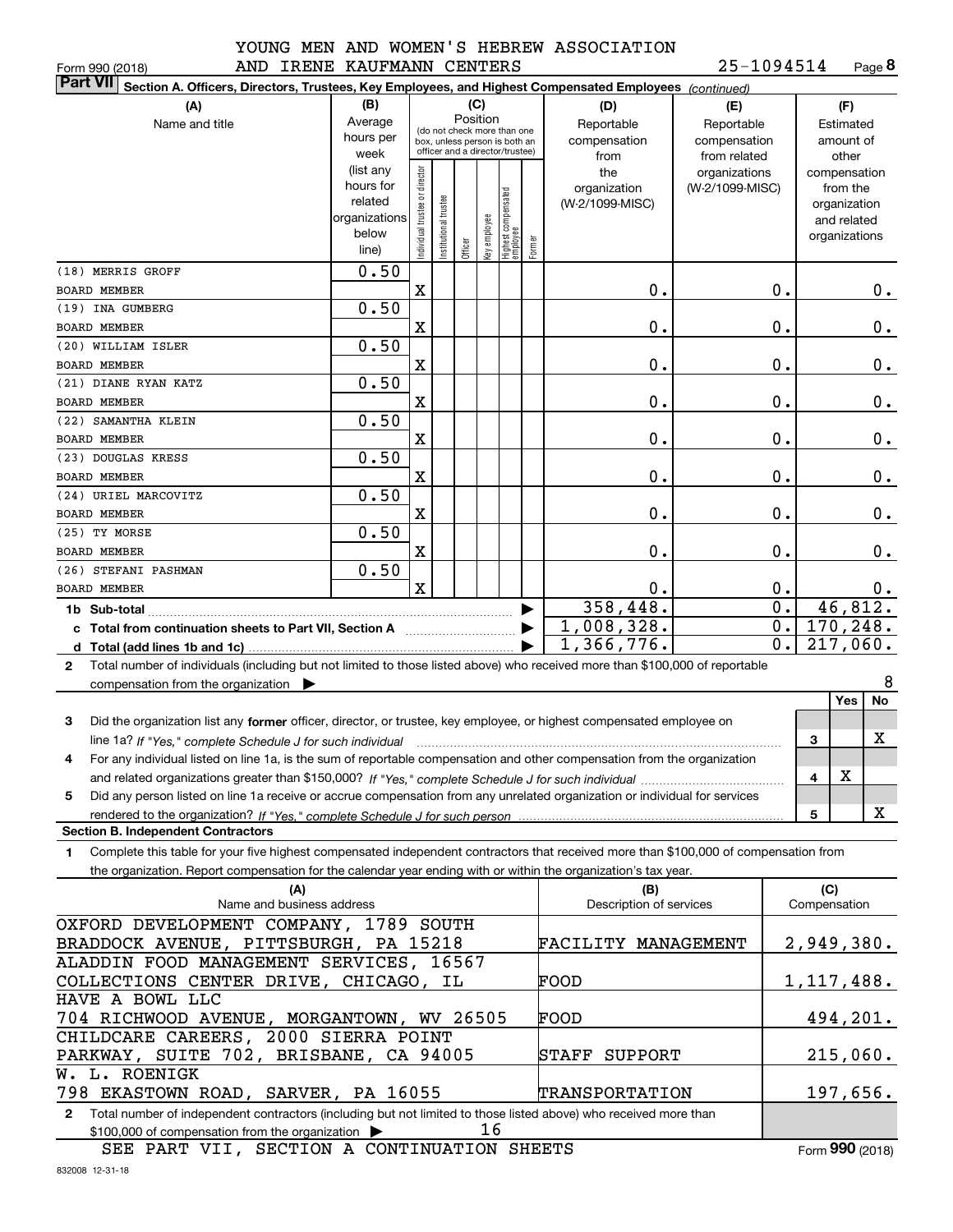Form 990

#### YOUNG MEN AND WOMEN'S HEBREW ASSOCIATION AND IRENE KAUFMANN CENTERS 25-1094514

| <b>Part VII</b> Section A. Officers, Directors, Trustees, Key Employees, and Highest Compensated Employees (continued) |                   |                                |                        |         |              |                              |        |                     |                                  |                          |
|------------------------------------------------------------------------------------------------------------------------|-------------------|--------------------------------|------------------------|---------|--------------|------------------------------|--------|---------------------|----------------------------------|--------------------------|
| (A)                                                                                                                    | (B)               |                                |                        |         | (C)          |                              |        | (D)                 | (E)                              | (F)                      |
| Name and title                                                                                                         | Average           |                                |                        |         | Position     |                              |        | Reportable          | Reportable                       | Estimated                |
|                                                                                                                        | hours             |                                | (check all that apply) |         |              |                              |        | compensation        | compensation                     | amount of                |
|                                                                                                                        | per               |                                |                        |         |              |                              |        | from                | from related                     | other                    |
|                                                                                                                        | week<br>(list any |                                |                        |         |              |                              |        | the<br>organization | organizations<br>(W-2/1099-MISC) | compensation<br>from the |
|                                                                                                                        | hours for         |                                |                        |         |              |                              |        | (W-2/1099-MISC)     |                                  | organization             |
|                                                                                                                        | related           |                                |                        |         |              |                              |        |                     |                                  | and related              |
|                                                                                                                        | organizations     |                                |                        |         |              |                              |        |                     |                                  | organizations            |
|                                                                                                                        | below             | Individual trustee or director | Institutional trustee  | Officer | Key employee | Highest compensated employee | Former |                     |                                  |                          |
|                                                                                                                        | line)             |                                |                        |         |              |                              |        |                     |                                  |                          |
| (27) LOUIS PLUNG                                                                                                       | 0.50              |                                |                        |         |              |                              |        |                     |                                  |                          |
| BOARD MEMBER                                                                                                           |                   | X                              |                        |         |              |                              |        | 0.                  | $\mathbf 0$ .                    | $0_{.}$                  |
| (28) RITA RABIN                                                                                                        | 0.50              |                                |                        |         |              |                              |        |                     |                                  |                          |
| BOARD MEMBER                                                                                                           |                   | X                              |                        |         |              |                              |        | $\mathbf 0$ .       | $\mathbf 0$ .                    | $0$ .                    |
| (29) TODD E. REIDBORD                                                                                                  | 3.00              |                                |                        |         |              |                              |        |                     |                                  |                          |
| BOARD MEMBER                                                                                                           |                   | X                              |                        |         |              |                              |        | $\mathbf 0$ .       | $\mathbf 0$ .                    | $0$ .                    |
| (30) ERIC SMIGA                                                                                                        | 3.00              |                                |                        |         |              |                              |        |                     |                                  |                          |
| BOARD MEMBER                                                                                                           |                   | $\mathbf X$                    |                        |         |              |                              |        | $\mathbf 0$ .       | $\mathbf 0$ .                    | $0_{.}$                  |
| (31) DIANE NEWLAND                                                                                                     | 40.00             |                                |                        |         |              |                              |        |                     |                                  |                          |
| CHIEF FINANCIAL OFFICER                                                                                                |                   |                                |                        | X       |              |                              |        | 140,531.            | 0.                               | 23,718.                  |
| (32) JASON KUNZMAN                                                                                                     | 40.00             |                                |                        |         |              |                              |        |                     |                                  |                          |
| CHIEF PROGRAM OFFICER                                                                                                  |                   |                                |                        | X       |              |                              |        | 173,609.            | $\mathbf 0$ .                    | 30,107.                  |
| (33) ALEXIS MANCUSO                                                                                                    | 40.00             |                                |                        |         |              |                              |        |                     |                                  |                          |
| ASSISTANT EXECUTIVE DIRECTOR                                                                                           |                   |                                |                        |         |              | X                            |        | 148,298.            | $\mathbf 0$ .                    | 8,078.                   |
| (34) CATHY SAMUELS                                                                                                     | 40.00             |                                |                        |         |              |                              |        |                     |                                  |                          |
| DIR. OF MARKETING & DEVELOPMENT                                                                                        |                   |                                |                        |         |              | X                            |        | 136,106.            | 0.                               | 26,823.                  |
| (35) RON SYMONS                                                                                                        | 40.00             |                                |                        |         |              |                              |        |                     |                                  |                          |
| SENIOR DIRECTOR OF JEWISH LIFE                                                                                         |                   |                                |                        |         |              | X                            |        | 125,929.            | 0.                               | 28,417.                  |
| (36) SAM BLOOM                                                                                                         | 40.00             |                                |                        |         |              |                              |        |                     |                                  |                          |
| DIRECTOR EMMA KAUFMANN CAMP                                                                                            |                   |                                |                        |         |              | X                            |        | 160,772.            | 0.                               | 26,061.                  |
| (37) SHERREE HALL                                                                                                      | 40.00             |                                |                        |         |              |                              |        |                     |                                  |                          |
| SENIOR DIRECTOR OF FACILITIES WELLN                                                                                    |                   |                                |                        |         |              | X                            |        | 123,083.            | 0.                               | 27,044.                  |
|                                                                                                                        |                   |                                |                        |         |              |                              |        |                     |                                  |                          |
|                                                                                                                        |                   |                                |                        |         |              |                              |        |                     |                                  |                          |
|                                                                                                                        |                   |                                |                        |         |              |                              |        |                     |                                  |                          |
|                                                                                                                        |                   |                                |                        |         |              |                              |        |                     |                                  |                          |
|                                                                                                                        |                   |                                |                        |         |              |                              |        |                     |                                  |                          |
|                                                                                                                        |                   |                                |                        |         |              |                              |        |                     |                                  |                          |
|                                                                                                                        |                   |                                |                        |         |              |                              |        |                     |                                  |                          |
|                                                                                                                        |                   |                                |                        |         |              |                              |        |                     |                                  |                          |
|                                                                                                                        |                   |                                |                        |         |              |                              |        |                     |                                  |                          |
|                                                                                                                        |                   |                                |                        |         |              |                              |        |                     |                                  |                          |
|                                                                                                                        |                   |                                |                        |         |              |                              |        |                     |                                  |                          |
|                                                                                                                        |                   |                                |                        |         |              |                              |        |                     |                                  |                          |
|                                                                                                                        |                   |                                |                        |         |              |                              |        |                     |                                  |                          |
|                                                                                                                        |                   |                                |                        |         |              |                              |        |                     |                                  |                          |
|                                                                                                                        |                   |                                |                        |         |              |                              |        |                     |                                  |                          |
|                                                                                                                        |                   |                                |                        |         |              |                              |        |                     |                                  |                          |
|                                                                                                                        |                   |                                |                        |         |              |                              |        |                     |                                  |                          |
|                                                                                                                        |                   |                                |                        |         |              |                              |        |                     |                                  |                          |
|                                                                                                                        |                   |                                |                        |         |              |                              |        |                     |                                  |                          |
| Total to Part VII, Section A, line 1c                                                                                  |                   |                                |                        |         |              |                              |        | 1,008,328.          |                                  | 170,248.                 |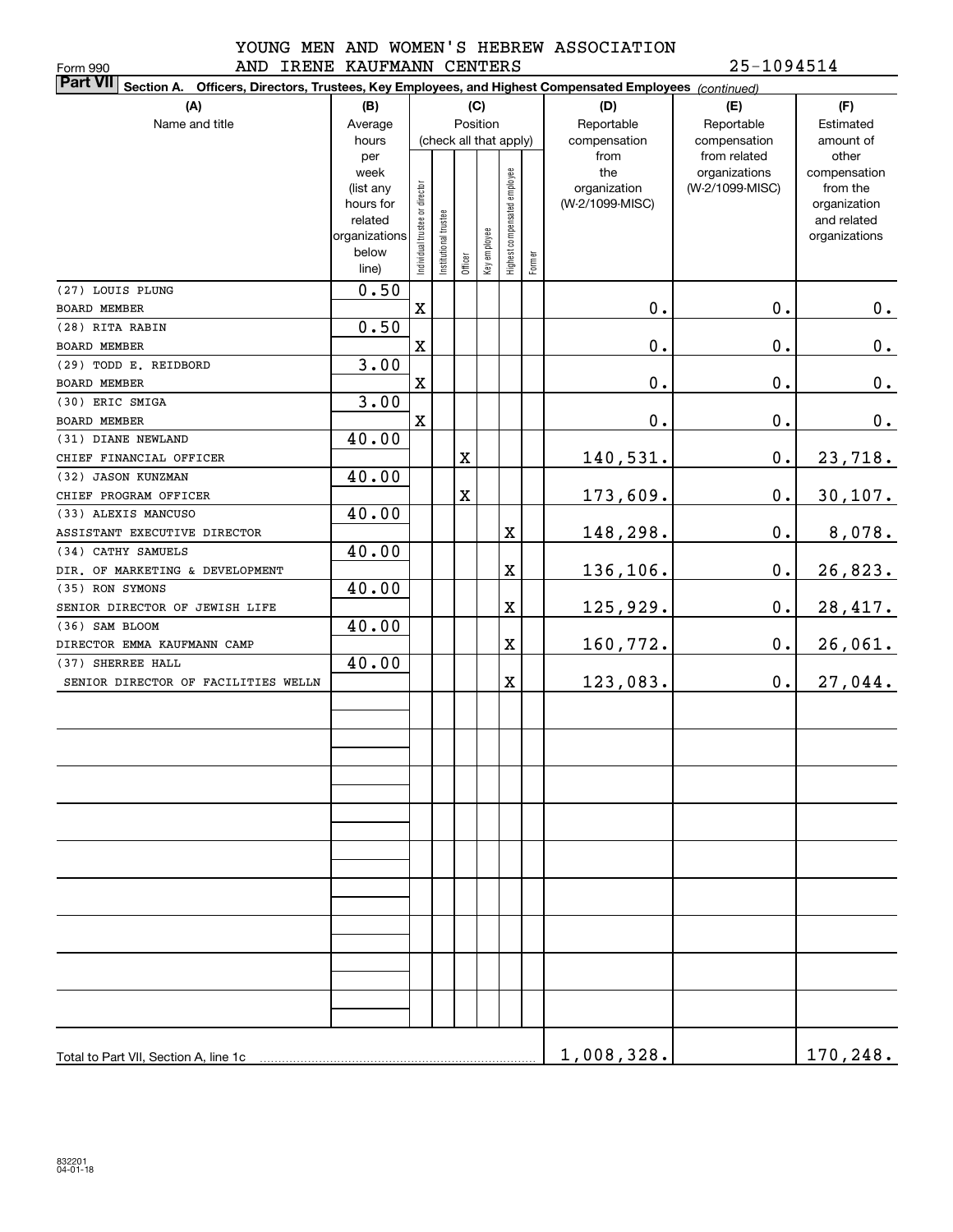|  | orm 990 (2018) |  |
|--|----------------|--|

#### AND IRENE KAUFMANN CENTERS YOUNG MEN AND WOMEN'S HEBREW ASSOCIATION

|                                                           | <b>Part VIII</b> | <b>Statement of Revenue</b>                                                                                            |                |                      |                      |                                                 |                                         |                                                                    |
|-----------------------------------------------------------|------------------|------------------------------------------------------------------------------------------------------------------------|----------------|----------------------|----------------------|-------------------------------------------------|-----------------------------------------|--------------------------------------------------------------------|
|                                                           |                  | Check if Schedule O contains a response or note to any line in this Part VIII                                          |                |                      |                      |                                                 |                                         |                                                                    |
|                                                           |                  |                                                                                                                        |                |                      | (A)<br>Total revenue | (B)<br>Related or<br>exempt function<br>revenue | (C)<br>Unrelated<br>business<br>revenue | (D)<br>Revenuè excluded<br>from tax under<br>sections<br>512 - 514 |
|                                                           |                  | 1 a Federated campaigns                                                                                                | 1a             | 450,000.             |                      |                                                 |                                         |                                                                    |
|                                                           |                  | <b>b</b> Membership dues                                                                                               | 1 <sub>b</sub> |                      |                      |                                                 |                                         |                                                                    |
|                                                           |                  | c Fundraising events                                                                                                   | 1 <sub>c</sub> | 486,855.             |                      |                                                 |                                         |                                                                    |
|                                                           |                  |                                                                                                                        | 1 <sub>d</sub> |                      |                      |                                                 |                                         |                                                                    |
|                                                           |                  | d Related organizations                                                                                                | 1e             | 973, 411.            |                      |                                                 |                                         |                                                                    |
|                                                           |                  | e Government grants (contributions)                                                                                    |                |                      |                      |                                                 |                                         |                                                                    |
|                                                           |                  | f All other contributions, gifts, grants, and                                                                          | 1f             | 3,591,936.           |                      |                                                 |                                         |                                                                    |
| Contributions, Gifts, Grants<br>and Other Similar Amounts |                  | similar amounts not included above<br>g Noncash contributions included in lines 1a-1f: \$                              |                |                      |                      |                                                 |                                         |                                                                    |
|                                                           |                  |                                                                                                                        |                |                      | 5,502,202.           |                                                 |                                         |                                                                    |
|                                                           |                  |                                                                                                                        |                | <b>Business Code</b> |                      |                                                 |                                         |                                                                    |
|                                                           | 2а               | CLASSES / CLUBS / CAMPS                                                                                                |                | 624410               | 11, 112, 027.        | 11, 112, 027.                                   |                                         |                                                                    |
|                                                           | b                | MEMBERSHIP DUES                                                                                                        |                | 624100               | 5,476,950.           | 5,476,950.                                      |                                         |                                                                    |
| Program Service<br>Revenue                                | с                |                                                                                                                        |                |                      |                      |                                                 |                                         |                                                                    |
|                                                           | d                |                                                                                                                        |                |                      |                      |                                                 |                                         |                                                                    |
|                                                           | е                |                                                                                                                        |                |                      |                      |                                                 |                                         |                                                                    |
|                                                           |                  | f All other program service revenue                                                                                    |                |                      |                      |                                                 |                                         |                                                                    |
|                                                           |                  |                                                                                                                        |                | ▶                    | 16,588,977.          |                                                 |                                         |                                                                    |
|                                                           | З                | Investment income (including dividends, interest, and                                                                  |                |                      |                      |                                                 |                                         |                                                                    |
|                                                           |                  |                                                                                                                        |                |                      | 402,910.             |                                                 |                                         | 402,910.                                                           |
|                                                           | 4                | Income from investment of tax-exempt bond proceeds                                                                     |                |                      |                      |                                                 |                                         |                                                                    |
|                                                           | 5                |                                                                                                                        |                |                      |                      |                                                 |                                         |                                                                    |
|                                                           |                  |                                                                                                                        | (i) Real       | (ii) Personal        |                      |                                                 |                                         |                                                                    |
|                                                           |                  | 6 a Gross rents                                                                                                        |                |                      |                      |                                                 |                                         |                                                                    |
|                                                           |                  | <b>b</b> Less: rental expenses                                                                                         |                |                      |                      |                                                 |                                         |                                                                    |
|                                                           |                  | c Rental income or (loss)                                                                                              |                |                      |                      |                                                 |                                         |                                                                    |
|                                                           |                  |                                                                                                                        |                |                      |                      |                                                 |                                         |                                                                    |
|                                                           |                  | 7 a Gross amount from sales of                                                                                         | (i) Securities | (ii) Other           |                      |                                                 |                                         |                                                                    |
|                                                           |                  | assets other than inventory                                                                                            | 1, 184, 765.   |                      |                      |                                                 |                                         |                                                                    |
|                                                           |                  | <b>b</b> Less: cost or other basis                                                                                     |                |                      |                      |                                                 |                                         |                                                                    |
|                                                           |                  | and sales expenses                                                                                                     | 1,531,230.     |                      |                      |                                                 |                                         |                                                                    |
|                                                           |                  |                                                                                                                        |                |                      |                      |                                                 |                                         |                                                                    |
|                                                           |                  |                                                                                                                        |                | ▶                    | $-346, 465.$         |                                                 |                                         | $-346, 465.$                                                       |
|                                                           |                  | 8 a Gross income from fundraising events (not                                                                          |                |                      |                      |                                                 |                                         |                                                                    |
| <b>Other Revenue</b>                                      |                  | $\frac{486,855}{\pi}$ 486,855. of<br>including $$$                                                                     |                |                      |                      |                                                 |                                         |                                                                    |
|                                                           |                  | contributions reported on line 1c). See                                                                                |                |                      |                      |                                                 |                                         |                                                                    |
|                                                           |                  |                                                                                                                        | a              | 182,051.             |                      |                                                 |                                         |                                                                    |
|                                                           |                  |                                                                                                                        | b              | 199,253.             |                      |                                                 |                                         |                                                                    |
|                                                           |                  | c Net income or (loss) from fundraising events                                                                         |                | <u></u> ▶            | $-17,202.$           |                                                 |                                         | $-17, 202.$                                                        |
|                                                           |                  | 9 a Gross income from gaming activities. See                                                                           |                |                      |                      |                                                 |                                         |                                                                    |
|                                                           |                  |                                                                                                                        |                |                      |                      |                                                 |                                         |                                                                    |
|                                                           |                  |                                                                                                                        | b              |                      |                      |                                                 |                                         |                                                                    |
|                                                           |                  | c Net income or (loss) from gaming activities                                                                          |                |                      |                      |                                                 |                                         |                                                                    |
|                                                           |                  | 10 a Gross sales of inventory, less returns                                                                            |                |                      |                      |                                                 |                                         |                                                                    |
|                                                           |                  |                                                                                                                        |                |                      |                      |                                                 |                                         |                                                                    |
|                                                           |                  |                                                                                                                        |                |                      |                      |                                                 |                                         |                                                                    |
|                                                           |                  | c Net income or (loss) from sales of inventory                                                                         |                | ▶                    |                      |                                                 |                                         |                                                                    |
|                                                           |                  | Miscellaneous Revenue                                                                                                  |                | <b>Business Code</b> |                      |                                                 |                                         |                                                                    |
|                                                           | 11a<br>b         | <u> 1989 - Andrea Stadt Britain, amerikansk politiker (</u>                                                            |                |                      |                      |                                                 |                                         |                                                                    |
|                                                           | с                | the control of the control of the control of the control of the control of the control of                              |                |                      |                      |                                                 |                                         |                                                                    |
|                                                           |                  | <u> 1989 - Johann Stein, marwolaethau a bhann an t-Albann an t-Albann an t-Albann an t-Albann an t-Albann an t-Alb</u> |                |                      |                      |                                                 |                                         |                                                                    |
|                                                           |                  |                                                                                                                        |                | ▶                    |                      |                                                 |                                         |                                                                    |
|                                                           | 12               |                                                                                                                        |                |                      | 22, 130, 422.        | 16,588,977.                                     | $\mathbf{0}$ .                          | 39, 243.                                                           |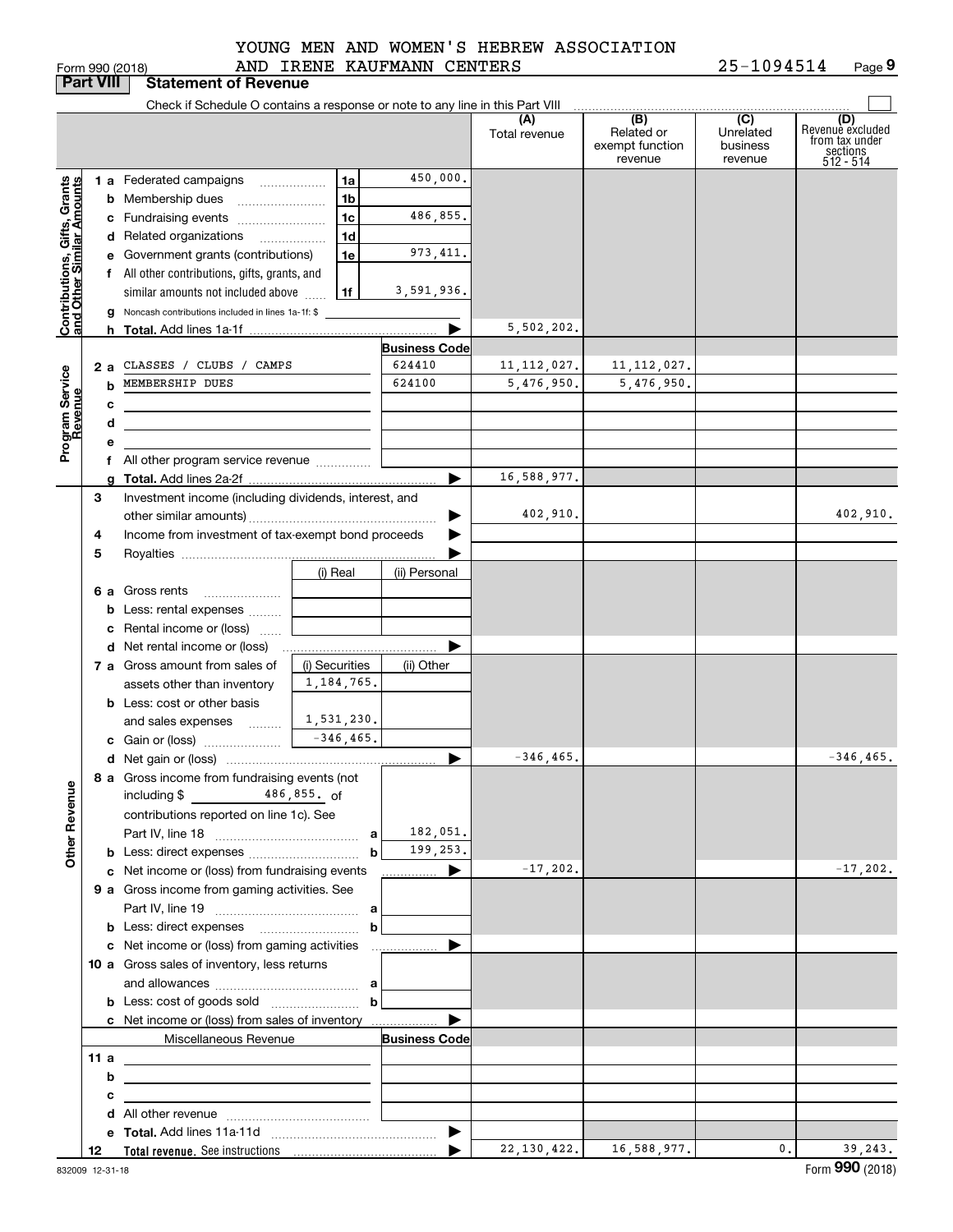#### Form 990 (2018) Page **Part IX Statement of Functional Expenses** AND IRENE KAUFMANN CENTERS 25-1094514 YOUNG MEN AND WOMEN'S HEBREW ASSOCIATION

|              | Section 501(c)(3) and 501(c)(4) organizations must complete all columns. All other organizations must complete column (A).                                                                                  |                          |                                    |                                           |                                |
|--------------|-------------------------------------------------------------------------------------------------------------------------------------------------------------------------------------------------------------|--------------------------|------------------------------------|-------------------------------------------|--------------------------------|
|              | Check if Schedule O contains a response or note to any line in this Part IX                                                                                                                                 |                          |                                    |                                           | $\overline{\mathbf{x}}$        |
|              | Do not include amounts reported on lines 6b,<br>7b, 8b, 9b, and 10b of Part VIII.                                                                                                                           | (A)<br>Total expenses    | (B)<br>Program service<br>expenses | (C)<br>Management and<br>general expenses | (D)<br>Fundraising<br>expenses |
| 1.           | Grants and other assistance to domestic organizations                                                                                                                                                       |                          |                                    |                                           |                                |
|              | and domestic governments. See Part IV, line 21                                                                                                                                                              |                          |                                    |                                           |                                |
| $\mathbf{2}$ | Grants and other assistance to domestic                                                                                                                                                                     |                          |                                    |                                           |                                |
|              | individuals. See Part IV, line 22                                                                                                                                                                           |                          |                                    |                                           |                                |
| 3            | Grants and other assistance to foreign                                                                                                                                                                      |                          |                                    |                                           |                                |
|              | organizations, foreign governments, and foreign                                                                                                                                                             |                          |                                    |                                           |                                |
|              | individuals. See Part IV, lines 15 and 16                                                                                                                                                                   |                          |                                    |                                           |                                |
| 4            | Benefits paid to or for members                                                                                                                                                                             |                          |                                    |                                           |                                |
| 5            | Compensation of current officers, directors,                                                                                                                                                                |                          |                                    |                                           |                                |
|              | trustees, and key employees                                                                                                                                                                                 | 795,172.                 | 749,461.                           | 25,884.                                   | 19,827.                        |
| 6            | Compensation not included above, to disqualified                                                                                                                                                            |                          |                                    |                                           |                                |
|              | persons (as defined under section 4958(f)(1)) and                                                                                                                                                           |                          |                                    |                                           |                                |
|              | persons described in section 4958(c)(3)(B)                                                                                                                                                                  |                          |                                    |                                           |                                |
| 7            | Other salaries and wages                                                                                                                                                                                    | 8,656,104.               | 8,158,509.                         | 281,764.                                  | 215,831.                       |
| 8            | Pension plan accruals and contributions (include                                                                                                                                                            |                          |                                    |                                           |                                |
|              | section 401(k) and 403(b) employer contributions)                                                                                                                                                           | 204, 470.                | 192,716.                           | 6,656.                                    | 5,098.                         |
| 9            |                                                                                                                                                                                                             | 1,107,170.               | 1,043,525.                         | 36,039.                                   | $\overline{27,606}$ .          |
| 10           |                                                                                                                                                                                                             | 769,656.                 | 725, 412.                          | 25,053.                                   | 19, 191.                       |
| 11           | Fees for services (non-employees):                                                                                                                                                                          |                          |                                    |                                           |                                |
| a            |                                                                                                                                                                                                             |                          |                                    |                                           |                                |
| b            |                                                                                                                                                                                                             | 18,661.                  | 17,495.                            | $\overline{510}$ .                        | 656.                           |
| c            |                                                                                                                                                                                                             | $\overline{55,250}$ .    | $\overline{51,797}$ .              | 1,510.                                    | 1,943.                         |
| d            |                                                                                                                                                                                                             |                          |                                    |                                           |                                |
| e            | Professional fundraising services. See Part IV, line 17                                                                                                                                                     |                          |                                    |                                           |                                |
| f            | Investment management fees                                                                                                                                                                                  |                          |                                    |                                           |                                |
| $\mathbf{q}$ | Other. (If line 11g amount exceeds 10% of line 25,                                                                                                                                                          |                          |                                    |                                           |                                |
|              | column (A) amount, list line 11g expenses on Sch O.)                                                                                                                                                        | 3, 245, 748.             | 3,151,998.                         | 91,860.                                   | $\frac{1,890}{16,850}$ .       |
| 12           |                                                                                                                                                                                                             | 356, 576.                | 337,586.                           | 2,140.                                    |                                |
| 13           |                                                                                                                                                                                                             | 530,035.                 | 522,761.                           | 7,274.                                    |                                |
| 14           |                                                                                                                                                                                                             |                          |                                    |                                           |                                |
| 15           |                                                                                                                                                                                                             |                          |                                    |                                           |                                |
| 16           |                                                                                                                                                                                                             | 3,913,722.               | 3, 447, 475.                       | 448,823.                                  | 17,424.                        |
| 17           |                                                                                                                                                                                                             | 651,043.                 | 632,005.                           | 9,888.                                    | 9,150.                         |
| 18           | Payments of travel or entertainment expenses                                                                                                                                                                |                          |                                    |                                           |                                |
|              | for any federal, state, or local public officials                                                                                                                                                           |                          |                                    |                                           |                                |
| 19           | Conferences, conventions, and meetings                                                                                                                                                                      |                          | 31, 243.                           |                                           |                                |
| 20           | Interest                                                                                                                                                                                                    | 36,757.                  |                                    | $\overline{5,514.}$                       |                                |
| 21           |                                                                                                                                                                                                             |                          |                                    |                                           |                                |
| 22           | Depreciation, depletion, and amortization                                                                                                                                                                   | $\overline{2,041,842}$ . | 1,837,658.                         | 204,184.                                  |                                |
| 23           | Insurance                                                                                                                                                                                                   |                          |                                    |                                           |                                |
| 24           | Other expenses. Itemize expenses not covered<br>above. (List miscellaneous expenses in line 24e. If line<br>24e amount exceeds 10% of line 25, column (A)<br>amount, list line 24e expenses on Schedule O.) |                          |                                    |                                           |                                |
| a            | <b>BAD DEBTS</b>                                                                                                                                                                                            | 139,394.                 | 30,476.                            | 108,918.                                  | 0.                             |
| b            |                                                                                                                                                                                                             |                          |                                    |                                           |                                |
| c            |                                                                                                                                                                                                             |                          |                                    |                                           |                                |
| d            | the control of the control of the control of the control of the control of                                                                                                                                  |                          |                                    |                                           |                                |
|              | e All other expenses                                                                                                                                                                                        |                          |                                    |                                           |                                |
| 25           | Total functional expenses. Add lines 1 through 24e                                                                                                                                                          | 22,521,600.              | 20,930,117.                        | 1,256,017.                                | 335,466.                       |
| 26           | Joint costs. Complete this line only if the organization                                                                                                                                                    |                          |                                    |                                           |                                |
|              | reported in column (B) joint costs from a combined                                                                                                                                                          |                          |                                    |                                           |                                |
|              | educational campaign and fundraising solicitation.                                                                                                                                                          |                          |                                    |                                           |                                |
|              | Check here $\blacktriangleright$<br>if following SOP 98-2 (ASC 958-720)                                                                                                                                     |                          |                                    |                                           |                                |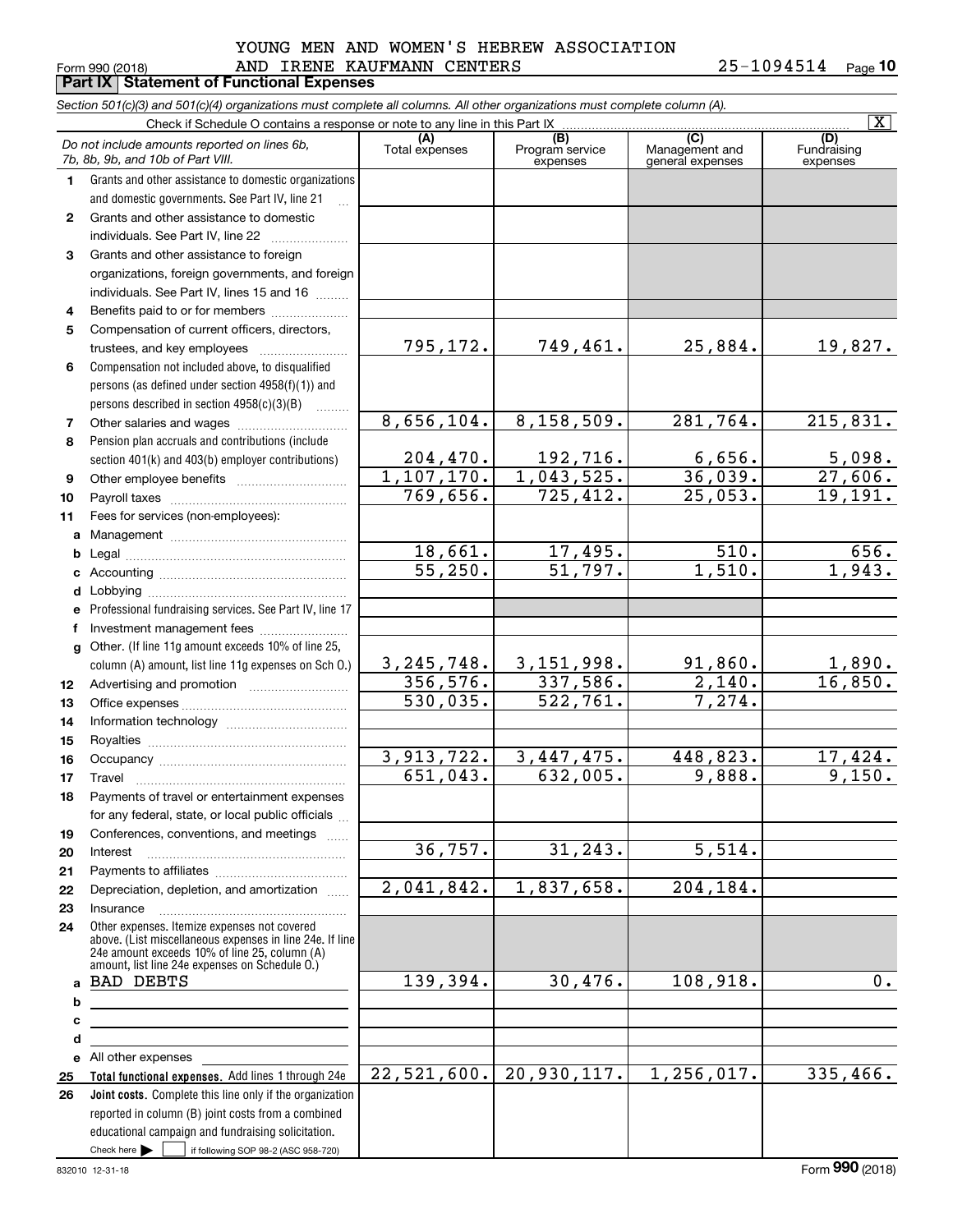|        | Form 990 (2018) | AND IRENE KAUFMANN CENTERS                                                                                                                                                                                                                       |  | 25-1094514<br>Page 1 |                           |                 |                    |  |  |
|--------|-----------------|--------------------------------------------------------------------------------------------------------------------------------------------------------------------------------------------------------------------------------------------------|--|----------------------|---------------------------|-----------------|--------------------|--|--|
|        | Part X          | <b>Balance Sheet</b>                                                                                                                                                                                                                             |  |                      |                           |                 |                    |  |  |
|        |                 |                                                                                                                                                                                                                                                  |  |                      |                           |                 |                    |  |  |
|        |                 |                                                                                                                                                                                                                                                  |  |                      | (A)<br>Beginning of year  |                 | (B)<br>End of year |  |  |
|        | 1               |                                                                                                                                                                                                                                                  |  |                      | 3,846,205.                | $\blacksquare$  | 3,204,463.         |  |  |
|        | 2               |                                                                                                                                                                                                                                                  |  |                      |                           | $\mathbf{2}$    |                    |  |  |
|        | 3               |                                                                                                                                                                                                                                                  |  |                      | $\overline{5,174},487.$   | $\overline{3}$  | 4,981,981.         |  |  |
|        | 4               |                                                                                                                                                                                                                                                  |  |                      | 1,986,418.                | $\overline{4}$  | 3,220,189.         |  |  |
|        | 5               | Loans and other receivables from current and former officers, directors,<br>trustees, key employees, and highest compensated employees. Complete                                                                                                 |  |                      |                           |                 |                    |  |  |
|        |                 | Part II of Schedule L                                                                                                                                                                                                                            |  |                      |                           | 5               |                    |  |  |
|        | 6               | Loans and other receivables from other disqualified persons (as defined under<br>section $4958(f)(1)$ , persons described in section $4958(c)(3)(B)$ , and contributing<br>employers and sponsoring organizations of section 501(c)(9) voluntary |  |                      |                           |                 |                    |  |  |
|        |                 | employees' beneficiary organizations (see instr). Complete Part II of Sch L                                                                                                                                                                      |  |                      | 6                         |                 |                    |  |  |
| Assets | 7               |                                                                                                                                                                                                                                                  |  |                      |                           |                 |                    |  |  |
|        | 8               |                                                                                                                                                                                                                                                  |  |                      |                           | 8               |                    |  |  |
|        | 9               | Prepaid expenses and deferred charges                                                                                                                                                                                                            |  |                      | 596, 115.                 | 9               | 446,838.           |  |  |
|        |                 | <b>10a</b> Land, buildings, and equipment: cost or other<br>basis. Complete Part VI of Schedule D    10a   53,003,995.                                                                                                                           |  |                      |                           |                 |                    |  |  |
|        |                 |                                                                                                                                                                                                                                                  |  | 29, 363, 111.        | 22,659,352.               | 10 <sub>c</sub> | 23,640,884.        |  |  |
|        | 11              |                                                                                                                                                                                                                                                  |  |                      | 18,985,443.               | 11              | 18, 147, 472.      |  |  |
|        | 12              |                                                                                                                                                                                                                                                  |  |                      |                           | 12              |                    |  |  |
|        | 13              | Investments - program-related. See Part IV, line 11                                                                                                                                                                                              |  |                      | 13                        |                 |                    |  |  |
|        | 14              |                                                                                                                                                                                                                                                  |  |                      |                           | 14              |                    |  |  |
|        | 15              |                                                                                                                                                                                                                                                  |  |                      | 134,820.                  | 15              | 141,736.           |  |  |
|        | 16              |                                                                                                                                                                                                                                                  |  |                      | $\overline{53,382,840}$ . | 16              | 53,783,563.        |  |  |

|                      | 15 |                                                                                           | 134,820.                    | 15 | 141,736.                              |
|----------------------|----|-------------------------------------------------------------------------------------------|-----------------------------|----|---------------------------------------|
|                      | 16 |                                                                                           | $\overline{53}$ , 382, 840. | 16 | $\overline{53}, \overline{783}, 563.$ |
|                      | 17 |                                                                                           | 2,492,366.                  | 17 | 3,060,178.                            |
|                      | 18 |                                                                                           |                             | 18 |                                       |
|                      | 19 |                                                                                           | 3,866,451.                  | 19 | 4,536,606.                            |
|                      | 20 |                                                                                           |                             | 20 |                                       |
|                      | 21 | Escrow or custodial account liability. Complete Part IV of Schedule D                     |                             | 21 |                                       |
|                      | 22 | Loans and other payables to current and former officers, directors, trustees,             |                             |    |                                       |
| Liabilities          |    | key employees, highest compensated employees, and disqualified persons.                   |                             |    |                                       |
|                      |    | Complete Part II of Schedule L                                                            |                             | 22 |                                       |
|                      | 23 | Secured mortgages and notes payable to unrelated third parties                            | 1,130,689.                  | 23 | 684,623.                              |
|                      | 24 | Unsecured notes and loans payable to unrelated third parties                              |                             | 24 |                                       |
|                      | 25 | Other liabilities (including federal income tax, payables to related third                |                             |    |                                       |
|                      |    | parties, and other liabilities not included on lines 17-24). Complete Part X of           |                             |    |                                       |
|                      |    | Schedule D                                                                                |                             | 25 |                                       |
|                      | 26 |                                                                                           | 7,489,506.                  | 26 | 8,281,407.                            |
|                      |    | Organizations that follow SFAS 117 (ASC 958), check here $\blacktriangleright \;  X $ and |                             |    |                                       |
|                      |    | complete lines 27 through 29, and lines 33 and 34.                                        |                             |    |                                       |
|                      | 27 | Unrestricted net assets                                                                   | 24,793,798.                 | 27 | 25, 126, 994.                         |
|                      | 28 |                                                                                           | 9,869,338.                  | 28 | 9,082,639.                            |
|                      | 29 | Permanently restricted net assets                                                         | 11,230,198.                 | 29 | 11,292,523.                           |
| <b>Fund Balances</b> |    | Organizations that do not follow SFAS 117 (ASC 958), check here ▶                         |                             |    |                                       |
|                      |    | and complete lines 30 through 34.                                                         |                             |    |                                       |
|                      | 30 |                                                                                           |                             | 30 |                                       |
| Net Assets or        | 31 | Paid-in or capital surplus, or land, building, or equipment fund                          |                             | 31 |                                       |
|                      | 32 | Retained earnings, endowment, accumulated income, or other funds                          |                             | 32 |                                       |
|                      | 33 |                                                                                           | 45,893,334.                 | 33 | 45,502,156.                           |
|                      | 34 |                                                                                           | 53,382,840.                 | 34 | 53,783,563.                           |
|                      |    |                                                                                           |                             |    | Form 990 (2018)                       |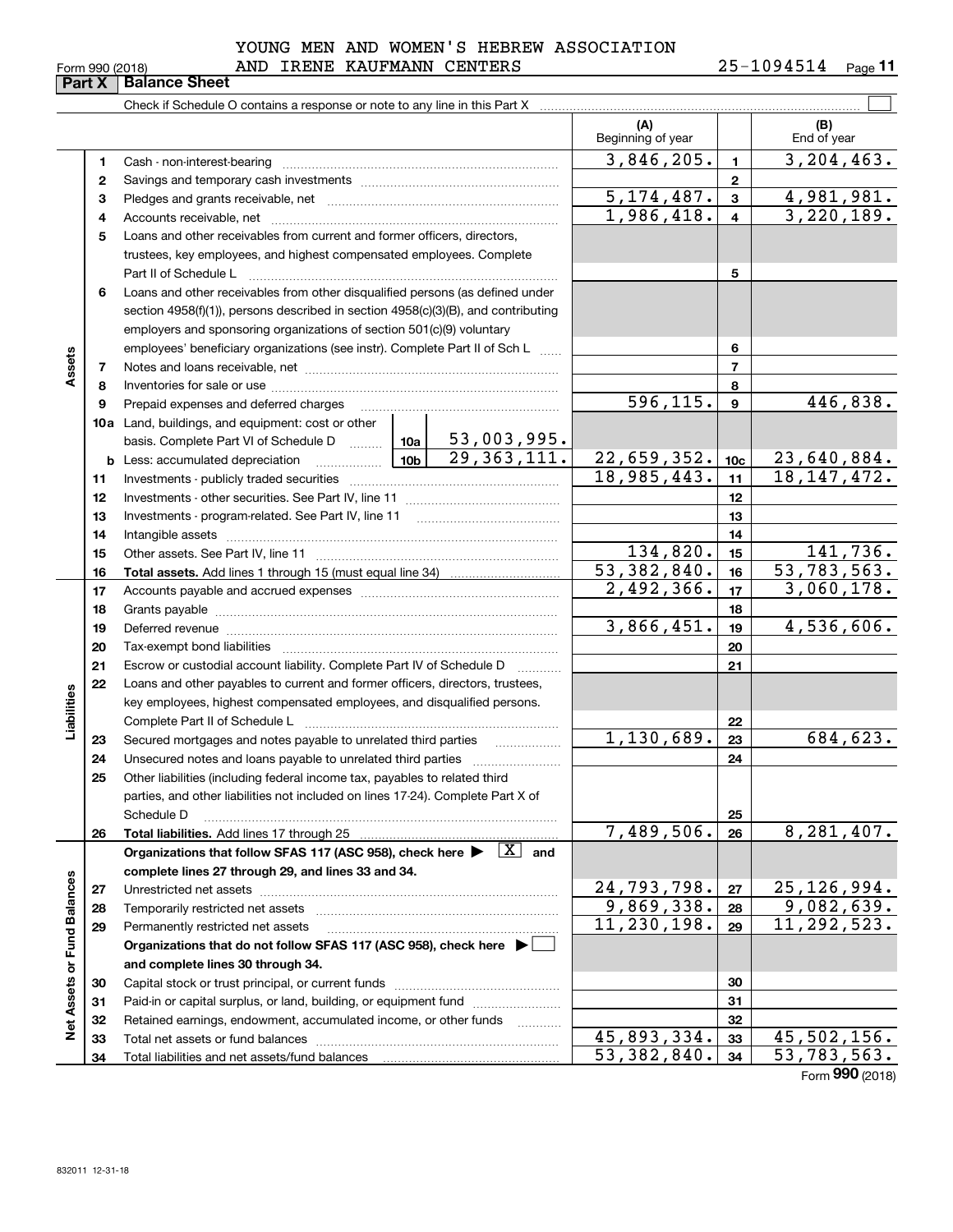|    | YOUNG MEN AND WOMEN'S HEBREW ASSOCIATION                                                                                                                          |                |                        |             |                         |
|----|-------------------------------------------------------------------------------------------------------------------------------------------------------------------|----------------|------------------------|-------------|-------------------------|
|    | AND IRENE KAUFMANN CENTERS<br>Form 990 (2018)                                                                                                                     |                | $25 - 1094514$ Page 12 |             |                         |
|    | <b>Part XI Reconciliation of Net Assets</b>                                                                                                                       |                |                        |             |                         |
|    | Check if Schedule O contains a response or note to any line in this Part XI [11] [12] Check if Schedule O contains a response or note to any line in this Part XI |                |                        |             |                         |
|    |                                                                                                                                                                   |                |                        |             |                         |
| 1  | Total revenue (must equal Part VIII, column (A), line 12)                                                                                                         | $\mathbf{1}$   | 22, 130, 422.          |             |                         |
| 2  | Total expenses (must equal Part IX, column (A), line 25)                                                                                                          | $\mathbf{2}$   | 22,521,600.            |             |                         |
| 3  | Revenue less expenses. Subtract line 2 from line 1                                                                                                                | 3              |                        | $-391,178.$ |                         |
| 4  |                                                                                                                                                                   | 4              | 45,893,334.            |             |                         |
| 5  | Net unrealized gains (losses) on investments                                                                                                                      | 5              |                        |             |                         |
| 6  | Donated services and use of facilities                                                                                                                            | 6              |                        |             |                         |
| 7  | Investment expenses                                                                                                                                               | $\overline{7}$ |                        |             |                         |
| 8  | Prior period adjustments                                                                                                                                          | 8              |                        |             |                         |
| 9  | Other changes in net assets or fund balances (explain in Schedule O)                                                                                              | 9              |                        |             | 0.                      |
| 10 | Net assets or fund balances at end of year. Combine lines 3 through 9 (must equal Part X, line 33,                                                                |                |                        |             |                         |
|    | column (B))                                                                                                                                                       | 10             | 45, 502, 156.          |             |                         |
|    | <b>Part XII Financial Statements and Reporting</b>                                                                                                                |                |                        |             |                         |
|    |                                                                                                                                                                   |                |                        |             | $\overline{\mathbf{x}}$ |
|    |                                                                                                                                                                   |                |                        | Yes         | <b>No</b>               |
| 1  | $ X $ Accrual<br>Cash<br>Other<br>Accounting method used to prepare the Form 990:                                                                                 |                |                        |             |                         |
|    | If the organization changed its method of accounting from a prior year or checked "Other," explain in Schedule O.                                                 |                |                        |             |                         |
| 2a | Were the organization's financial statements compiled or reviewed by an independent accountant?                                                                   |                | 2a                     |             | X                       |
|    | If "Yes," check a box below to indicate whether the financial statements for the year were compiled or reviewed on a                                              |                |                        |             |                         |
|    | separate basis, consolidated basis, or both:                                                                                                                      |                |                        |             |                         |
|    | Separate basis<br>Consolidated basis<br>Both consolidated and separate basis                                                                                      |                |                        |             |                         |
|    | <b>b</b> Were the organization's financial statements audited by an independent accountant?                                                                       |                | 2 <sub>b</sub>         | х           |                         |
|    | If "Yes," check a box below to indicate whether the financial statements for the year were audited on a separate basis,                                           |                |                        |             |                         |
|    | consolidated basis, or both:                                                                                                                                      |                |                        |             |                         |
|    | $\boxed{\textbf{X}}$ Separate basis<br>Consolidated basis<br>Both consolidated and separate basis                                                                 |                |                        |             |                         |
|    | c If "Yes" to line 2a or 2b, does the organization have a committee that assumes responsibility for oversight of the audit,                                       |                |                        |             |                         |
|    |                                                                                                                                                                   |                | 2c                     | X           |                         |
|    | If the organization changed either its oversight process or selection process during the tax year, explain in Schedule O.                                         |                |                        |             |                         |
|    | 3a As a result of a federal award, was the organization required to undergo an audit or audits as set forth in the Single Audit                                   |                |                        |             |                         |
|    |                                                                                                                                                                   |                | 3a                     |             | х                       |
|    | b If "Yes," did the organization undergo the required audit or audits? If the organization did not undergo the required audit                                     |                |                        |             |                         |
|    | or audits, explain why in Schedule O and describe any steps taken to undergo such audits                                                                          |                | 3b                     |             |                         |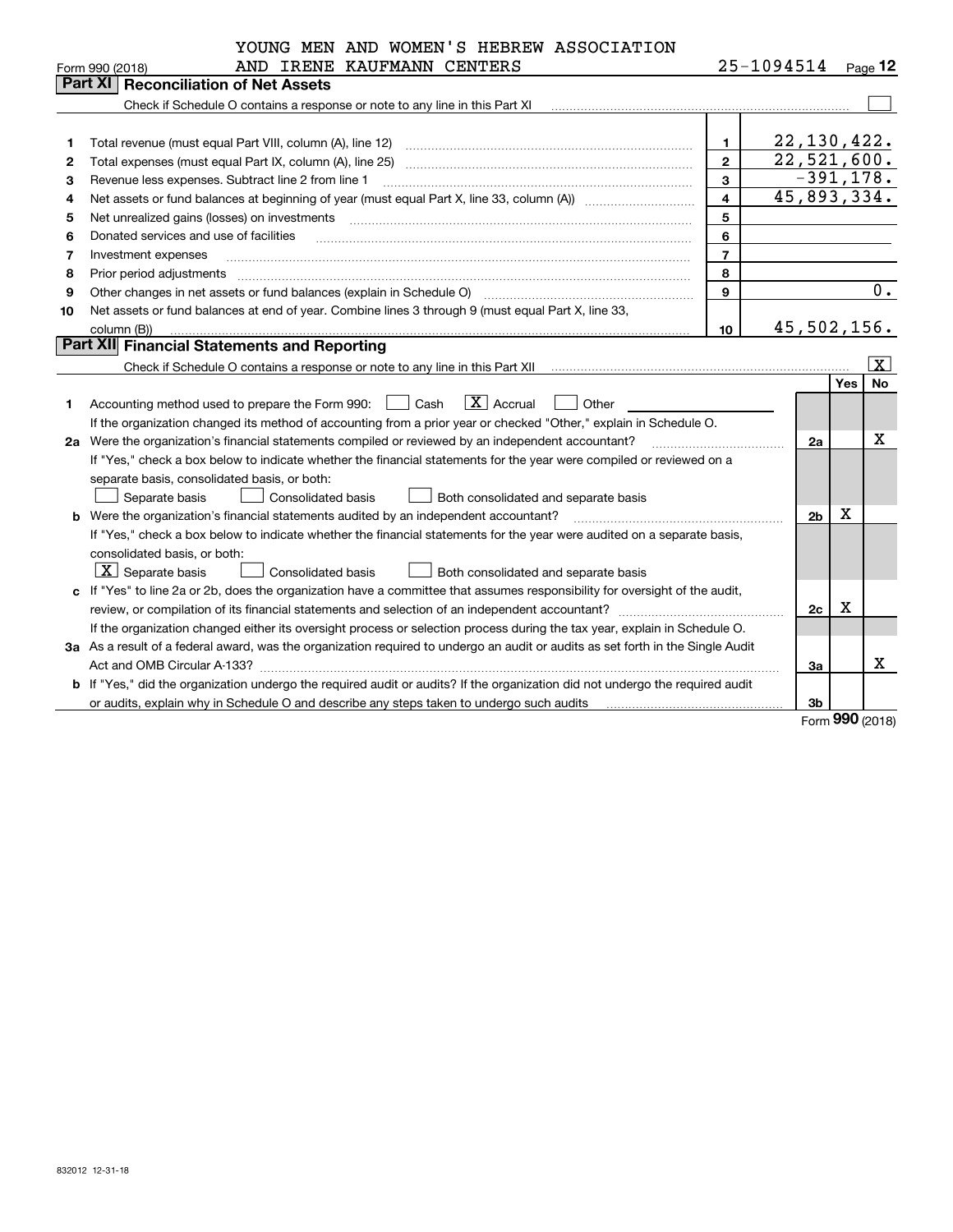| <b>SCHEDULE A</b>                           |                    | <b>Public Charity Status and Public Support</b>        |  |                                                                               |                                                                                                                                                                                                                                                      |                                                                |    | OMB No. 1545-0047          |  |                                       |
|---------------------------------------------|--------------------|--------------------------------------------------------|--|-------------------------------------------------------------------------------|------------------------------------------------------------------------------------------------------------------------------------------------------------------------------------------------------------------------------------------------------|----------------------------------------------------------------|----|----------------------------|--|---------------------------------------|
| (Form 990 or 990-EZ)                        |                    |                                                        |  | Complete if the organization is a section 501(c)(3) organization or a section |                                                                                                                                                                                                                                                      |                                                                |    |                            |  |                                       |
|                                             |                    |                                                        |  |                                                                               | 4947(a)(1) nonexempt charitable trust.                                                                                                                                                                                                               |                                                                |    |                            |  |                                       |
|                                             |                    | Department of the Treasury<br>Internal Revenue Service |  |                                                                               | Attach to Form 990 or Form 990-EZ.                                                                                                                                                                                                                   |                                                                |    |                            |  | <b>Open to Public</b><br>Inspection   |
|                                             |                    | Name of the organization                               |  |                                                                               | Go to www.irs.gov/Form990 for instructions and the latest information.<br>YOUNG MEN AND WOMEN'S HEBREW ASSOCIATION                                                                                                                                   |                                                                |    |                            |  | <b>Employer identification number</b> |
|                                             |                    |                                                        |  |                                                                               | AND IRENE KAUFMANN CENTERS                                                                                                                                                                                                                           |                                                                |    |                            |  | 25-1094514                            |
| Part I                                      |                    |                                                        |  |                                                                               | Reason for Public Charity Status (All organizations must complete this part.) See instructions.                                                                                                                                                      |                                                                |    |                            |  |                                       |
|                                             |                    |                                                        |  |                                                                               | The organization is not a private foundation because it is: (For lines 1 through 12, check only one box.)                                                                                                                                            |                                                                |    |                            |  |                                       |
| 1                                           |                    |                                                        |  |                                                                               | A church, convention of churches, or association of churches described in section 170(b)(1)(A)(i).                                                                                                                                                   |                                                                |    |                            |  |                                       |
| 2                                           |                    |                                                        |  |                                                                               | A school described in section 170(b)(1)(A)(ii). (Attach Schedule E (Form 990 or 990-EZ).)                                                                                                                                                            |                                                                |    |                            |  |                                       |
| 3                                           |                    |                                                        |  |                                                                               | A hospital or a cooperative hospital service organization described in section 170(b)(1)(A)(iii).                                                                                                                                                    |                                                                |    |                            |  |                                       |
| 4                                           |                    |                                                        |  |                                                                               | A medical research organization operated in conjunction with a hospital described in section 170(b)(1)(A)(iii). Enter the hospital's name,                                                                                                           |                                                                |    |                            |  |                                       |
|                                             |                    | city, and state:                                       |  |                                                                               |                                                                                                                                                                                                                                                      |                                                                |    |                            |  |                                       |
| 5                                           |                    |                                                        |  |                                                                               | An organization operated for the benefit of a college or university owned or operated by a governmental unit described in                                                                                                                            |                                                                |    |                            |  |                                       |
|                                             |                    |                                                        |  | section 170(b)(1)(A)(iv). (Complete Part II.)                                 |                                                                                                                                                                                                                                                      |                                                                |    |                            |  |                                       |
| 6                                           |                    |                                                        |  |                                                                               | A federal, state, or local government or governmental unit described in section 170(b)(1)(A)(v).                                                                                                                                                     |                                                                |    |                            |  |                                       |
| 7                                           |                    |                                                        |  | section 170(b)(1)(A)(vi). (Complete Part II.)                                 | An organization that normally receives a substantial part of its support from a governmental unit or from the general public described in                                                                                                            |                                                                |    |                            |  |                                       |
| 8                                           |                    |                                                        |  |                                                                               | A community trust described in section 170(b)(1)(A)(vi). (Complete Part II.)                                                                                                                                                                         |                                                                |    |                            |  |                                       |
| 9                                           |                    |                                                        |  |                                                                               | An agricultural research organization described in section 170(b)(1)(A)(ix) operated in conjunction with a land-grant college                                                                                                                        |                                                                |    |                            |  |                                       |
|                                             |                    |                                                        |  |                                                                               | or university or a non-land-grant college of agriculture (see instructions). Enter the name, city, and state of the college or                                                                                                                       |                                                                |    |                            |  |                                       |
|                                             |                    | university:                                            |  |                                                                               |                                                                                                                                                                                                                                                      |                                                                |    |                            |  |                                       |
| 10                                          | $\boxed{\text{X}}$ |                                                        |  |                                                                               | An organization that normally receives: (1) more than 33 1/3% of its support from contributions, membership fees, and gross receipts from                                                                                                            |                                                                |    |                            |  |                                       |
|                                             |                    |                                                        |  |                                                                               | activities related to its exempt functions - subject to certain exceptions, and (2) no more than 33 1/3% of its support from gross investment                                                                                                        |                                                                |    |                            |  |                                       |
|                                             |                    |                                                        |  |                                                                               | income and unrelated business taxable income (less section 511 tax) from businesses acquired by the organization after June 30, 1975.                                                                                                                |                                                                |    |                            |  |                                       |
|                                             |                    |                                                        |  | See section 509(a)(2). (Complete Part III.)                                   |                                                                                                                                                                                                                                                      |                                                                |    |                            |  |                                       |
| 11                                          |                    |                                                        |  |                                                                               | An organization organized and operated exclusively to test for public safety. See section 509(a)(4).                                                                                                                                                 |                                                                |    |                            |  |                                       |
| 12                                          |                    |                                                        |  |                                                                               | An organization organized and operated exclusively for the benefit of, to perform the functions of, or to carry out the purposes of one or                                                                                                           |                                                                |    |                            |  |                                       |
|                                             |                    |                                                        |  |                                                                               | more publicly supported organizations described in section 509(a)(1) or section 509(a)(2). See section 509(a)(3). Check the box in<br>lines 12a through 12d that describes the type of supporting organization and complete lines 12e, 12f, and 12g. |                                                                |    |                            |  |                                       |
| a                                           |                    |                                                        |  |                                                                               | Type I. A supporting organization operated, supervised, or controlled by its supported organization(s), typically by giving                                                                                                                          |                                                                |    |                            |  |                                       |
|                                             |                    |                                                        |  |                                                                               | the supported organization(s) the power to regularly appoint or elect a majority of the directors or trustees of the supporting                                                                                                                      |                                                                |    |                            |  |                                       |
|                                             |                    |                                                        |  | organization. You must complete Part IV, Sections A and B.                    |                                                                                                                                                                                                                                                      |                                                                |    |                            |  |                                       |
| b                                           |                    |                                                        |  |                                                                               | Type II. A supporting organization supervised or controlled in connection with its supported organization(s), by having                                                                                                                              |                                                                |    |                            |  |                                       |
|                                             |                    |                                                        |  |                                                                               | control or management of the supporting organization vested in the same persons that control or manage the supported                                                                                                                                 |                                                                |    |                            |  |                                       |
|                                             |                    |                                                        |  | organization(s). You must complete Part IV, Sections A and C.                 |                                                                                                                                                                                                                                                      |                                                                |    |                            |  |                                       |
| с                                           |                    |                                                        |  |                                                                               | Type III functionally integrated. A supporting organization operated in connection with, and functionally integrated with,                                                                                                                           |                                                                |    |                            |  |                                       |
|                                             |                    |                                                        |  |                                                                               | its supported organization(s) (see instructions). You must complete Part IV, Sections A, D, and E.                                                                                                                                                   |                                                                |    |                            |  |                                       |
| d                                           |                    |                                                        |  |                                                                               | Type III non-functionally integrated. A supporting organization operated in connection with its supported organization(s)                                                                                                                            |                                                                |    |                            |  |                                       |
|                                             |                    |                                                        |  |                                                                               | that is not functionally integrated. The organization generally must satisfy a distribution requirement and an attentiveness<br>requirement (see instructions). You must complete Part IV, Sections A and D, and Part V.                             |                                                                |    |                            |  |                                       |
| е                                           |                    |                                                        |  |                                                                               | Check this box if the organization received a written determination from the IRS that it is a Type I, Type II, Type III                                                                                                                              |                                                                |    |                            |  |                                       |
|                                             |                    |                                                        |  |                                                                               | functionally integrated, or Type III non-functionally integrated supporting organization.                                                                                                                                                            |                                                                |    |                            |  |                                       |
| Enter the number of supported organizations |                    |                                                        |  |                                                                               |                                                                                                                                                                                                                                                      |                                                                |    |                            |  |                                       |
|                                             |                    |                                                        |  | Provide the following information about the supported organization(s).        |                                                                                                                                                                                                                                                      |                                                                |    |                            |  |                                       |
|                                             |                    | (i) Name of supported                                  |  | (ii) EIN                                                                      | (iii) Type of organization<br>(described on lines 1-10                                                                                                                                                                                               | (iv) Is the organization listed<br>in your governing document? |    | (v) Amount of monetary     |  | (vi) Amount of other                  |
|                                             |                    | organization                                           |  |                                                                               | above (see instructions))                                                                                                                                                                                                                            | Yes                                                            | No | support (see instructions) |  | support (see instructions)            |
|                                             |                    |                                                        |  |                                                                               |                                                                                                                                                                                                                                                      |                                                                |    |                            |  |                                       |
|                                             |                    |                                                        |  |                                                                               |                                                                                                                                                                                                                                                      |                                                                |    |                            |  |                                       |
|                                             |                    |                                                        |  |                                                                               |                                                                                                                                                                                                                                                      |                                                                |    |                            |  |                                       |
|                                             |                    |                                                        |  |                                                                               |                                                                                                                                                                                                                                                      |                                                                |    |                            |  |                                       |
|                                             |                    |                                                        |  |                                                                               |                                                                                                                                                                                                                                                      |                                                                |    |                            |  |                                       |
|                                             |                    |                                                        |  |                                                                               |                                                                                                                                                                                                                                                      |                                                                |    |                            |  |                                       |
|                                             |                    |                                                        |  |                                                                               |                                                                                                                                                                                                                                                      |                                                                |    |                            |  |                                       |
|                                             |                    |                                                        |  |                                                                               |                                                                                                                                                                                                                                                      |                                                                |    |                            |  |                                       |
|                                             |                    |                                                        |  |                                                                               |                                                                                                                                                                                                                                                      |                                                                |    |                            |  |                                       |
| Total                                       |                    |                                                        |  |                                                                               |                                                                                                                                                                                                                                                      |                                                                |    |                            |  |                                       |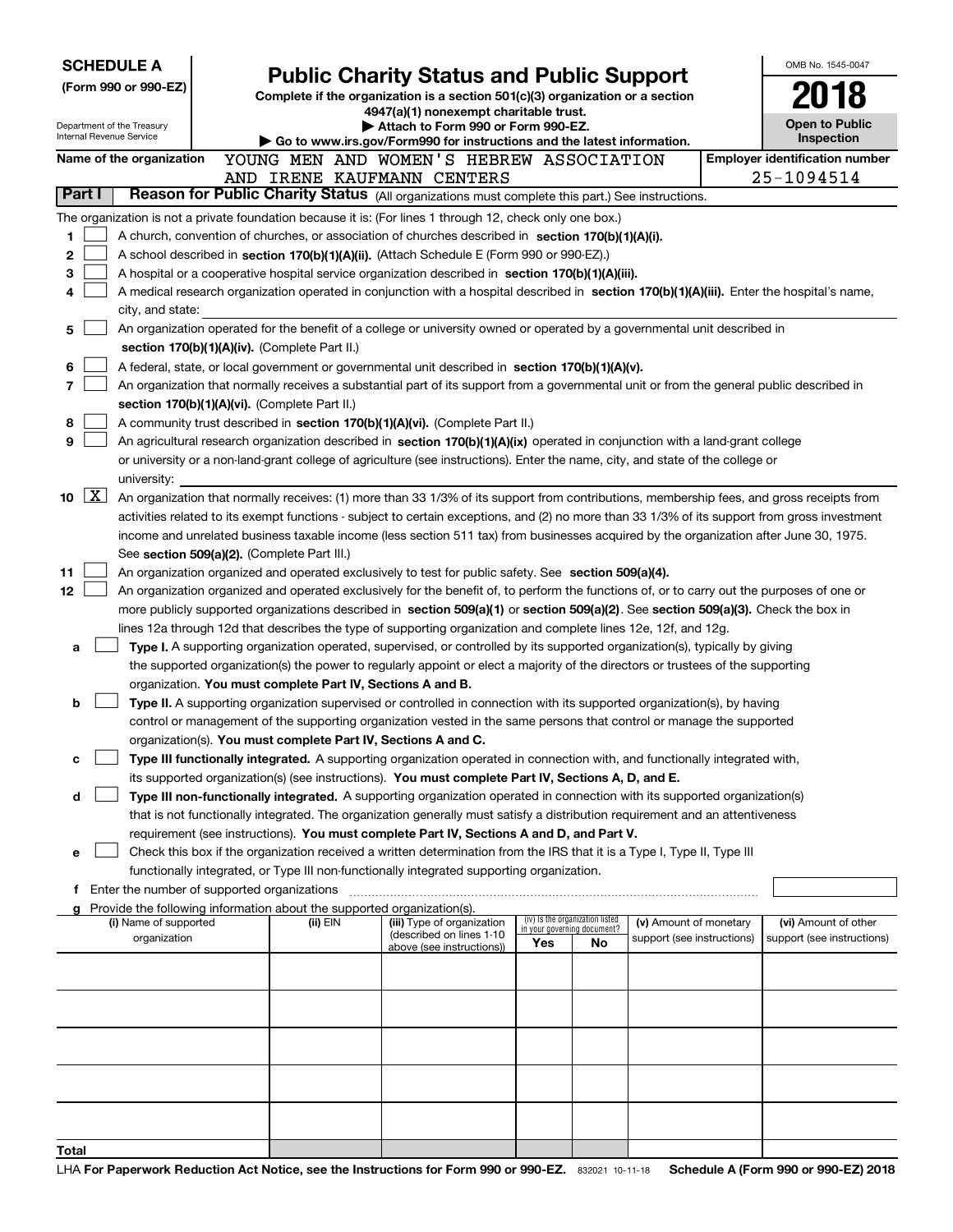#### Schedule A (Form 990 or 990-EZ) 2018 Page AND IRENE KAUFMANN CENTERS 25-1094514

**2**

(Complete only if you checked the box on line 5, 7, or 8 of Part I or if the organization failed to qualify under Part III. If the organization **Part II** | Support Schedule for Organizations Described in Sections 170(b)(1)(A)(iv) and 170(b)(1)(A)(vi)

fails to qualify under the tests listed below, please complete Part III.)

|    | <b>Section A. Public Support</b>                                                                                                           |          |          |            |            |          |           |
|----|--------------------------------------------------------------------------------------------------------------------------------------------|----------|----------|------------|------------|----------|-----------|
|    | Calendar year (or fiscal year beginning in) $\blacktriangleright$                                                                          | (a) 2014 | (b) 2015 | $(c)$ 2016 | $(d)$ 2017 | (e) 2018 | (f) Total |
|    | 1 Gifts, grants, contributions, and                                                                                                        |          |          |            |            |          |           |
|    | membership fees received. (Do not                                                                                                          |          |          |            |            |          |           |
|    | include any "unusual grants.")                                                                                                             |          |          |            |            |          |           |
|    | 2 Tax revenues levied for the organ-                                                                                                       |          |          |            |            |          |           |
|    | ization's benefit and either paid to                                                                                                       |          |          |            |            |          |           |
|    | or expended on its behalf                                                                                                                  |          |          |            |            |          |           |
|    | 3 The value of services or facilities                                                                                                      |          |          |            |            |          |           |
|    | furnished by a governmental unit to                                                                                                        |          |          |            |            |          |           |
|    | the organization without charge                                                                                                            |          |          |            |            |          |           |
|    | <b>Total.</b> Add lines 1 through 3                                                                                                        |          |          |            |            |          |           |
|    | The portion of total contributions                                                                                                         |          |          |            |            |          |           |
|    | by each person (other than a                                                                                                               |          |          |            |            |          |           |
|    | governmental unit or publicly                                                                                                              |          |          |            |            |          |           |
|    | supported organization) included                                                                                                           |          |          |            |            |          |           |
|    | on line 1 that exceeds 2% of the                                                                                                           |          |          |            |            |          |           |
|    | amount shown on line 11,                                                                                                                   |          |          |            |            |          |           |
|    | column (f)                                                                                                                                 |          |          |            |            |          |           |
|    | 6 Public support. Subtract line 5 from line 4.                                                                                             |          |          |            |            |          |           |
|    | <b>Section B. Total Support</b>                                                                                                            |          |          |            |            |          |           |
|    | Calendar year (or fiscal year beginning in) $\blacktriangleright$                                                                          | (a) 2014 | (b) 2015 | $(c)$ 2016 | $(d)$ 2017 | (e) 2018 | (f) Total |
|    | 7 Amounts from line 4                                                                                                                      |          |          |            |            |          |           |
| 8  | Gross income from interest,                                                                                                                |          |          |            |            |          |           |
|    | dividends, payments received on                                                                                                            |          |          |            |            |          |           |
|    | securities loans, rents, royalties,                                                                                                        |          |          |            |            |          |           |
|    | and income from similar sources                                                                                                            |          |          |            |            |          |           |
| 9  | Net income from unrelated business                                                                                                         |          |          |            |            |          |           |
|    | activities, whether or not the                                                                                                             |          |          |            |            |          |           |
|    | business is regularly carried on                                                                                                           |          |          |            |            |          |           |
|    | <b>10</b> Other income. Do not include gain                                                                                                |          |          |            |            |          |           |
|    | or loss from the sale of capital                                                                                                           |          |          |            |            |          |           |
|    | assets (Explain in Part VI.)                                                                                                               |          |          |            |            |          |           |
|    | 11 Total support. Add lines 7 through 10                                                                                                   |          |          |            |            |          |           |
|    | <b>12</b> Gross receipts from related activities, etc. (see instructions)                                                                  |          |          |            |            | 12       |           |
|    | 13 First five years. If the Form 990 is for the organization's first, second, third, fourth, or fifth tax year as a section 501(c)(3)      |          |          |            |            |          |           |
|    | organization, check this box and stop here                                                                                                 |          |          |            |            |          |           |
|    | Section C. Computation of Public Support Percentage                                                                                        |          |          |            |            |          |           |
|    |                                                                                                                                            |          |          |            |            | 14       | %         |
|    |                                                                                                                                            |          |          |            |            | 15       | %         |
|    | 16a 33 1/3% support test - 2018. If the organization did not check the box on line 13, and line 14 is 33 1/3% or more, check this box and  |          |          |            |            |          |           |
|    | stop here. The organization qualifies as a publicly supported organization                                                                 |          |          |            |            |          |           |
|    | b 33 1/3% support test - 2017. If the organization did not check a box on line 13 or 16a, and line 15 is 33 1/3% or more, check this box   |          |          |            |            |          |           |
|    | and stop here. The organization qualifies as a publicly supported organization                                                             |          |          |            |            |          |           |
|    | 17a 10% -facts-and-circumstances test - 2018. If the organization did not check a box on line 13, 16a, or 16b, and line 14 is 10% or more, |          |          |            |            |          |           |
|    | and if the organization meets the "facts-and-circumstances" test, check this box and stop here. Explain in Part VI how the organization    |          |          |            |            |          |           |
|    | meets the "facts-and-circumstances" test. The organization qualifies as a publicly supported organization                                  |          |          |            |            |          |           |
|    | b 10% -facts-and-circumstances test - 2017. If the organization did not check a box on line 13, 16a, 16b, or 17a, and line 15 is 10% or    |          |          |            |            |          |           |
|    | more, and if the organization meets the "facts-and-circumstances" test, check this box and stop here. Explain in Part VI how the           |          |          |            |            |          |           |
|    | organization meets the "facts-and-circumstances" test. The organization qualifies as a publicly supported organization                     |          |          |            |            |          |           |
| 18 | Private foundation. If the organization did not check a box on line 13, 16a, 16b, 17a, or 17b, check this box and see instructions         |          |          |            |            |          |           |

**Schedule A (Form 990 or 990-EZ) 2018**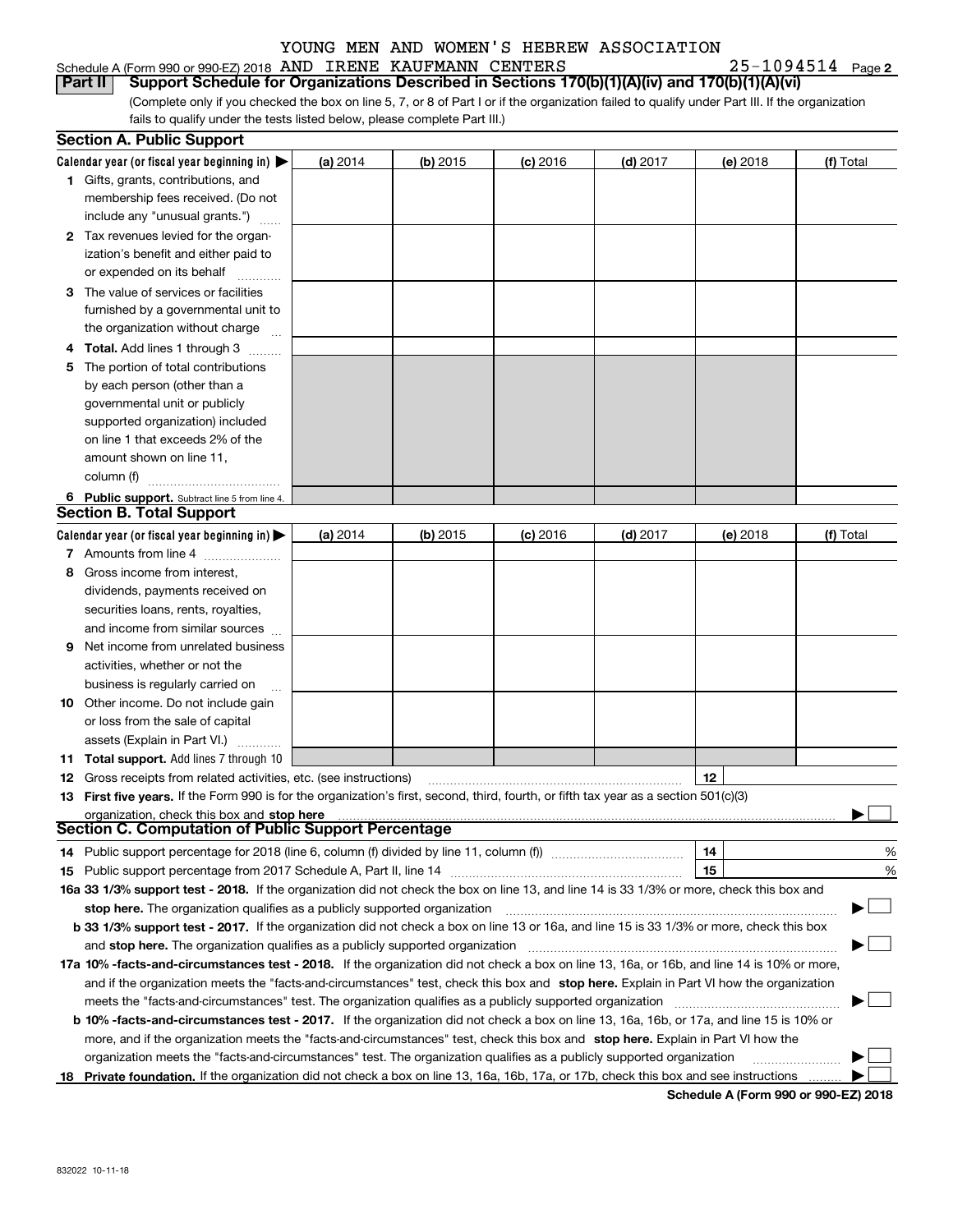#### Schedule A (Form 990 or 990-EZ) 2018 Page AND IRENE KAUFMANN CENTERS 25-1094514 **Part III Support Schedule for Organizations Described in Section 509(a)(2)**

(Complete only if you checked the box on line 10 of Part I or if the organization failed to qualify under Part II. If the organization fails to qualify under the tests listed below, please complete Part II.)

| <b>Section A. Public Support</b>                                                                                                                                                                                               |                                                        |            |            |                                     |          |                                          |
|--------------------------------------------------------------------------------------------------------------------------------------------------------------------------------------------------------------------------------|--------------------------------------------------------|------------|------------|-------------------------------------|----------|------------------------------------------|
| Calendar year (or fiscal year beginning in)                                                                                                                                                                                    | (a) 2014                                               | $(b)$ 2015 | $(c)$ 2016 | $(d)$ 2017                          | (e) 2018 | (f) Total                                |
| 1 Gifts, grants, contributions, and                                                                                                                                                                                            |                                                        |            |            |                                     |          |                                          |
| membership fees received. (Do not                                                                                                                                                                                              |                                                        |            |            |                                     |          |                                          |
| include any "unusual grants.")                                                                                                                                                                                                 | 8198093.                                               | 8173442.   |            | 5068213.10579079.11161203.43180030. |          |                                          |
| 2 Gross receipts from admissions,<br>merchandise sold or services per-<br>formed, or facilities furnished in<br>any activity that is related to the                                                                            | 10745011.11428261.11372502.11788156.11112027.56445957. |            |            |                                     |          |                                          |
| organization's tax-exempt purpose                                                                                                                                                                                              |                                                        |            |            |                                     |          |                                          |
| 3 Gross receipts from activities that<br>are not an unrelated trade or bus-                                                                                                                                                    |                                                        |            |            |                                     |          |                                          |
| iness under section 513                                                                                                                                                                                                        |                                                        |            |            |                                     |          |                                          |
| 4 Tax revenues levied for the organ-<br>ization's benefit and either paid to                                                                                                                                                   |                                                        |            |            |                                     |          |                                          |
| or expended on its behalf                                                                                                                                                                                                      |                                                        |            |            |                                     |          |                                          |
| 5 The value of services or facilities                                                                                                                                                                                          |                                                        |            |            |                                     |          |                                          |
| furnished by a governmental unit to<br>the organization without charge                                                                                                                                                         |                                                        |            |            |                                     |          |                                          |
| 6 Total. Add lines 1 through 5                                                                                                                                                                                                 | 18943104.19601703.16440715.22367235.22273230.99625987. |            |            |                                     |          |                                          |
| 7a Amounts included on lines 1, 2, and                                                                                                                                                                                         |                                                        |            |            |                                     |          |                                          |
| 3 received from disqualified persons                                                                                                                                                                                           | 105, 789.                                              | 119,529.   | 227,060.   | 710, 275.                           | 94,431.  | 1257084.                                 |
| <b>b</b> Amounts included on lines 2 and 3 received<br>from other than disqualified persons that<br>exceed the greater of \$5,000 or 1% of the<br>amount on line 13 for the year                                               |                                                        |            |            |                                     |          | 0.                                       |
| c Add lines 7a and 7b                                                                                                                                                                                                          | 105,789.                                               | 119,529.   | 227,060.   | 710, 275.                           | 94,431.  | 1257084.                                 |
| 8 Public support. (Subtract line 7c from line 6.)                                                                                                                                                                              |                                                        |            |            |                                     |          | 98368903.                                |
| <b>Section B. Total Support</b>                                                                                                                                                                                                |                                                        |            |            |                                     |          |                                          |
| Calendar year (or fiscal year beginning in)                                                                                                                                                                                    | (a) 2014                                               | $(b)$ 2015 | $(c)$ 2016 | $(d)$ 2017                          | (e) 2018 | (f) Total                                |
| 9 Amounts from line 6                                                                                                                                                                                                          | 18943104.19601703.16440715.22367235.22273230.99625987. |            |            |                                     |          |                                          |
| 10a Gross income from interest,<br>dividends, payments received on<br>securities loans, rents, royalties,                                                                                                                      |                                                        |            |            |                                     |          |                                          |
| and income from similar sources                                                                                                                                                                                                | 410,524.                                               | 312,095.   |            | 744, 769.   239, 042.               | 402,910. | 2109340.                                 |
| <b>b</b> Unrelated business taxable income                                                                                                                                                                                     |                                                        |            |            |                                     |          |                                          |
| (less section 511 taxes) from businesses                                                                                                                                                                                       |                                                        |            |            |                                     |          |                                          |
| acquired after June 30, 1975                                                                                                                                                                                                   |                                                        |            |            |                                     |          |                                          |
| c Add lines 10a and 10b                                                                                                                                                                                                        | 410,524.                                               | 312,095.   | 744, 769.  | 239,042.                            | 402,910. | 2109340.                                 |
| 11 Net income from unrelated business<br>activities not included in line 10b.<br>whether or not the business is<br>regularly carried on                                                                                        |                                                        |            |            |                                     |          |                                          |
| <b>12</b> Other income. Do not include gain<br>or loss from the sale of capital<br>assets (Explain in Part VI.)                                                                                                                |                                                        |            |            |                                     |          |                                          |
| 13 Total support. (Add lines 9, 10c, 11, and 12.) [19353628. [19913798. 17185484. 22606277. 22676140. [101735327                                                                                                               |                                                        |            |            |                                     |          |                                          |
| 14 First five years. If the Form 990 is for the organization's first, second, third, fourth, or fifth tax year as a section 501(c)(3) organization,                                                                            |                                                        |            |            |                                     |          |                                          |
| check this box and stop here measurements and contact the state of the state of the state of the state of the state of the state of the state of the state of the state of the state of the state of the state of the state of |                                                        |            |            |                                     |          |                                          |
| <b>Section C. Computation of Public Support Percentage</b>                                                                                                                                                                     |                                                        |            |            |                                     |          |                                          |
| 15 Public support percentage for 2018 (line 8, column (f), divided by line 13, column (f))                                                                                                                                     |                                                        |            |            |                                     | 15       | 96.69<br>%                               |
| 16 Public support percentage from 2017 Schedule A, Part III, line 15                                                                                                                                                           |                                                        |            |            |                                     | 16       | 96.42<br>$\%$                            |
| <b>Section D. Computation of Investment Income Percentage</b>                                                                                                                                                                  |                                                        |            |            |                                     |          |                                          |
| 17 Investment income percentage for 2018 (line 10c, column (f), divided by line 13, column (f))                                                                                                                                |                                                        |            |            |                                     | 17       | 2.07<br>%                                |
| 18 Investment income percentage from 2017 Schedule A, Part III, line 17                                                                                                                                                        |                                                        |            |            |                                     | 18       | $\overline{2.00}$<br>$\%$                |
| 19a 33 1/3% support tests - 2018. If the organization did not check the box on line 14, and line 15 is more than 33 1/3%, and line 17 is not                                                                                   |                                                        |            |            |                                     |          |                                          |
| more than 33 1/3%, check this box and stop here. The organization qualifies as a publicly supported organization                                                                                                               |                                                        |            |            |                                     |          | $\blacktriangleright$ $\boxed{\text{X}}$ |
| b 33 1/3% support tests - 2017. If the organization did not check a box on line 14 or line 19a, and line 16 is more than 33 1/3%, and                                                                                          |                                                        |            |            |                                     |          |                                          |
| line 18 is not more than 33 1/3%, check this box and stop here. The organization qualifies as a publicly supported organization                                                                                                |                                                        |            |            |                                     |          |                                          |
|                                                                                                                                                                                                                                |                                                        |            |            |                                     |          |                                          |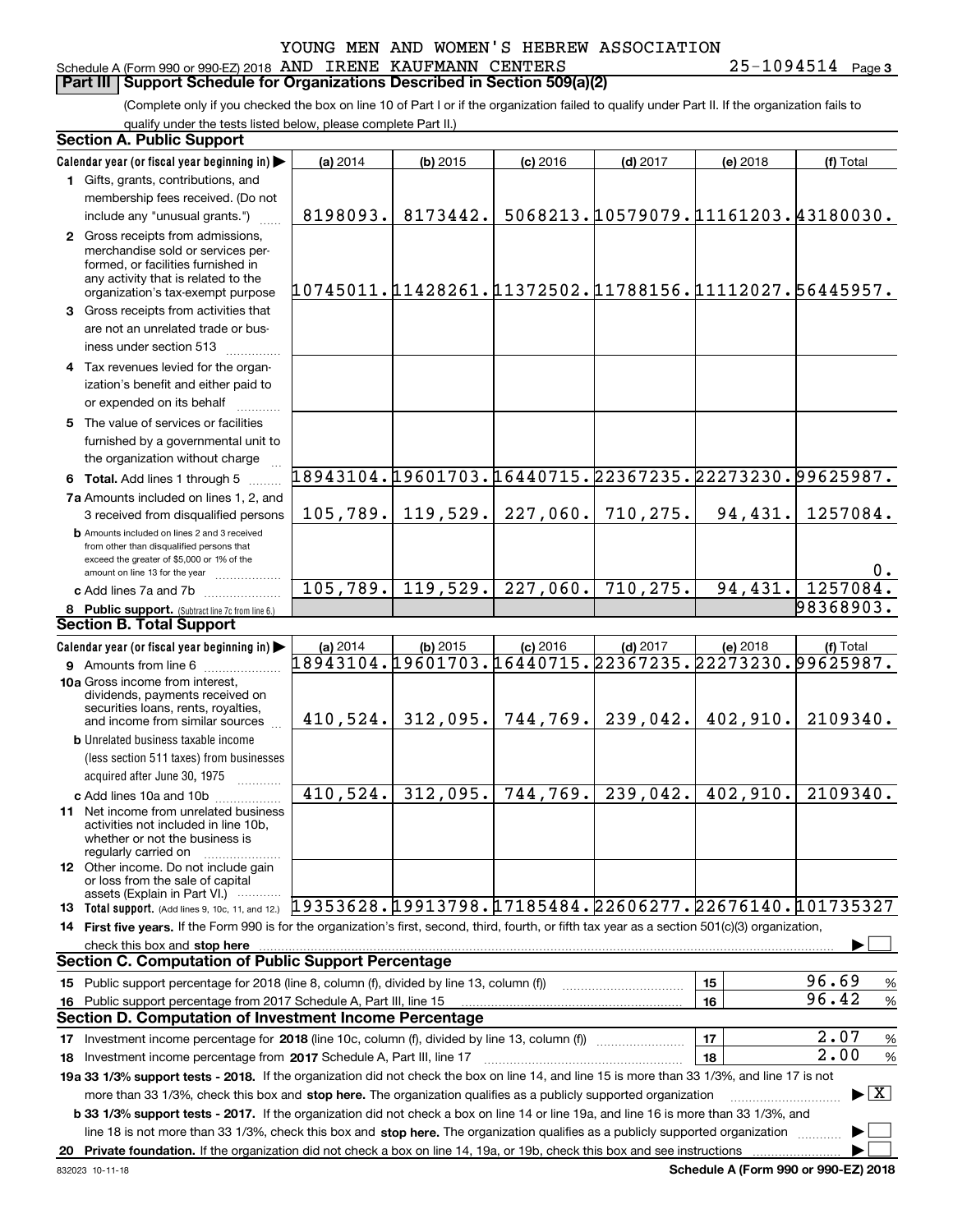#### Schedule A (Form 990 or 990-EZ) 2018 Page AND IRENE KAUFMANN CENTERS 25-1094514

25-1094514 Page 4

**1**

**2**

**3a**

**3b**

**3c**

**4a**

**4b**

**4c**

**5a**

**5b5c**

**6**

**7**

**8**

**9a**

**9b**

**9c**

**10a**

**10b**

**YesNo**

#### **Part IV Supporting Organizations**

(Complete only if you checked a box in line 12 on Part I. If you checked 12a of Part I, complete Sections A and B. If you checked 12b of Part I, complete Sections A and C. If you checked 12c of Part I, complete Sections A, D, and E. If you checked 12d of Part I, complete Sections A and D, and complete Part V.)

#### **Section A. All Supporting Organizations**

- **1** Are all of the organization's supported organizations listed by name in the organization's governing documents? If "No," describe in **Part VI** how the supported organizations are designated. If designated by *class or purpose, describe the designation. If historic and continuing relationship, explain.*
- **2** Did the organization have any supported organization that does not have an IRS determination of status under section 509(a)(1) or (2)? If "Yes," explain in Part VI how the organization determined that the supported *organization was described in section 509(a)(1) or (2).*
- **3a** Did the organization have a supported organization described in section 501(c)(4), (5), or (6)? If "Yes," answer *(b) and (c) below.*
- **b** Did the organization confirm that each supported organization qualified under section 501(c)(4), (5), or (6) and satisfied the public support tests under section 509(a)(2)? If "Yes," describe in **Part VI** when and how the *organization made the determination.*
- **c**Did the organization ensure that all support to such organizations was used exclusively for section 170(c)(2)(B) purposes? If "Yes," explain in **Part VI** what controls the organization put in place to ensure such use.
- **4a***If* Was any supported organization not organized in the United States ("foreign supported organization")? *"Yes," and if you checked 12a or 12b in Part I, answer (b) and (c) below.*
- **b** Did the organization have ultimate control and discretion in deciding whether to make grants to the foreign supported organization? If "Yes," describe in **Part VI** how the organization had such control and discretion *despite being controlled or supervised by or in connection with its supported organizations.*
- **c** Did the organization support any foreign supported organization that does not have an IRS determination under sections 501(c)(3) and 509(a)(1) or (2)? If "Yes," explain in **Part VI** what controls the organization used *to ensure that all support to the foreign supported organization was used exclusively for section 170(c)(2)(B) purposes.*
- **5a***If "Yes,"* Did the organization add, substitute, or remove any supported organizations during the tax year? answer (b) and (c) below (if applicable). Also, provide detail in **Part VI,** including (i) the names and EIN *numbers of the supported organizations added, substituted, or removed; (ii) the reasons for each such action; (iii) the authority under the organization's organizing document authorizing such action; and (iv) how the action was accomplished (such as by amendment to the organizing document).*
- **b** Type I or Type II only. Was any added or substituted supported organization part of a class already designated in the organization's organizing document?
- **cSubstitutions only.**  Was the substitution the result of an event beyond the organization's control?
- **6** Did the organization provide support (whether in the form of grants or the provision of services or facilities) to **Part VI.** *If "Yes," provide detail in* support or benefit one or more of the filing organization's supported organizations? anyone other than (i) its supported organizations, (ii) individuals that are part of the charitable class benefited by one or more of its supported organizations, or (iii) other supporting organizations that also
- **7**Did the organization provide a grant, loan, compensation, or other similar payment to a substantial contributor *If "Yes," complete Part I of Schedule L (Form 990 or 990-EZ).* regard to a substantial contributor? (as defined in section 4958(c)(3)(C)), a family member of a substantial contributor, or a 35% controlled entity with
- **8** Did the organization make a loan to a disqualified person (as defined in section 4958) not described in line 7? *If "Yes," complete Part I of Schedule L (Form 990 or 990-EZ).*
- **9a** Was the organization controlled directly or indirectly at any time during the tax year by one or more in section 509(a)(1) or (2))? If "Yes," *provide detail in* <code>Part VI.</code> disqualified persons as defined in section 4946 (other than foundation managers and organizations described
- **b** Did one or more disqualified persons (as defined in line 9a) hold a controlling interest in any entity in which the supporting organization had an interest? If "Yes," provide detail in P**art VI**.
- **c**Did a disqualified person (as defined in line 9a) have an ownership interest in, or derive any personal benefit from, assets in which the supporting organization also had an interest? If "Yes," provide detail in P**art VI.**
- **10a** Was the organization subject to the excess business holdings rules of section 4943 because of section supporting organizations)? If "Yes," answer 10b below. 4943(f) (regarding certain Type II supporting organizations, and all Type III non-functionally integrated
- **b** Did the organization have any excess business holdings in the tax year? (Use Schedule C, Form 4720, to *determine whether the organization had excess business holdings.)*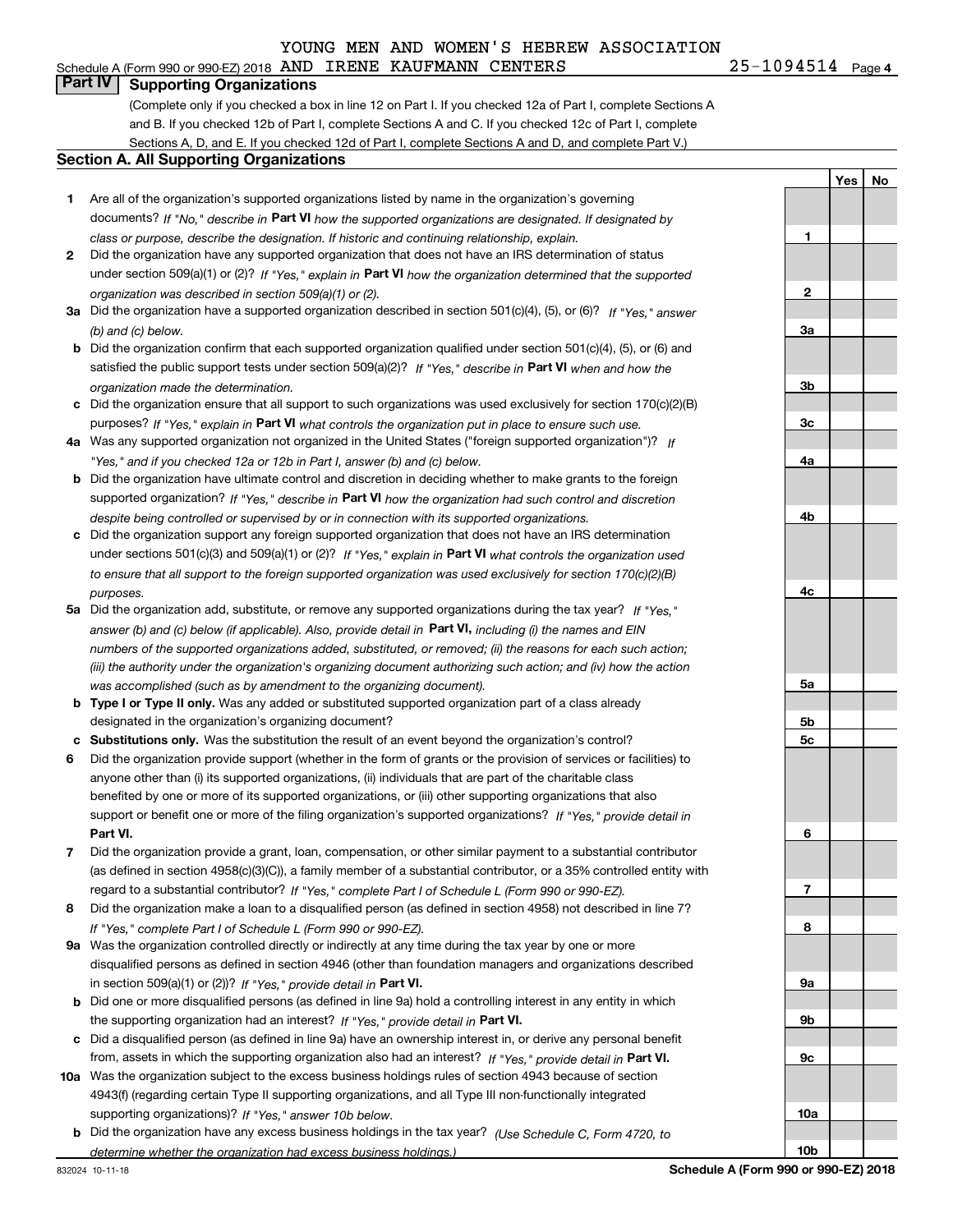#### 25-1094514 Page 5 **Yes No 11** Has the organization accepted a gift or contribution from any of the following persons? **a** A person who directly or indirectly controls, either alone or together with persons described in (b) and (c) **b** A family member of a person described in (a) above? **c** A 35% controlled entity of a person described in (a) or (b) above? If "Yes" to a, b, or c, provide detail in Part VI. **11c 11a11bYes No 1** Did the directors, trustees, or membership of one or more supported organizations have the power to **2** Did the organization operate for the benefit of any supported organization other than the supported tax year? If "No," describe in Part VI how the supported organization(s) effectively operated, supervised, or **12Part VI**  *how providing such benefit carried out the purposes of the supported organization(s) that operated,* **Yes No 1** Were a majority of the organization's directors or trustees during the tax year also a majority of the directors or trustees of each of the organization's supported organization(s)? If "No," describe in **Part VI** how control **1Yes No 12** Were any of the organization's officers, directors, or trustees either (i) appointed or elected by the supported **3123**organization(s) or (ii) serving on the governing body of a supported organization? If "No," explain in **Part VI** how income or assets at all times during the tax year? If "Yes," describe in **Part VI** the role the organization's **12Answer (a) and (b) below. Yes No** Activities Test. Check the box next to the method that the organization used to satisfy the Integral Part Test during the year (see instructions). **abclinupy** The organization satisfied the Activities Test. Complete line 2 below. The organization is the parent of each of its supported organizations. *Complete* line 3 *below.* The organization supported a governmental entity. *Describe in* Part **VI** how you supported a government entity (see instructions), **a** Did substantially all of the organization's activities during the tax year directly further the exempt purposes of **Part VI identify** *controlled the organization's activities. If the organization had more than one supported organization, describe how the powers to appoint and/or remove directors or trustees were allocated among the supported organizations and what conditions or restrictions, if any, applied to such powers during the tax year. If "Yes," explain in* organization(s) that operated, supervised, or controlled the supporting organization? *supervised, or controlled the supporting organization. or management of the supporting organization was vested in the same persons that controlled or managed the supported organization(s). the organization maintained a close and continuous working relationship with the supported organization(s). supported organizations played in this regard.* Schedule A (Form 990 or 990-EZ) 2018 Page AND IRENE KAUFMANN CENTERS 25-1094514 below, the governing body of a supported organization? regularly appoint or elect at least a majority of the organization's directors or trustees at all times during the Did the organization provide to each of its supported organizations, by the last day of the fifth month of the organization's tax year, (i) a written notice describing the type and amount of support provided during the prior tax year, (ii) a copy of the Form 990 that was most recently filed as of the date of notification, and (iii) copies of the organization's governing documents in effect on the date of notification, to the extent not previously provided? By reason of the relationship described in (2), did the organization's supported organizations have a significant voice in the organization's investment policies and in directing the use of the organization's the supported organization(s) to which the organization was responsive? **Part IV Supporting Organizations** *(continued)* **Section B. Type I Supporting Organizations Section C. Type II Supporting Organizations Section D. All Type III Supporting Organizations Section E. Type III Functionally Integrated Supporting Organizations**  $\mathcal{L}^{\text{max}}$  $\mathcal{L}^{\text{max}}$

| the supported organization(s) to which the organization was responsive? If "Yes." then in Part VI identify                 |
|----------------------------------------------------------------------------------------------------------------------------|
| those supported organizations and explain how these activities directly furthered their exempt purposes,                   |
| how the organization was responsive to those supported organizations, and how the organization determined                  |
| that these activities constituted substantially all of its activities.                                                     |
| <b>b</b> Did the activities described in (a) constitute activities that but for the examization's involvement, and as more |

| <b>b</b> Did the activities described in (a) constitute activities that, but for the organization's involvement, one or more |
|------------------------------------------------------------------------------------------------------------------------------|
| of the organization's supported organization(s) would have been engaged in? If "Yes," explain in Part VI the                 |
| reasons for the organization's position that its supported organization(s) would have engaged in these                       |
| activities but for the organization's involvement.                                                                           |
|                                                                                                                              |

**3** Parent of Supported Organizations. Answer (a) and (b) below.

**a** Did the organization have the power to regularly appoint or elect a majority of the officers, directors, or trustees of each of the supported organizations? *Provide details in* Part VI.

**b** Did the organization exercise a substantial degree of direction over the policies, programs, and activities of each of its supported organizations? If "Yes," describe in Part VI the role played by the organization in this regard.

**Schedule A (Form 990 or 990-EZ) 2018**

**2a**

**2b**

**3a**

**3b**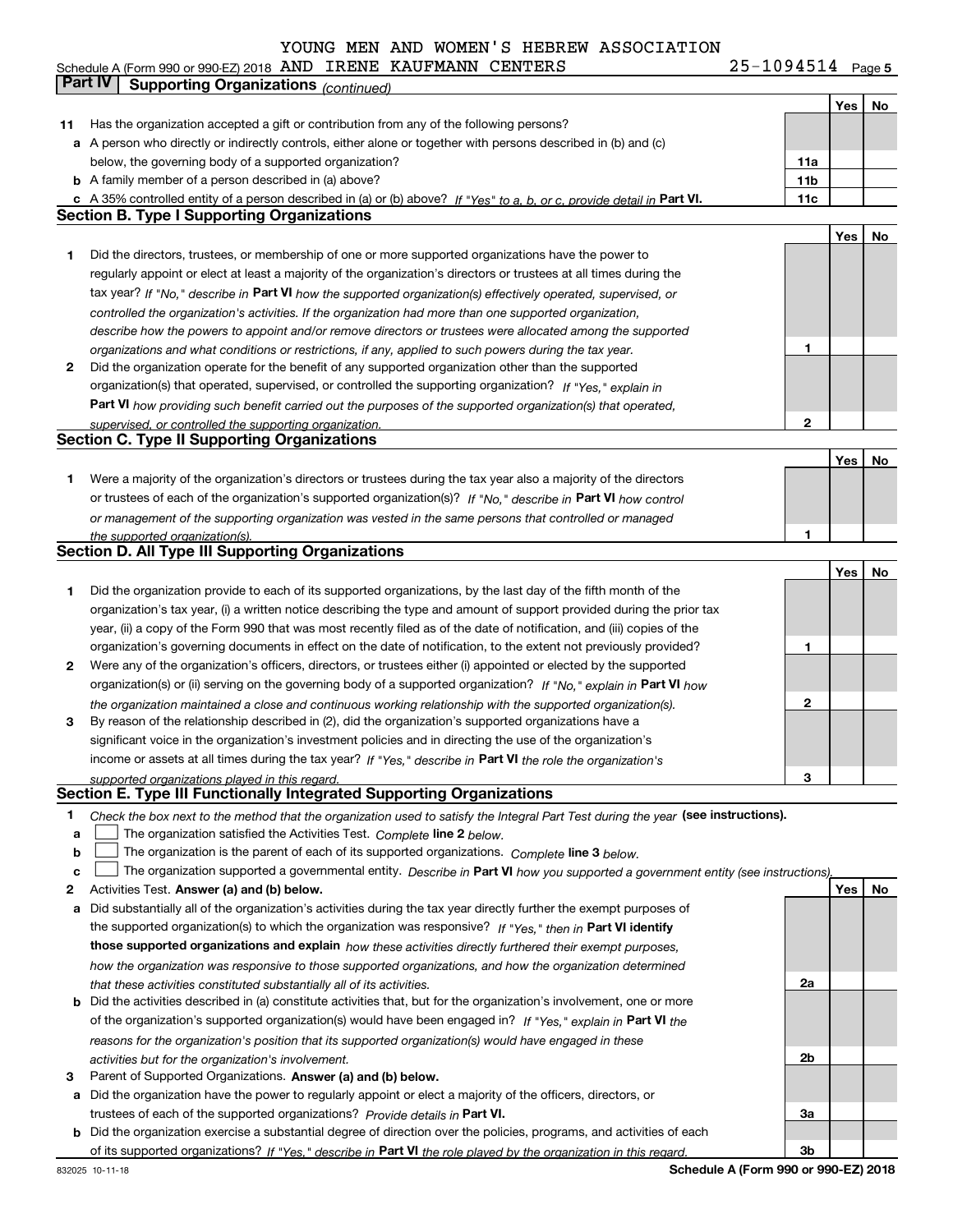|                | Schedule A (Form 990 or 990-EZ) 2018 AND IRENE KAUFMANN CENTERS                                                                                   |                |                | $25 - 1094514$ Page 6          |
|----------------|---------------------------------------------------------------------------------------------------------------------------------------------------|----------------|----------------|--------------------------------|
|                | <b>Part V</b><br>Type III Non-Functionally Integrated 509(a)(3) Supporting Organizations                                                          |                |                |                                |
| 1              | Check here if the organization satisfied the Integral Part Test as a qualifying trust on Nov. 20, 1970 (explain in Part VI.) See instructions. Al |                |                |                                |
|                | other Type III non-functionally integrated supporting organizations must complete Sections A through E.                                           |                |                |                                |
|                | Section A - Adjusted Net Income                                                                                                                   |                | (A) Prior Year | (B) Current Year<br>(optional) |
| -1             | Net short-term capital gain                                                                                                                       | 1              |                |                                |
| $\mathbf{2}$   | Recoveries of prior-year distributions                                                                                                            | $\mathbf{2}$   |                |                                |
| 3              | Other gross income (see instructions)                                                                                                             | 3              |                |                                |
| 4              | Add lines 1 through 3                                                                                                                             | 4              |                |                                |
| 5              | Depreciation and depletion                                                                                                                        | 5              |                |                                |
| 6              | Portion of operating expenses paid or incurred for production or                                                                                  |                |                |                                |
|                | collection of gross income or for management, conservation, or                                                                                    |                |                |                                |
|                | maintenance of property held for production of income (see instructions)                                                                          | 6              |                |                                |
| 7              | Other expenses (see instructions)                                                                                                                 | $\overline{7}$ |                |                                |
| 8              | Adjusted Net Income (subtract lines 5, 6, and 7 from line 4)                                                                                      | 8              |                |                                |
|                | <b>Section B - Minimum Asset Amount</b>                                                                                                           |                | (A) Prior Year | (B) Current Year<br>(optional) |
| 1              | Aggregate fair market value of all non-exempt-use assets (see                                                                                     |                |                |                                |
|                | instructions for short tax year or assets held for part of year):                                                                                 |                |                |                                |
|                | <b>a</b> Average monthly value of securities                                                                                                      | 1a             |                |                                |
|                | <b>b</b> Average monthly cash balances                                                                                                            | 1 <sub>b</sub> |                |                                |
|                | c Fair market value of other non-exempt-use assets                                                                                                | 1c             |                |                                |
|                | d Total (add lines 1a, 1b, and 1c)                                                                                                                | 1d             |                |                                |
|                | e Discount claimed for blockage or other                                                                                                          |                |                |                                |
|                | factors (explain in detail in Part VI):                                                                                                           |                |                |                                |
| $\overline{2}$ | Acquisition indebtedness applicable to non-exempt-use assets                                                                                      | $\mathbf{2}$   |                |                                |
| 3              | Subtract line 2 from line 1d                                                                                                                      | 3              |                |                                |
| 4              | Cash deemed held for exempt use. Enter 1-1/2% of line 3 (for greater amount,                                                                      |                |                |                                |
|                | see instructions)                                                                                                                                 | 4              |                |                                |
| 5              | Net value of non-exempt-use assets (subtract line 4 from line 3)                                                                                  | 5              |                |                                |
| 6              | Multiply line 5 by .035                                                                                                                           | 6              |                |                                |
| 7              | Recoveries of prior-year distributions                                                                                                            | 7              |                |                                |
| 8              | <b>Minimum Asset Amount</b> (add line 7 to line 6)                                                                                                | 8              |                |                                |
|                | <b>Section C - Distributable Amount</b>                                                                                                           |                |                | <b>Current Year</b>            |
| 1              | Adjusted net income for prior year (from Section A, line 8, Column A)                                                                             | 1              |                |                                |
| $\mathbf{2}$   | Enter 85% of line 1                                                                                                                               | $\mathbf{2}$   |                |                                |
| 3              | Minimum asset amount for prior year (from Section B, line 8, Column A)                                                                            | 3              |                |                                |
| 4              | Enter greater of line 2 or line 3                                                                                                                 | 4              |                |                                |
| 5              | Income tax imposed in prior year                                                                                                                  | 5              |                |                                |
| 6              | <b>Distributable Amount.</b> Subtract line 5 from line 4, unless subject to                                                                       |                |                |                                |

emergency temporary reduction (see instructions)

**7**Check here if the current year is the organization's first as a non-functionally integrated Type III supporting organization (see instructions).

**6**

**Schedule A (Form 990 or 990-EZ) 2018**

832026 10-11-18

|  | AND IRENE KAUFMANN CENTERS | $25 - 1094514$ Page 6 |  |
|--|----------------------------|-----------------------|--|
|  |                            |                       |  |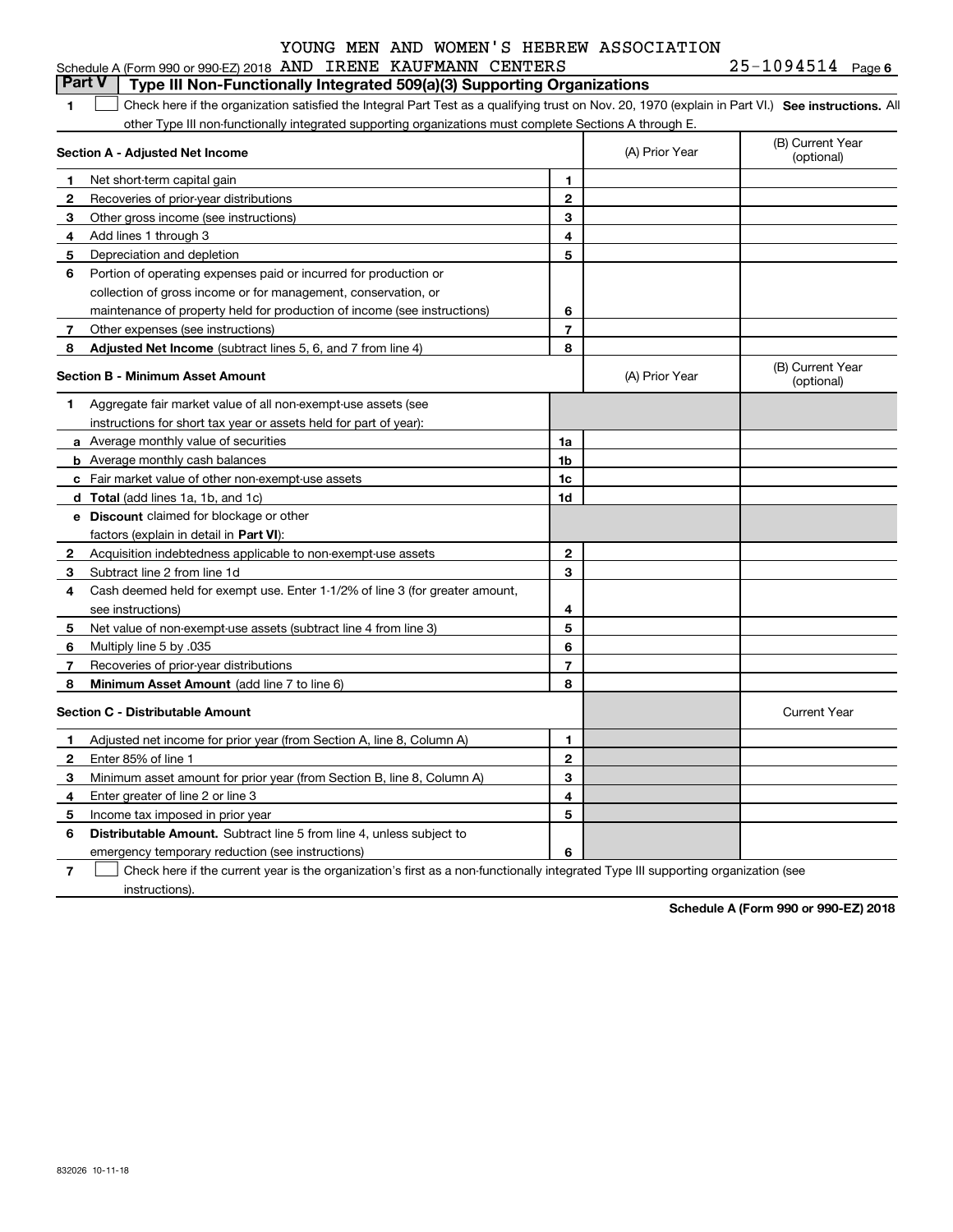| Part V | Schedule A (Form 990 or 990-EZ) 2018 AND IRENE KAUFMANN CENTERS                            |                                    |                                               | $25 - 1094514$ Page 7                            |  |
|--------|--------------------------------------------------------------------------------------------|------------------------------------|-----------------------------------------------|--------------------------------------------------|--|
|        | Type III Non-Functionally Integrated 509(a)(3) Supporting Organizations                    |                                    | (continued)                                   |                                                  |  |
|        | <b>Section D - Distributions</b>                                                           |                                    |                                               | <b>Current Year</b>                              |  |
| 1      | Amounts paid to supported organizations to accomplish exempt purposes                      |                                    |                                               |                                                  |  |
| 2      | Amounts paid to perform activity that directly furthers exempt purposes of supported       |                                    |                                               |                                                  |  |
|        | organizations, in excess of income from activity                                           |                                    |                                               |                                                  |  |
| 3      | Administrative expenses paid to accomplish exempt purposes of supported organizations      |                                    |                                               |                                                  |  |
| 4      | Amounts paid to acquire exempt-use assets                                                  |                                    |                                               |                                                  |  |
| 5      | Qualified set-aside amounts (prior IRS approval required)                                  |                                    |                                               |                                                  |  |
| 6      | Other distributions (describe in Part VI). See instructions.                               |                                    |                                               |                                                  |  |
| 7      | Total annual distributions. Add lines 1 through 6.                                         |                                    |                                               |                                                  |  |
| 8      | Distributions to attentive supported organizations to which the organization is responsive |                                    |                                               |                                                  |  |
|        | (provide details in Part VI). See instructions.                                            |                                    |                                               |                                                  |  |
| 9      | Distributable amount for 2018 from Section C, line 6                                       |                                    |                                               |                                                  |  |
| 10     | Line 8 amount divided by line 9 amount                                                     |                                    |                                               |                                                  |  |
|        | <b>Section E - Distribution Allocations</b> (see instructions)                             | (i)<br><b>Excess Distributions</b> | (ii)<br><b>Underdistributions</b><br>Pre-2018 | (iii)<br><b>Distributable</b><br>Amount for 2018 |  |
| 1      | Distributable amount for 2018 from Section C, line 6                                       |                                    |                                               |                                                  |  |
| 2      | Underdistributions, if any, for years prior to 2018 (reason-                               |                                    |                                               |                                                  |  |
|        | able cause required-explain in Part VI). See instructions.                                 |                                    |                                               |                                                  |  |
| З.     | Excess distributions carryover, if any, to 2018                                            |                                    |                                               |                                                  |  |
|        | <b>a</b> From 2013                                                                         |                                    |                                               |                                                  |  |
|        | $b$ From 2014                                                                              |                                    |                                               |                                                  |  |
|        | $c$ From 2015                                                                              |                                    |                                               |                                                  |  |
|        | d From 2016                                                                                |                                    |                                               |                                                  |  |
|        | e From 2017                                                                                |                                    |                                               |                                                  |  |
|        | f Total of lines 3a through e                                                              |                                    |                                               |                                                  |  |
|        | g Applied to underdistributions of prior years                                             |                                    |                                               |                                                  |  |
|        | <b>h</b> Applied to 2018 distributable amount                                              |                                    |                                               |                                                  |  |
|        | Carryover from 2013 not applied (see instructions)                                         |                                    |                                               |                                                  |  |
|        | Remainder. Subtract lines 3g, 3h, and 3i from 3f.                                          |                                    |                                               |                                                  |  |
| 4      | Distributions for 2018 from Section D.                                                     |                                    |                                               |                                                  |  |
|        | \$<br>line $7:$                                                                            |                                    |                                               |                                                  |  |
|        | <b>a</b> Applied to underdistributions of prior years                                      |                                    |                                               |                                                  |  |
|        | <b>b</b> Applied to 2018 distributable amount                                              |                                    |                                               |                                                  |  |
|        | <b>c</b> Remainder. Subtract lines 4a and 4b from 4.                                       |                                    |                                               |                                                  |  |
|        | Remaining underdistributions for years prior to 2018, if                                   |                                    |                                               |                                                  |  |
|        | any. Subtract lines 3g and 4a from line 2. For result greater                              |                                    |                                               |                                                  |  |
|        | than zero, explain in Part VI. See instructions.                                           |                                    |                                               |                                                  |  |
| 6      | Remaining underdistributions for 2018. Subtract lines 3h                                   |                                    |                                               |                                                  |  |
|        | and 4b from line 1. For result greater than zero, explain in                               |                                    |                                               |                                                  |  |
|        | Part VI. See instructions.                                                                 |                                    |                                               |                                                  |  |
| 7      | Excess distributions carryover to 2019. Add lines 3j                                       |                                    |                                               |                                                  |  |
|        | and 4c.                                                                                    |                                    |                                               |                                                  |  |
| 8      | Breakdown of line 7:                                                                       |                                    |                                               |                                                  |  |
|        | a Excess from 2014                                                                         |                                    |                                               |                                                  |  |
|        | <b>b</b> Excess from 2015                                                                  |                                    |                                               |                                                  |  |
|        | c Excess from 2016                                                                         |                                    |                                               |                                                  |  |
|        | d Excess from 2017                                                                         |                                    |                                               |                                                  |  |
|        | e Excess from 2018                                                                         |                                    |                                               |                                                  |  |
|        |                                                                                            |                                    |                                               |                                                  |  |

**Schedule A (Form 990 or 990-EZ) 2018**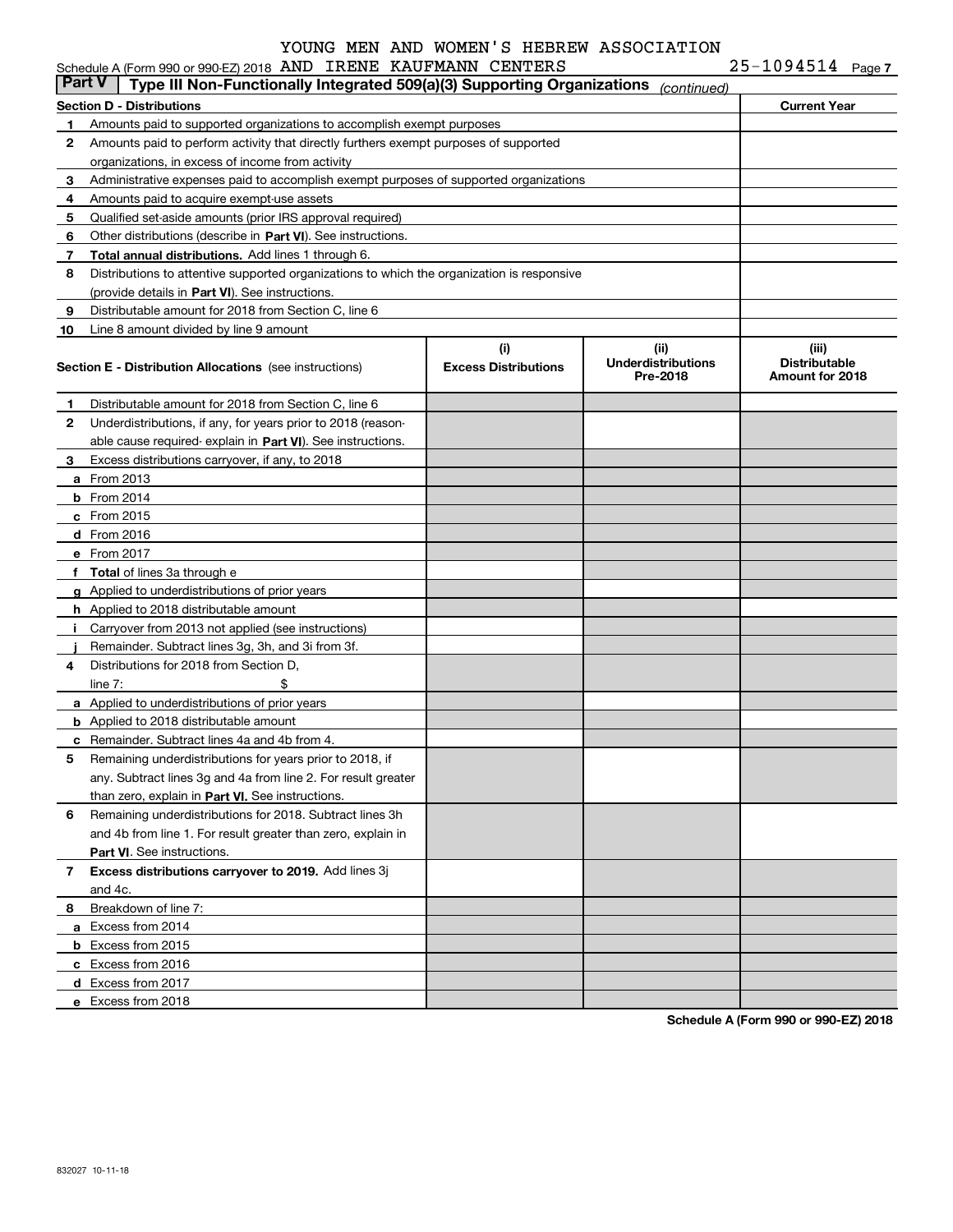|                |                                                                                                                                              |  | YOUNG MEN AND WOMEN'S HEBREW ASSOCIATION |                                                                                                                                                  |  |
|----------------|----------------------------------------------------------------------------------------------------------------------------------------------|--|------------------------------------------|--------------------------------------------------------------------------------------------------------------------------------------------------|--|
|                | Schedule A (Form 990 or 990-EZ) 2018 AND IRENE KAUFMANN CENTERS                                                                              |  |                                          | $25 - 1094514$ Page 8                                                                                                                            |  |
| <b>Part VI</b> | Supplemental Information. Provide the explanations required by Part II, line 10; Part II, line 17a or 17b; Part III, line 12;                |  |                                          |                                                                                                                                                  |  |
|                | Part IV, Section A, lines 1, 2, 3b, 3c, 4b, 4c, 5a, 6, 9a, 9b, 9c, 11a, 11b, and 11c; Part IV, Section B, lines 1 and 2; Part IV, Section C, |  |                                          |                                                                                                                                                  |  |
|                |                                                                                                                                              |  |                                          | line 1; Part IV, Section D, lines 2 and 3; Part IV, Section E, lines 1c, 2a, 2b, 3a, and 3b; Part V, line 1; Part V, Section B, line 1e; Part V, |  |
|                | Section D, lines 5, 6, and 8; and Part V, Section E, lines 2, 5, and 6. Also complete this part for any additional information.              |  |                                          |                                                                                                                                                  |  |
|                | (See instructions.)                                                                                                                          |  |                                          |                                                                                                                                                  |  |
|                |                                                                                                                                              |  |                                          |                                                                                                                                                  |  |
|                |                                                                                                                                              |  |                                          |                                                                                                                                                  |  |
|                |                                                                                                                                              |  |                                          |                                                                                                                                                  |  |
|                |                                                                                                                                              |  |                                          |                                                                                                                                                  |  |
|                |                                                                                                                                              |  |                                          |                                                                                                                                                  |  |
|                |                                                                                                                                              |  |                                          |                                                                                                                                                  |  |
|                |                                                                                                                                              |  |                                          |                                                                                                                                                  |  |
|                |                                                                                                                                              |  |                                          |                                                                                                                                                  |  |
|                |                                                                                                                                              |  |                                          |                                                                                                                                                  |  |
|                |                                                                                                                                              |  |                                          |                                                                                                                                                  |  |
|                |                                                                                                                                              |  |                                          |                                                                                                                                                  |  |
|                |                                                                                                                                              |  |                                          |                                                                                                                                                  |  |
|                |                                                                                                                                              |  |                                          |                                                                                                                                                  |  |
|                |                                                                                                                                              |  |                                          |                                                                                                                                                  |  |
|                |                                                                                                                                              |  |                                          |                                                                                                                                                  |  |
|                |                                                                                                                                              |  |                                          |                                                                                                                                                  |  |
|                |                                                                                                                                              |  |                                          |                                                                                                                                                  |  |
|                |                                                                                                                                              |  |                                          |                                                                                                                                                  |  |
|                |                                                                                                                                              |  |                                          |                                                                                                                                                  |  |
|                |                                                                                                                                              |  |                                          |                                                                                                                                                  |  |
|                |                                                                                                                                              |  |                                          |                                                                                                                                                  |  |
|                |                                                                                                                                              |  |                                          |                                                                                                                                                  |  |
|                |                                                                                                                                              |  |                                          |                                                                                                                                                  |  |
|                |                                                                                                                                              |  |                                          |                                                                                                                                                  |  |
|                |                                                                                                                                              |  |                                          |                                                                                                                                                  |  |
|                |                                                                                                                                              |  |                                          |                                                                                                                                                  |  |
|                |                                                                                                                                              |  |                                          |                                                                                                                                                  |  |
|                |                                                                                                                                              |  |                                          |                                                                                                                                                  |  |
|                |                                                                                                                                              |  |                                          |                                                                                                                                                  |  |
|                |                                                                                                                                              |  |                                          |                                                                                                                                                  |  |
|                |                                                                                                                                              |  |                                          |                                                                                                                                                  |  |
|                |                                                                                                                                              |  |                                          |                                                                                                                                                  |  |
|                |                                                                                                                                              |  |                                          |                                                                                                                                                  |  |
|                |                                                                                                                                              |  |                                          |                                                                                                                                                  |  |
|                |                                                                                                                                              |  |                                          |                                                                                                                                                  |  |
|                |                                                                                                                                              |  |                                          |                                                                                                                                                  |  |
|                |                                                                                                                                              |  |                                          |                                                                                                                                                  |  |
|                |                                                                                                                                              |  |                                          |                                                                                                                                                  |  |
|                |                                                                                                                                              |  |                                          |                                                                                                                                                  |  |
|                |                                                                                                                                              |  |                                          |                                                                                                                                                  |  |
|                |                                                                                                                                              |  |                                          |                                                                                                                                                  |  |
|                |                                                                                                                                              |  |                                          |                                                                                                                                                  |  |
|                |                                                                                                                                              |  |                                          |                                                                                                                                                  |  |
|                |                                                                                                                                              |  |                                          |                                                                                                                                                  |  |
|                |                                                                                                                                              |  |                                          |                                                                                                                                                  |  |
|                |                                                                                                                                              |  |                                          |                                                                                                                                                  |  |
|                |                                                                                                                                              |  |                                          |                                                                                                                                                  |  |
|                |                                                                                                                                              |  |                                          |                                                                                                                                                  |  |
|                |                                                                                                                                              |  |                                          |                                                                                                                                                  |  |
|                |                                                                                                                                              |  |                                          |                                                                                                                                                  |  |
|                |                                                                                                                                              |  |                                          |                                                                                                                                                  |  |
|                |                                                                                                                                              |  |                                          |                                                                                                                                                  |  |
|                |                                                                                                                                              |  |                                          |                                                                                                                                                  |  |
|                |                                                                                                                                              |  |                                          |                                                                                                                                                  |  |
|                |                                                                                                                                              |  |                                          |                                                                                                                                                  |  |
|                |                                                                                                                                              |  |                                          |                                                                                                                                                  |  |
|                |                                                                                                                                              |  |                                          |                                                                                                                                                  |  |
|                |                                                                                                                                              |  |                                          |                                                                                                                                                  |  |
|                |                                                                                                                                              |  |                                          |                                                                                                                                                  |  |
|                |                                                                                                                                              |  |                                          |                                                                                                                                                  |  |
|                |                                                                                                                                              |  |                                          |                                                                                                                                                  |  |
|                |                                                                                                                                              |  |                                          |                                                                                                                                                  |  |
|                |                                                                                                                                              |  |                                          |                                                                                                                                                  |  |
|                |                                                                                                                                              |  |                                          |                                                                                                                                                  |  |
|                |                                                                                                                                              |  |                                          |                                                                                                                                                  |  |
|                |                                                                                                                                              |  |                                          |                                                                                                                                                  |  |
|                |                                                                                                                                              |  |                                          |                                                                                                                                                  |  |
|                |                                                                                                                                              |  |                                          |                                                                                                                                                  |  |
|                |                                                                                                                                              |  |                                          |                                                                                                                                                  |  |
|                |                                                                                                                                              |  |                                          |                                                                                                                                                  |  |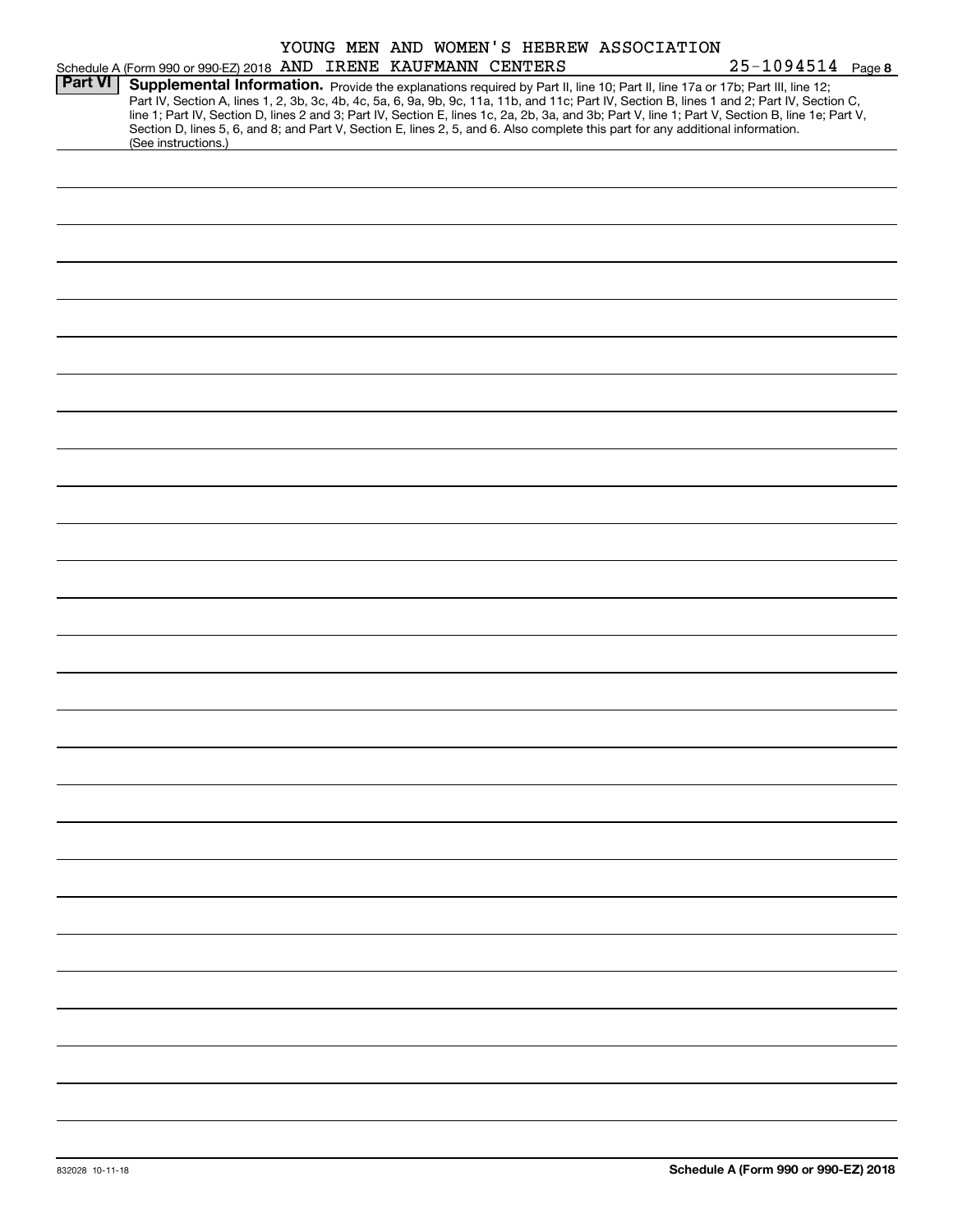#### AND IRENE KAUFMANN CENTERS 25-1094514 YOUNG MEN AND WOMEN'S HEBREW ASSOCIATION

## **Payments from Disqualified Persons Included on Part III, Line 7a Schedule A 2018**

**\*\* Do Not File \*\* \*\*\* Not Open to Public Inspection \*\*\***

| Payer's Name                               | 2014<br>Amount | 2015<br>Amount  | 2016<br>Amount | 2017<br>Amount | 2018<br>Amount |
|--------------------------------------------|----------------|-----------------|----------------|----------------|----------------|
|                                            | 105,789.       | 119,529.        | 227,060.       | 710,275.       | 94,431.        |
|                                            |                |                 |                |                |                |
|                                            |                |                 |                |                |                |
|                                            |                |                 |                |                |                |
|                                            |                |                 |                |                |                |
|                                            |                |                 |                |                |                |
|                                            |                |                 |                |                |                |
|                                            |                |                 |                |                |                |
|                                            |                |                 |                |                |                |
|                                            |                |                 |                |                |                |
|                                            |                |                 |                |                |                |
|                                            |                |                 |                |                |                |
|                                            |                |                 |                |                |                |
|                                            |                |                 |                |                |                |
|                                            |                |                 |                |                |                |
|                                            |                |                 |                |                |                |
|                                            |                |                 |                |                |                |
|                                            |                |                 |                |                |                |
|                                            |                |                 |                |                |                |
|                                            |                |                 |                |                |                |
|                                            |                |                 |                |                |                |
|                                            |                |                 |                |                |                |
|                                            |                |                 |                |                |                |
|                                            |                |                 |                |                |                |
| Total to Schedule A,<br>Part III, Line 7a. | 105,789.       | <u>119,529.</u> | 227,060.       | 710,275.       | 94,431.        |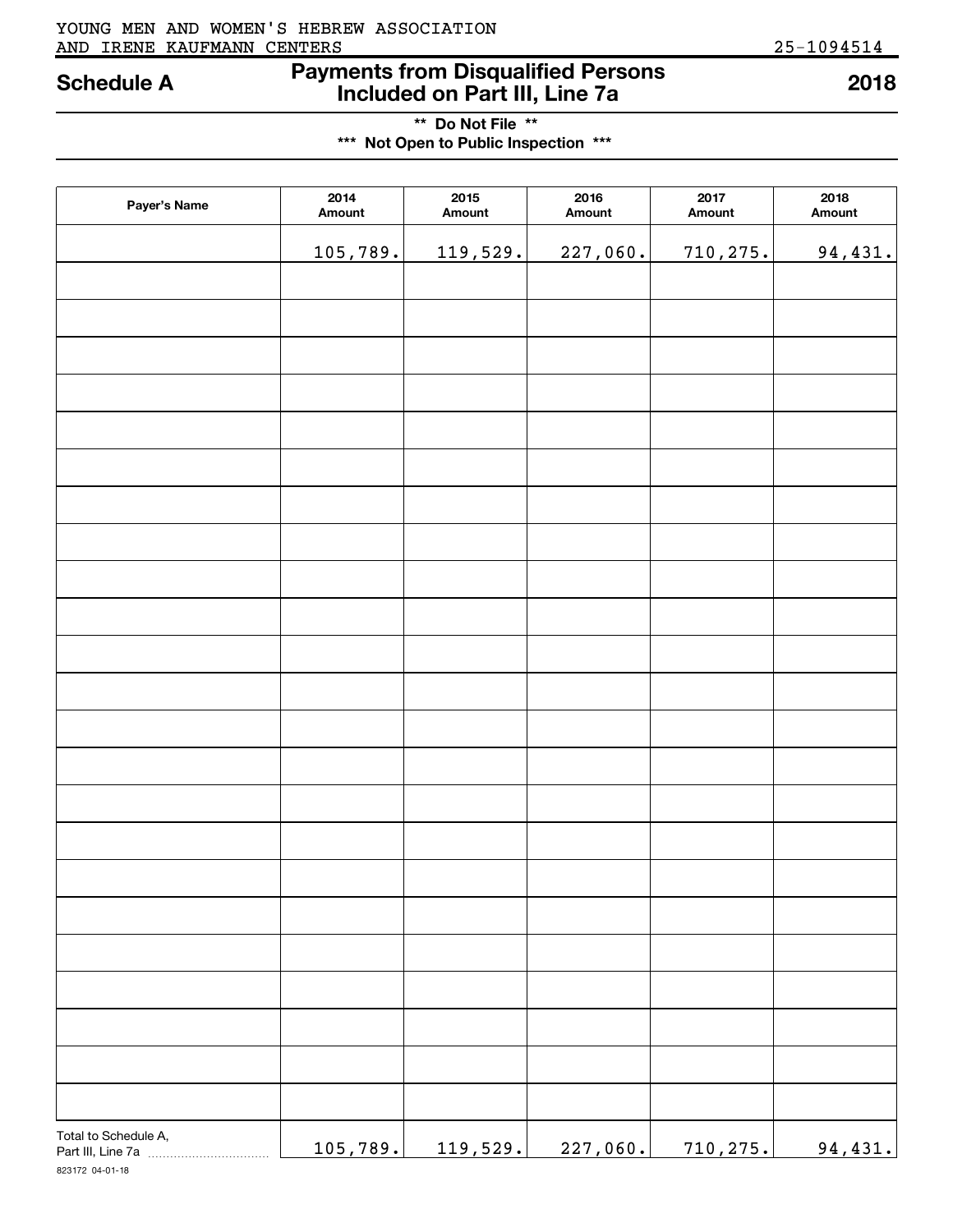| <b>Schedule B</b> |  |
|-------------------|--|
|-------------------|--|

Department of the Treasury Internal Revenue Service **(Form 990, 990-EZ, or 990-PF)**

#### Name of the organization

#### \*\* PUBLIC DISCLOSURE COPY \*\*

## **Schedule of Contributors**

**| Attach to Form 990, Form 990-EZ, or Form 990-PF. | Go to www.irs.gov/Form990 for the latest information.** OMB No. 1545-0047

**2018**

**Employer identification number**

RS 25-1094514

|  |  | YOUNG MEN AND WOMEN'S HEBREW ASSOCIATION |
|--|--|------------------------------------------|
|  |  |                                          |

|                                       |  | AND IRENE KAUFMANN CENTE |  |
|---------------------------------------|--|--------------------------|--|
| <b>Organization type</b> (check one): |  |                          |  |

| Filers of:         | Section:                                                                    |
|--------------------|-----------------------------------------------------------------------------|
| Form 990 or 990-EZ | $ \mathbf{X} $ 501(c)( 3) (enter number) organization                       |
|                    | $4947(a)(1)$ nonexempt charitable trust not treated as a private foundation |
|                    | 527 political organization                                                  |
| Form 990-PF        | 501(c)(3) exempt private foundation                                         |
|                    | 4947(a)(1) nonexempt charitable trust treated as a private foundation       |
|                    | 501(c)(3) taxable private foundation                                        |

Check if your organization is covered by the **General Rule** or a **Special Rule. Note:**  Only a section 501(c)(7), (8), or (10) organization can check boxes for both the General Rule and a Special Rule. See instructions.

#### **General Rule**

 $\boxed{\textbf{X}}$  For an organization filing Form 990, 990-EZ, or 990-PF that received, during the year, contributions totaling \$5,000 or more (in money or property) from any one contributor. Complete Parts I and II. See instructions for determining a contributor's total contributions.

#### **Special Rules**

any one contributor, during the year, total contributions of the greater of  $\,$  (1) \$5,000; or **(2)** 2% of the amount on (i) Form 990, Part VIII, line 1h; For an organization described in section 501(c)(3) filing Form 990 or 990-EZ that met the 33 1/3% support test of the regulations under sections 509(a)(1) and 170(b)(1)(A)(vi), that checked Schedule A (Form 990 or 990-EZ), Part II, line 13, 16a, or 16b, and that received from or (ii) Form 990-EZ, line 1. Complete Parts I and II.  $\mathcal{L}^{\text{max}}$ 

year, total contributions of more than \$1,000 *exclusively* for religious, charitable, scientific, literary, or educational purposes, or for the For an organization described in section 501(c)(7), (8), or (10) filing Form 990 or 990-EZ that received from any one contributor, during the prevention of cruelty to children or animals. Complete Parts I (entering "N/A" in column (b) instead of the contributor name and address), II, and III.  $\mathcal{L}^{\text{max}}$ 

purpose. Don't complete any of the parts unless the **General Rule** applies to this organization because it received *nonexclusively* year, contributions <sub>exclusively</sub> for religious, charitable, etc., purposes, but no such contributions totaled more than \$1,000. If this box is checked, enter here the total contributions that were received during the year for an  $\;$ exclusively religious, charitable, etc., For an organization described in section 501(c)(7), (8), or (10) filing Form 990 or 990-EZ that received from any one contributor, during the religious, charitable, etc., contributions totaling \$5,000 or more during the year  $\Box$ — $\Box$   $\Box$  $\mathcal{L}^{\text{max}}$ 

**Caution:**  An organization that isn't covered by the General Rule and/or the Special Rules doesn't file Schedule B (Form 990, 990-EZ, or 990-PF),  **must** but it answer "No" on Part IV, line 2, of its Form 990; or check the box on line H of its Form 990-EZ or on its Form 990-PF, Part I, line 2, to certify that it doesn't meet the filing requirements of Schedule B (Form 990, 990-EZ, or 990-PF).

**For Paperwork Reduction Act Notice, see the instructions for Form 990, 990-EZ, or 990-PF. Schedule B (Form 990, 990-EZ, or 990-PF) (2018)** LHA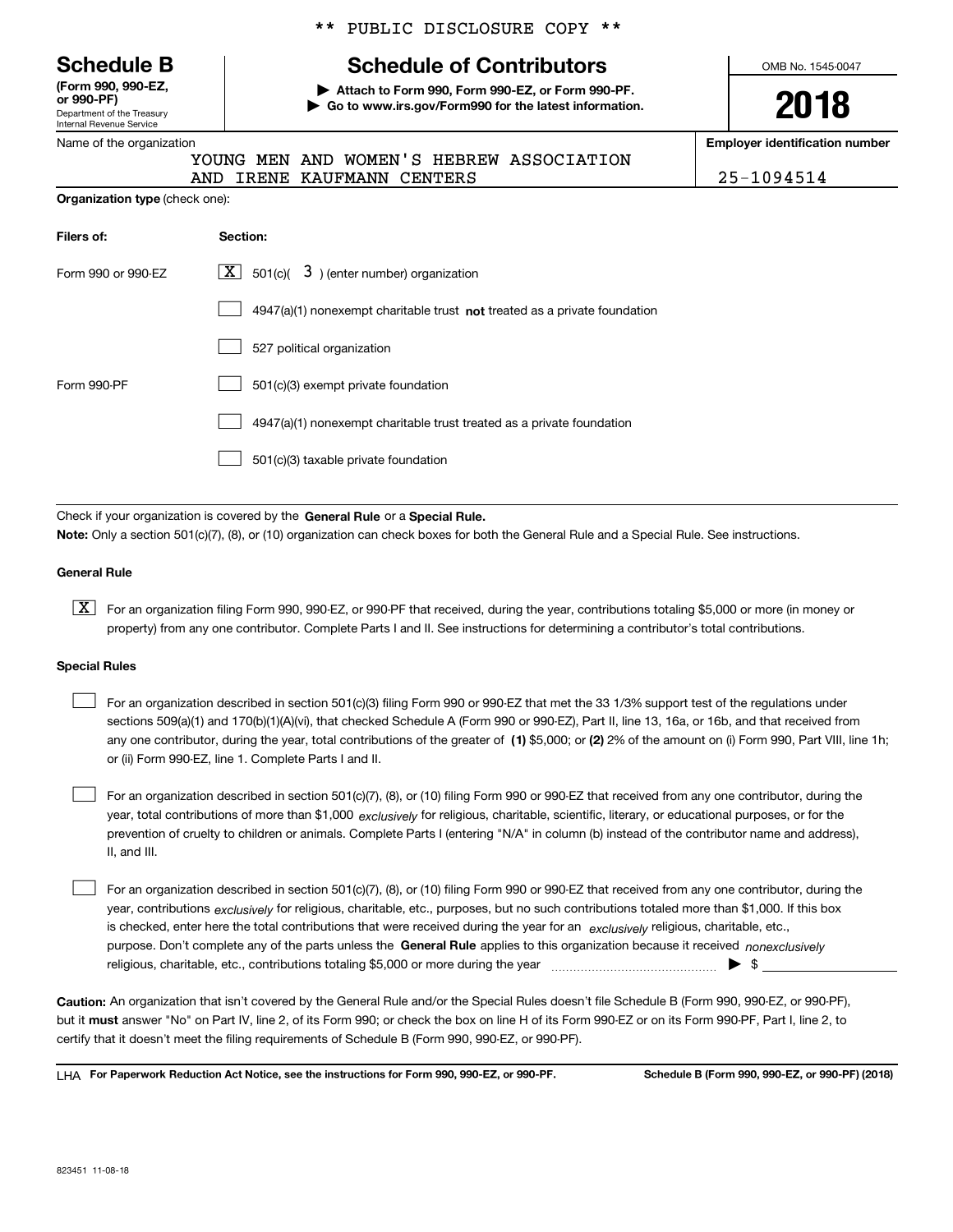### Schedule B (Form 990, 990-EZ, or 990-PF) (2018) Page 2

Name of organization

# Chedule B (Form 990, 990-EZ, or 990-PF) (2018)<br>
Iame of organization<br> **2Part I 2Part I Contributors** (see instructions). Use duplicate copies of Part I if additional space is needed.<br> **Part I Contributors** (see instr YOUNG MEN AND WOMEN'S HEBREW ASSOCIATION AND IRENE KAUFMANN CENTERS 25-1094514

**Employer identification number**

| Part I     | <b>Contributors</b> (see instructions). Use duplicate copies of Part I if additional space is needed. |                                        |                                                                                                           |
|------------|-------------------------------------------------------------------------------------------------------|----------------------------------------|-----------------------------------------------------------------------------------------------------------|
| (a)<br>No. | (b)<br>Name, address, and ZIP + 4                                                                     | (c)<br><b>Total contributions</b>      | (d)<br>Type of contribution                                                                               |
| 1          |                                                                                                       | 458,703.<br>$\frac{1}{2}$              | $\overline{\text{X}}$<br>Person<br>Payroll<br>Noncash<br>(Complete Part II for<br>noncash contributions.) |
| (a)<br>No. | (b)<br>Name, address, and ZIP + 4                                                                     | (c)<br><b>Total contributions</b>      | (d)<br>Type of contribution                                                                               |
| 2          |                                                                                                       | 450,000.<br>$\frac{1}{2}$              | $\overline{\text{X}}$<br>Person<br>Payroll<br>Noncash<br>(Complete Part II for<br>noncash contributions.) |
| (a)<br>No. | (b)<br>Name, address, and ZIP + 4                                                                     | (c)<br><b>Total contributions</b>      | (d)<br>Type of contribution                                                                               |
| 3          |                                                                                                       | 310,916.<br>$$\overline{\phantom{a}3}$ | $\overline{\text{X}}$<br>Person<br>Payroll<br>Noncash<br>(Complete Part II for<br>noncash contributions.) |
| (a)<br>No. | (b)<br>Name, address, and ZIP + 4                                                                     | (c)<br><b>Total contributions</b>      | (d)<br>Type of contribution                                                                               |
| 4          |                                                                                                       | 250,000.<br>$\frac{1}{2}$              | $\overline{\text{X}}$<br>Person<br>Payroll<br>Noncash<br>(Complete Part II for<br>noncash contributions.) |
| (a)<br>No. | (b)<br>Name, address, and ZIP + 4                                                                     | (c)<br><b>Total contributions</b>      | (d)<br>Type of contribution                                                                               |
| 5          |                                                                                                       | 240,000.<br>$$\tilde{\phantom{a}}$$    | $\overline{\text{X}}$<br>Person<br>Payroll<br>Noncash<br>(Complete Part II for<br>noncash contributions.) |
| (a)<br>No. | (b)<br>Name, address, and ZIP + 4                                                                     | (c)<br><b>Total contributions</b>      | (d)<br>Type of contribution                                                                               |
| 6          |                                                                                                       | 213,544.<br>$\frac{1}{2}$              | $\overline{\text{X}}$<br>Person<br>Payroll<br>Noncash<br>(Complete Part II for<br>noncash contributions.) |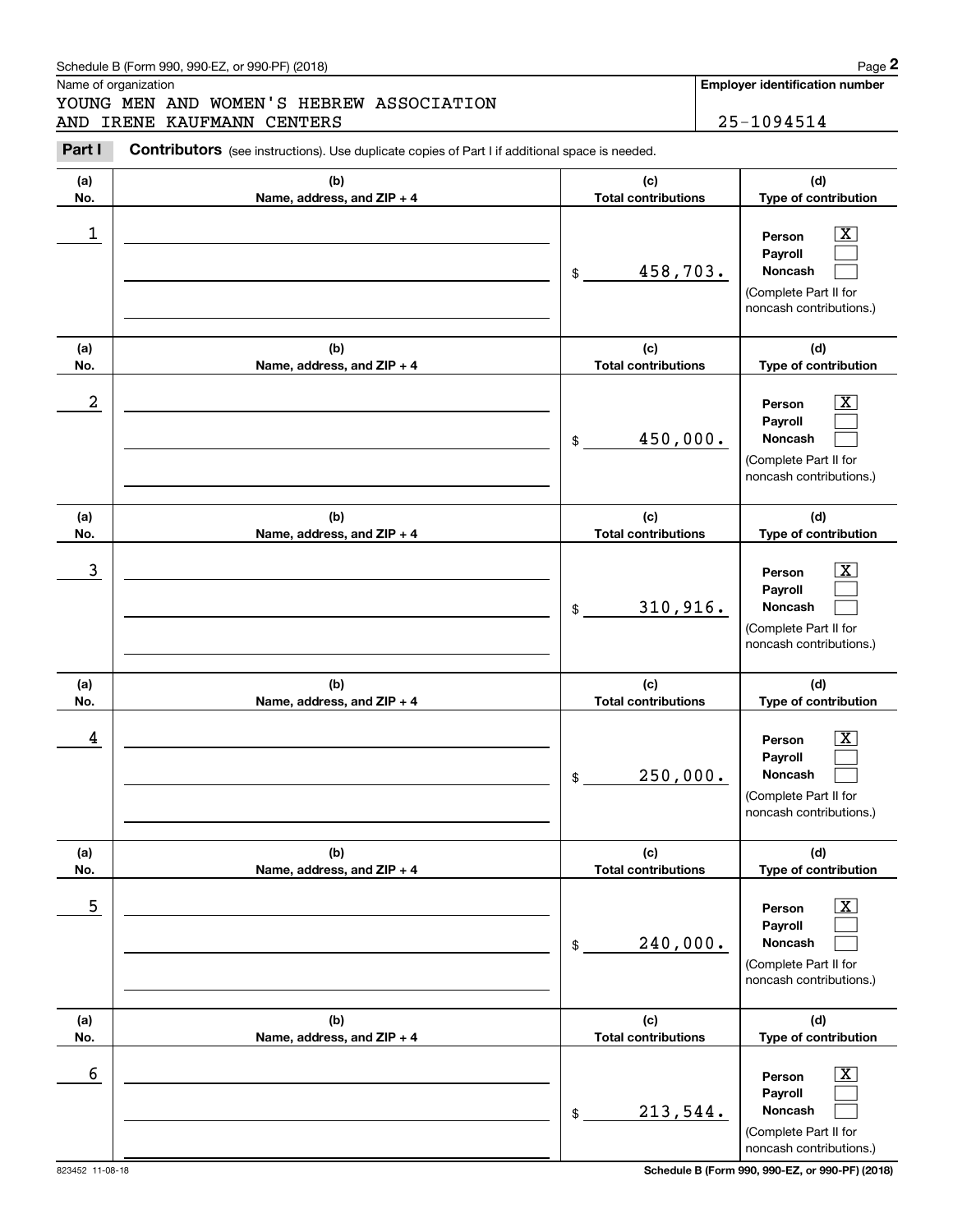### Schedule B (Form 990, 990-EZ, or 990-PF) (2018) **Page 2**

Name of organization

# Chedule B (Form 990, 990-EZ, or 990-PF) (2018)<br>
Iame of organization<br> **2Part I 2Part I Contributors** (see instructions). Use duplicate copies of Part I if additional space is needed.<br> **Part I Contributors** (see instr YOUNG MEN AND WOMEN'S HEBREW ASSOCIATION AND IRENE KAUFMANN CENTERS 25-1094514

**Employer identification number**

| Part I     | <b>Contributors</b> (see instructions). Use duplicate copies of Part I if additional space is needed. |                                   |                                                                                                                  |
|------------|-------------------------------------------------------------------------------------------------------|-----------------------------------|------------------------------------------------------------------------------------------------------------------|
| (a)<br>No. | (b)<br>Name, address, and ZIP + 4                                                                     | (c)<br><b>Total contributions</b> | (d)<br>Type of contribution                                                                                      |
| 7          |                                                                                                       | 198,964.<br>$\$$                  | $\boxed{\text{X}}$<br>Person<br>Payroll<br><b>Noncash</b><br>(Complete Part II for<br>noncash contributions.)    |
| (a)<br>No. | (b)<br>Name, address, and ZIP + 4                                                                     | (c)<br><b>Total contributions</b> | (d)<br>Type of contribution                                                                                      |
| 8          |                                                                                                       | 175,000.<br>\$                    | $\mathbf{X}$<br>Person<br>Payroll<br>Noncash<br>(Complete Part II for<br>noncash contributions.)                 |
| (a)<br>No. | (b)<br>Name, address, and ZIP + 4                                                                     | (c)<br><b>Total contributions</b> | (d)<br>Type of contribution                                                                                      |
| 9          |                                                                                                       | 172,394.<br>\$                    | $\mathbf{X}$<br>Person<br>Payroll<br>Noncash<br>(Complete Part II for<br>noncash contributions.)                 |
| (a)<br>No. | (b)<br>Name, address, and ZIP + 4                                                                     | (c)<br><b>Total contributions</b> | (d)<br>Type of contribution                                                                                      |
| 10         |                                                                                                       | 139,504.<br>\$                    | $\overline{\text{X}}$<br>Person<br>Payroll<br><b>Noncash</b><br>(Complete Part II for<br>noncash contributions.) |
| (a)<br>No. | (b)<br>Name, address, and ZIP + 4                                                                     | (c)<br><b>Total contributions</b> | (d)<br>Type of contribution                                                                                      |
| 11         |                                                                                                       | 113,500.<br>\$                    | $\overline{\text{X}}$<br>Person<br>Pavroll<br>Noncash<br>(Complete Part II for<br>noncash contributions.)        |
| (a)<br>No. | (b)<br>Name, address, and ZIP + 4                                                                     | (c)<br><b>Total contributions</b> | (d)<br>Type of contribution                                                                                      |
|            |                                                                                                       | \$                                | Person<br>Payroll<br>Noncash<br>(Complete Part II for<br>noncash contributions.)                                 |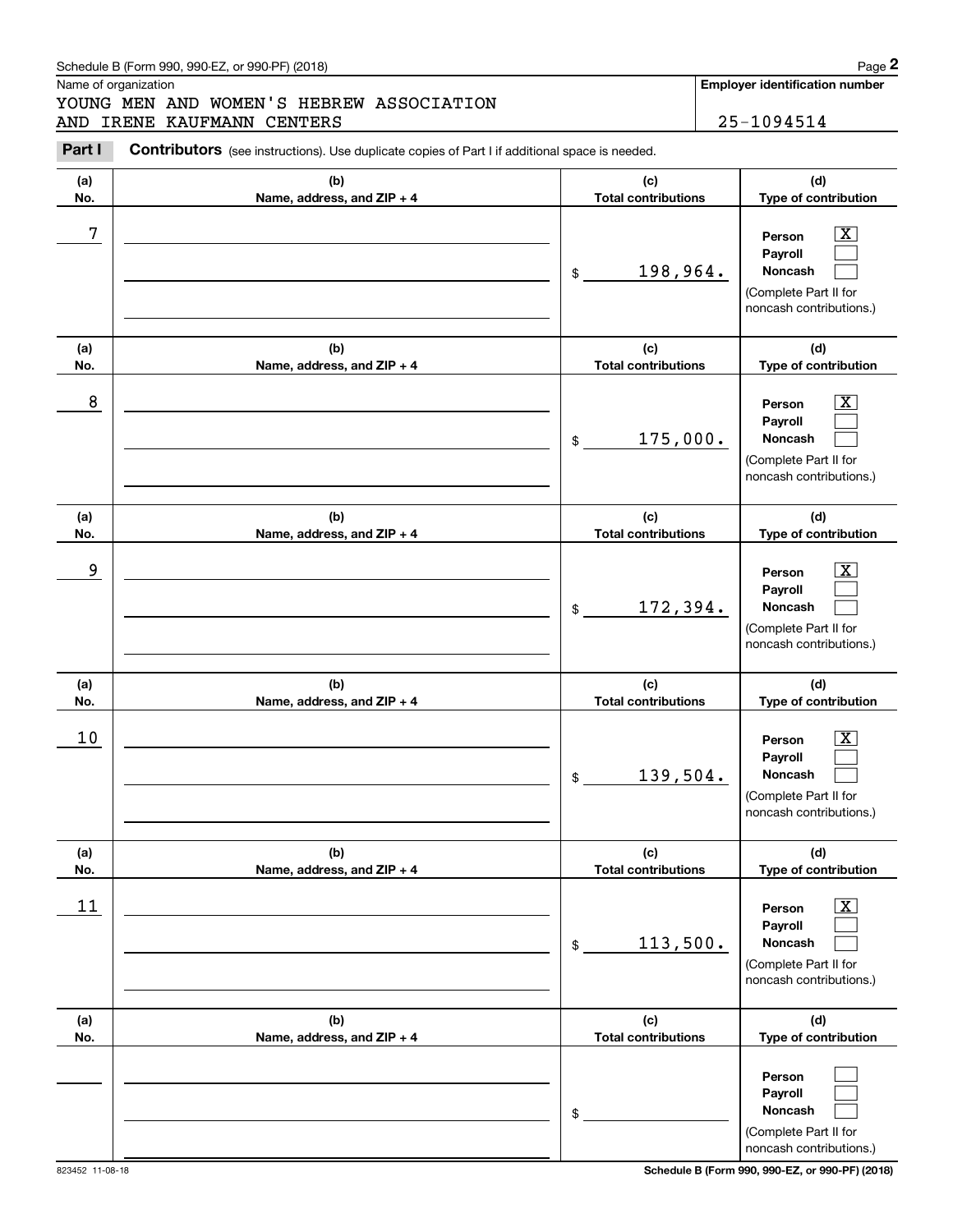|                              |                                              | $\mathfrak{S}$                                  |                      |
|------------------------------|----------------------------------------------|-------------------------------------------------|----------------------|
| (a)<br>No.<br>from<br>Part I | (b)<br>Description of noncash property given | (c)<br>FMV (or estimate)<br>(See instructions.) | (d)<br>Date received |
|                              |                                              | \$                                              |                      |
| (a)<br>No.<br>from<br>Part I | (b)<br>Description of noncash property given | (c)<br>FMV (or estimate)<br>(See instructions.) | (d)<br>Date received |
|                              |                                              | \$                                              |                      |
| (a)<br>No.<br>from<br>Part I | (b)<br>Description of noncash property given | (c)<br>FMV (or estimate)<br>(See instructions.) | (d)<br>Date received |
|                              |                                              | \$                                              |                      |
| (a)<br>No.<br>from<br>Part I | (b)<br>Description of noncash property given | (c)<br>FMV (or estimate)<br>(See instructions.) | (d)<br>Date received |
|                              |                                              | \$                                              |                      |
| (a)<br>No.<br>from<br>Part I | (b)<br>Description of noncash property given | (c)<br>FMV (or estimate)<br>(See instructions.) | (d)<br>Date received |
|                              |                                              | \$                                              |                      |

#### Schedule B (Form 990, 990-EZ, or 990-PF) (2018) **Page 3** Page 3

Name of organization

**(a) No.fromPart I**

# Chedule B (Form 990, 990-EZ, or 990-PF) (2018)<br>
Iame of organization<br> **3Part II is Noncash Property** (see instructions). Use duplicate copies of Part II if additional space is needed.<br> **3Part II is Noncash Property** (see i YOUNG MEN AND WOMEN'S HEBREW ASSOCIATION AND IRENE KAUFMANN CENTERS | 25-1094514

**(b)Description of noncash property given** **Employer identification number**

**(d) Date received**

**(c) FMV (or estimate)**

(See instructions.)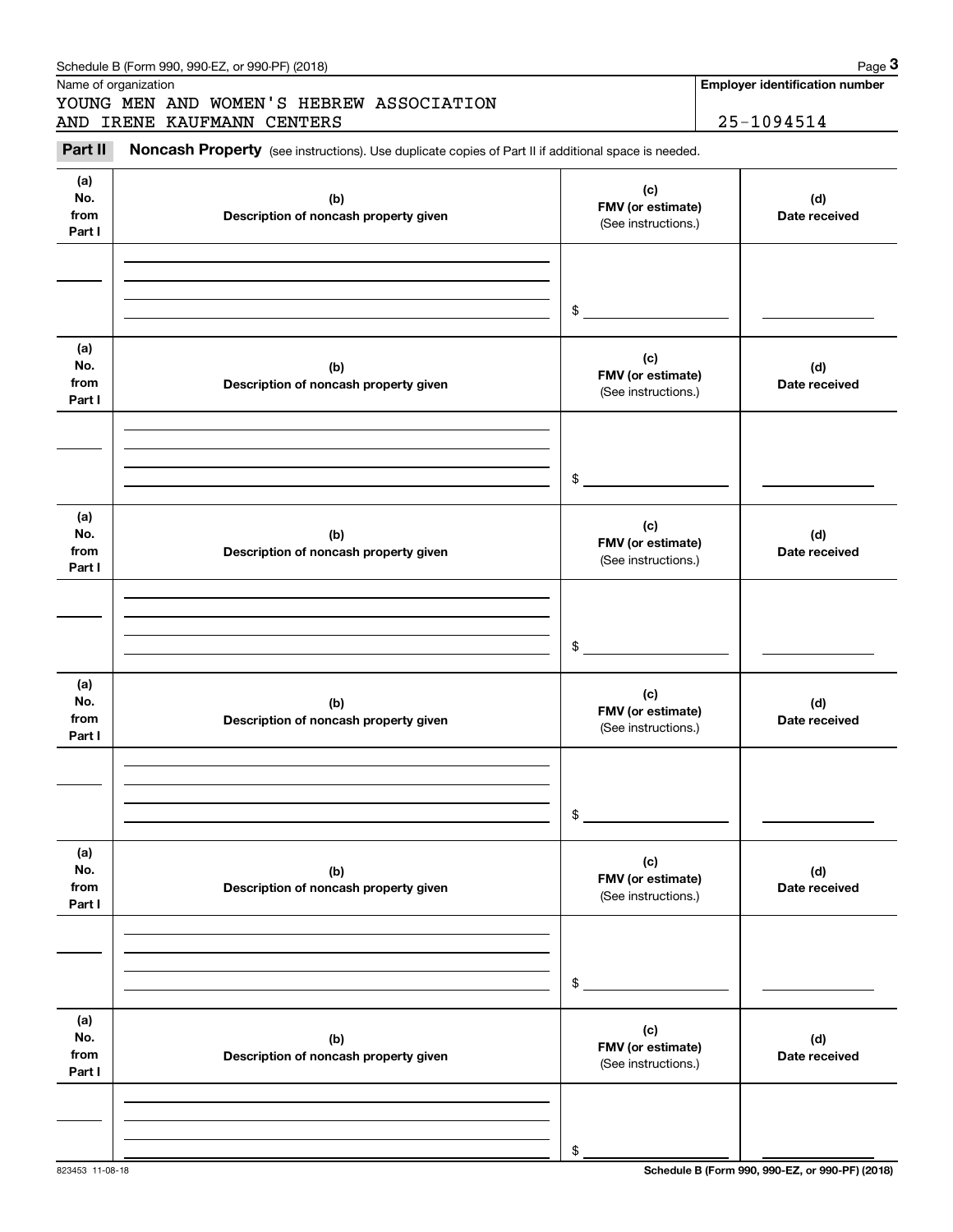|  | Schedule B (Form 990, 990-EZ, or 990-PF) (2018) |
|--|-------------------------------------------------|
|  |                                                 |

|                | Schedule B (Form 990, 990-EZ, or 990-PF) (2018)                                                                                                                                                                                 |                                          | Page 4                                                                                                                                                                       |  |  |  |  |  |
|----------------|---------------------------------------------------------------------------------------------------------------------------------------------------------------------------------------------------------------------------------|------------------------------------------|------------------------------------------------------------------------------------------------------------------------------------------------------------------------------|--|--|--|--|--|
|                | Name of organization                                                                                                                                                                                                            |                                          | <b>Employer identification number</b>                                                                                                                                        |  |  |  |  |  |
|                | YOUNG MEN AND WOMEN'S HEBREW ASSOCIATION                                                                                                                                                                                        |                                          |                                                                                                                                                                              |  |  |  |  |  |
| Part III       | AND IRENE KAUFMANN CENTERS                                                                                                                                                                                                      |                                          | 25-1094514<br>Exclusively religious, charitable, etc., contributions to organizations described in section 501(c)(7), (8), or (10) that total more than \$1,000 for the year |  |  |  |  |  |
|                | from any one contributor. Complete columns (a) through (e) and the following line entry. For organizations                                                                                                                      |                                          |                                                                                                                                                                              |  |  |  |  |  |
|                | completing Part III, enter the total of exclusively religious, charitable, etc., contributions of \$1,000 or less for the year. (Enter this info. once.) \\$<br>Use duplicate copies of Part III if additional space is needed. |                                          |                                                                                                                                                                              |  |  |  |  |  |
| (a) No.        |                                                                                                                                                                                                                                 |                                          |                                                                                                                                                                              |  |  |  |  |  |
| from<br>Part I | (b) Purpose of gift                                                                                                                                                                                                             | (c) Use of gift                          | (d) Description of how gift is held                                                                                                                                          |  |  |  |  |  |
|                |                                                                                                                                                                                                                                 |                                          |                                                                                                                                                                              |  |  |  |  |  |
|                |                                                                                                                                                                                                                                 |                                          |                                                                                                                                                                              |  |  |  |  |  |
|                |                                                                                                                                                                                                                                 |                                          |                                                                                                                                                                              |  |  |  |  |  |
|                |                                                                                                                                                                                                                                 |                                          |                                                                                                                                                                              |  |  |  |  |  |
|                |                                                                                                                                                                                                                                 | (e) Transfer of gift                     |                                                                                                                                                                              |  |  |  |  |  |
|                | Transferee's name, address, and ZIP + 4                                                                                                                                                                                         |                                          | Relationship of transferor to transferee                                                                                                                                     |  |  |  |  |  |
|                |                                                                                                                                                                                                                                 |                                          |                                                                                                                                                                              |  |  |  |  |  |
|                |                                                                                                                                                                                                                                 |                                          |                                                                                                                                                                              |  |  |  |  |  |
|                |                                                                                                                                                                                                                                 |                                          |                                                                                                                                                                              |  |  |  |  |  |
| (a) No.        |                                                                                                                                                                                                                                 |                                          |                                                                                                                                                                              |  |  |  |  |  |
| from<br>Part I | (b) Purpose of gift                                                                                                                                                                                                             | (c) Use of gift                          | (d) Description of how gift is held                                                                                                                                          |  |  |  |  |  |
|                |                                                                                                                                                                                                                                 |                                          |                                                                                                                                                                              |  |  |  |  |  |
|                |                                                                                                                                                                                                                                 |                                          |                                                                                                                                                                              |  |  |  |  |  |
|                |                                                                                                                                                                                                                                 |                                          |                                                                                                                                                                              |  |  |  |  |  |
|                |                                                                                                                                                                                                                                 |                                          |                                                                                                                                                                              |  |  |  |  |  |
|                | (e) Transfer of gift                                                                                                                                                                                                            |                                          |                                                                                                                                                                              |  |  |  |  |  |
|                | Transferee's name, address, and ZIP + 4                                                                                                                                                                                         | Relationship of transferor to transferee |                                                                                                                                                                              |  |  |  |  |  |
|                |                                                                                                                                                                                                                                 |                                          |                                                                                                                                                                              |  |  |  |  |  |
|                |                                                                                                                                                                                                                                 |                                          |                                                                                                                                                                              |  |  |  |  |  |
|                |                                                                                                                                                                                                                                 |                                          |                                                                                                                                                                              |  |  |  |  |  |
| (a) No.        |                                                                                                                                                                                                                                 |                                          |                                                                                                                                                                              |  |  |  |  |  |
| from<br>Part I | (b) Purpose of gift                                                                                                                                                                                                             | (c) Use of gift                          | (d) Description of how gift is held                                                                                                                                          |  |  |  |  |  |
|                |                                                                                                                                                                                                                                 |                                          |                                                                                                                                                                              |  |  |  |  |  |
|                |                                                                                                                                                                                                                                 |                                          |                                                                                                                                                                              |  |  |  |  |  |
|                |                                                                                                                                                                                                                                 |                                          |                                                                                                                                                                              |  |  |  |  |  |
|                |                                                                                                                                                                                                                                 |                                          |                                                                                                                                                                              |  |  |  |  |  |
|                |                                                                                                                                                                                                                                 | (e) Transfer of gift                     |                                                                                                                                                                              |  |  |  |  |  |
|                | Transferee's name, address, and ZIP + 4                                                                                                                                                                                         |                                          | Relationship of transferor to transferee                                                                                                                                     |  |  |  |  |  |
|                |                                                                                                                                                                                                                                 |                                          |                                                                                                                                                                              |  |  |  |  |  |
|                |                                                                                                                                                                                                                                 |                                          |                                                                                                                                                                              |  |  |  |  |  |
|                |                                                                                                                                                                                                                                 |                                          |                                                                                                                                                                              |  |  |  |  |  |
| (a) No.        |                                                                                                                                                                                                                                 |                                          |                                                                                                                                                                              |  |  |  |  |  |
| from<br>Part I | (b) Purpose of gift                                                                                                                                                                                                             | (c) Use of gift                          | (d) Description of how gift is held                                                                                                                                          |  |  |  |  |  |
|                |                                                                                                                                                                                                                                 |                                          |                                                                                                                                                                              |  |  |  |  |  |
|                |                                                                                                                                                                                                                                 |                                          |                                                                                                                                                                              |  |  |  |  |  |
|                |                                                                                                                                                                                                                                 |                                          |                                                                                                                                                                              |  |  |  |  |  |
|                |                                                                                                                                                                                                                                 | (e) Transfer of gift                     |                                                                                                                                                                              |  |  |  |  |  |
|                |                                                                                                                                                                                                                                 |                                          |                                                                                                                                                                              |  |  |  |  |  |
|                | Transferee's name, address, and $ZIP + 4$                                                                                                                                                                                       |                                          | Relationship of transferor to transferee                                                                                                                                     |  |  |  |  |  |
|                |                                                                                                                                                                                                                                 |                                          |                                                                                                                                                                              |  |  |  |  |  |
|                |                                                                                                                                                                                                                                 |                                          |                                                                                                                                                                              |  |  |  |  |  |
|                |                                                                                                                                                                                                                                 |                                          |                                                                                                                                                                              |  |  |  |  |  |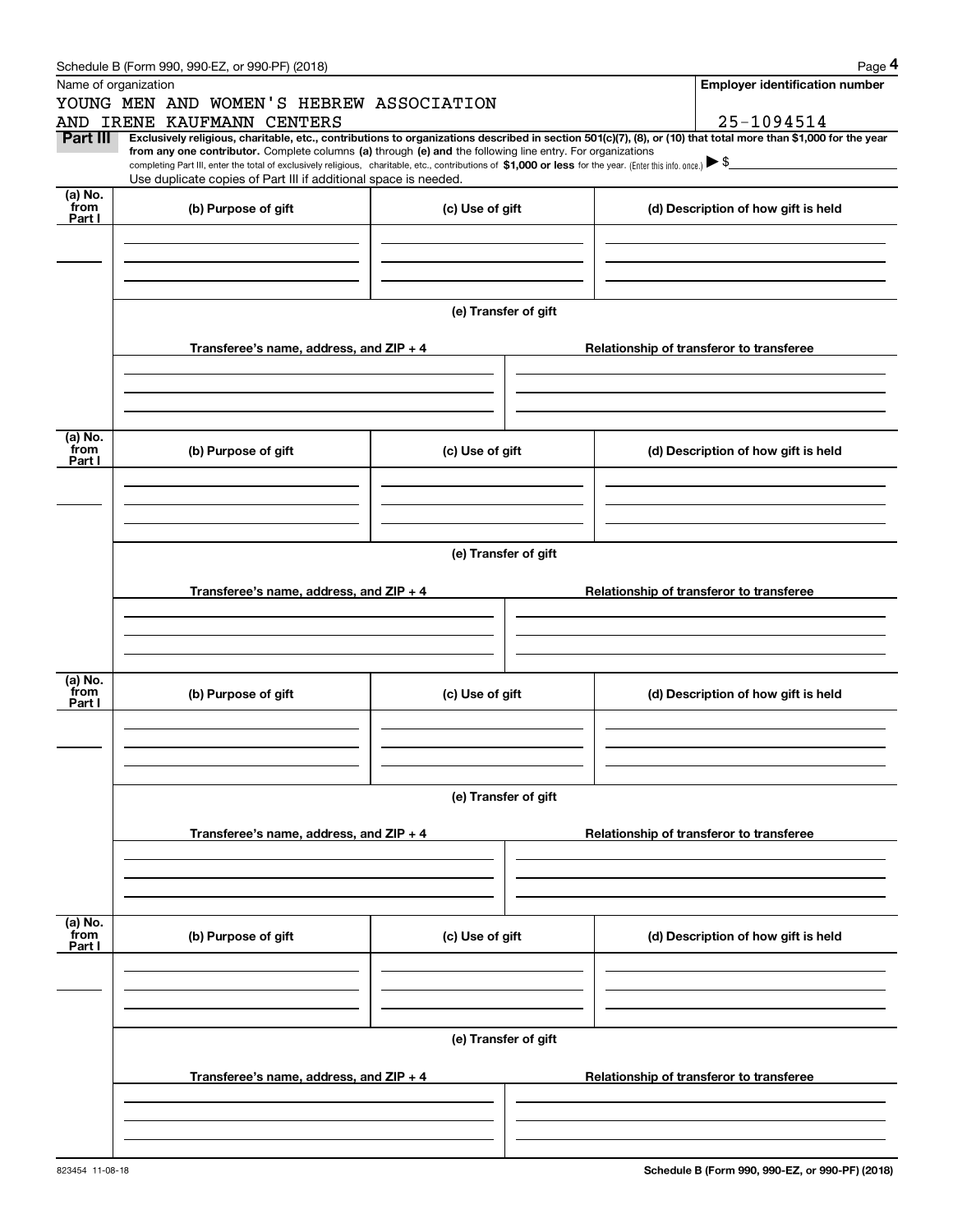|         | <b>Supplemental Financial Statements</b><br><b>SCHEDULE D</b> |                                                                                                                                |  |                                                                                                                                                                                                                               |  | OMB No. 1545-0047        |                                                     |
|---------|---------------------------------------------------------------|--------------------------------------------------------------------------------------------------------------------------------|--|-------------------------------------------------------------------------------------------------------------------------------------------------------------------------------------------------------------------------------|--|--------------------------|-----------------------------------------------------|
|         | (Form 990)                                                    |                                                                                                                                |  | Complete if the organization answered "Yes" on Form 990,<br>Part IV, line 6, 7, 8, 9, 10, 11a, 11b, 11c, 11d, 11e, 11f, 12a, or 12b.                                                                                          |  |                          |                                                     |
|         | Department of the Treasury                                    |                                                                                                                                |  | Attach to Form 990.                                                                                                                                                                                                           |  |                          | <b>Open to Public</b>                               |
|         | Internal Revenue Service                                      |                                                                                                                                |  | Go to www.irs.gov/Form990 for instructions and the latest information.                                                                                                                                                        |  |                          | Inspection                                          |
|         | Name of the organization                                      | YOUNG MEN AND WOMEN'S HEBREW ASSOCIATION<br>AND IRENE KAUFMANN CENTERS                                                         |  |                                                                                                                                                                                                                               |  |                          | <b>Employer identification number</b><br>25-1094514 |
| Part I  |                                                               |                                                                                                                                |  | Organizations Maintaining Donor Advised Funds or Other Similar Funds or Accounts. Complete if the                                                                                                                             |  |                          |                                                     |
|         |                                                               | organization answered "Yes" on Form 990, Part IV, line 6.                                                                      |  |                                                                                                                                                                                                                               |  |                          |                                                     |
|         |                                                               |                                                                                                                                |  | (a) Donor advised funds                                                                                                                                                                                                       |  |                          | (b) Funds and other accounts                        |
| 1       |                                                               |                                                                                                                                |  |                                                                                                                                                                                                                               |  |                          |                                                     |
| 2       |                                                               | Aggregate value of contributions to (during year)                                                                              |  |                                                                                                                                                                                                                               |  |                          |                                                     |
| з       |                                                               |                                                                                                                                |  |                                                                                                                                                                                                                               |  |                          |                                                     |
| 4       |                                                               |                                                                                                                                |  |                                                                                                                                                                                                                               |  |                          |                                                     |
| 5       |                                                               |                                                                                                                                |  | Did the organization inform all donors and donor advisors in writing that the assets held in donor advised funds                                                                                                              |  |                          |                                                     |
|         |                                                               |                                                                                                                                |  |                                                                                                                                                                                                                               |  |                          | Yes<br><b>No</b>                                    |
| 6       |                                                               |                                                                                                                                |  | Did the organization inform all grantees, donors, and donor advisors in writing that grant funds can be used only                                                                                                             |  |                          |                                                     |
|         |                                                               |                                                                                                                                |  | for charitable purposes and not for the benefit of the donor or donor advisor, or for any other purpose conferring                                                                                                            |  |                          |                                                     |
|         | impermissible private benefit?                                |                                                                                                                                |  |                                                                                                                                                                                                                               |  |                          | Yes<br>No                                           |
| Part II |                                                               |                                                                                                                                |  | Conservation Easements. Complete if the organization answered "Yes" on Form 990, Part IV, line 7.                                                                                                                             |  |                          |                                                     |
| 1       |                                                               | Purpose(s) of conservation easements held by the organization (check all that apply).                                          |  |                                                                                                                                                                                                                               |  |                          |                                                     |
|         |                                                               | Preservation of land for public use (e.g., recreation or education)                                                            |  | Preservation of a historically important land area                                                                                                                                                                            |  |                          |                                                     |
|         |                                                               | Protection of natural habitat                                                                                                  |  | Preservation of a certified historic structure                                                                                                                                                                                |  |                          |                                                     |
|         |                                                               | Preservation of open space                                                                                                     |  |                                                                                                                                                                                                                               |  |                          |                                                     |
| 2       |                                                               |                                                                                                                                |  | Complete lines 2a through 2d if the organization held a qualified conservation contribution in the form of a conservation easement on the last                                                                                |  |                          |                                                     |
|         | day of the tax year.                                          |                                                                                                                                |  |                                                                                                                                                                                                                               |  |                          | Held at the End of the Tax Year                     |
|         |                                                               | Total number of conservation easements                                                                                         |  |                                                                                                                                                                                                                               |  | 2a                       |                                                     |
| b       |                                                               |                                                                                                                                |  |                                                                                                                                                                                                                               |  | 2b                       |                                                     |
| c       |                                                               |                                                                                                                                |  | Number of conservation easements on a certified historic structure included in (a) manufacture included in (a)                                                                                                                |  | 2c                       |                                                     |
| d       |                                                               |                                                                                                                                |  | Number of conservation easements included in (c) acquired after 7/25/06, and not on a historic structure                                                                                                                      |  |                          |                                                     |
|         |                                                               |                                                                                                                                |  | listed in the National Register [11, 1200] [12] The National Register [11, 1200] [12] The National Register [11, 1200] [12] The National Register [11, 1200] [12] The National Register [11, 1200] [12] The National Register |  | 2d                       |                                                     |
| 3       |                                                               |                                                                                                                                |  | Number of conservation easements modified, transferred, released, extinguished, or terminated by the organization during the tax                                                                                              |  |                          |                                                     |
|         | $year \blacktriangleright$                                    |                                                                                                                                |  |                                                                                                                                                                                                                               |  |                          |                                                     |
| 4       |                                                               | Number of states where property subject to conservation easement is located $\blacktriangleright$                              |  |                                                                                                                                                                                                                               |  |                          |                                                     |
| 5       |                                                               |                                                                                                                                |  | Does the organization have a written policy regarding the periodic monitoring, inspection, handling of                                                                                                                        |  |                          |                                                     |
|         |                                                               | violations, and enforcement of the conservation easements it holds?                                                            |  |                                                                                                                                                                                                                               |  |                          | Yes<br><b>No</b>                                    |
| 6       |                                                               |                                                                                                                                |  | Staff and volunteer hours devoted to monitoring, inspecting, handling of violations, and enforcing conservation easements during the year                                                                                     |  |                          |                                                     |
|         |                                                               |                                                                                                                                |  |                                                                                                                                                                                                                               |  |                          |                                                     |
| 7       |                                                               |                                                                                                                                |  | Amount of expenses incurred in monitoring, inspecting, handling of violations, and enforcing conservation easements during the year                                                                                           |  |                          |                                                     |
| 8       | $\blacktriangleright$ S                                       |                                                                                                                                |  | Does each conservation easement reported on line 2(d) above satisfy the requirements of section 170(h)(4)(B)(i)                                                                                                               |  |                          |                                                     |
|         |                                                               |                                                                                                                                |  |                                                                                                                                                                                                                               |  |                          | Yes<br>No                                           |
| 9       |                                                               |                                                                                                                                |  | In Part XIII, describe how the organization reports conservation easements in its revenue and expense statement, and balance sheet, and                                                                                       |  |                          |                                                     |
|         |                                                               |                                                                                                                                |  | include, if applicable, the text of the footnote to the organization's financial statements that describes the organization's accounting for                                                                                  |  |                          |                                                     |
|         | conservation easements.                                       |                                                                                                                                |  |                                                                                                                                                                                                                               |  |                          |                                                     |
|         | Part III                                                      |                                                                                                                                |  | Organizations Maintaining Collections of Art, Historical Treasures, or Other Similar Assets.                                                                                                                                  |  |                          |                                                     |
|         |                                                               | Complete if the organization answered "Yes" on Form 990, Part IV, line 8.                                                      |  |                                                                                                                                                                                                                               |  |                          |                                                     |
|         |                                                               |                                                                                                                                |  | 1a If the organization elected, as permitted under SFAS 116 (ASC 958), not to report in its revenue statement and balance sheet works of art,                                                                                 |  |                          |                                                     |
|         |                                                               |                                                                                                                                |  | historical treasures, or other similar assets held for public exhibition, education, or research in furtherance of public service, provide, in Part XIII,                                                                     |  |                          |                                                     |
|         |                                                               | the text of the footnote to its financial statements that describes these items.                                               |  |                                                                                                                                                                                                                               |  |                          |                                                     |
|         |                                                               |                                                                                                                                |  | <b>b</b> If the organization elected, as permitted under SFAS 116 (ASC 958), to report in its revenue statement and balance sheet works of art, historical                                                                    |  |                          |                                                     |
|         |                                                               |                                                                                                                                |  | treasures, or other similar assets held for public exhibition, education, or research in furtherance of public service, provide the following amounts                                                                         |  |                          |                                                     |
|         | relating to these items:                                      |                                                                                                                                |  |                                                                                                                                                                                                                               |  |                          |                                                     |
|         |                                                               |                                                                                                                                |  | (i) Revenue included on Form 990, Part VIII, line 1 [1] [1] [1] [1] [1] [1] [1] [1] Revenue included on Form 990, Part VIII, line 1                                                                                           |  |                          | $\triangleright$ \$                                 |
|         |                                                               | (ii) Assets included in Form 990, Part X                                                                                       |  |                                                                                                                                                                                                                               |  |                          | $\bullet$ \$                                        |
| 2       |                                                               |                                                                                                                                |  | If the organization received or held works of art, historical treasures, or other similar assets for financial gain, provide                                                                                                  |  |                          |                                                     |
|         |                                                               |                                                                                                                                |  | the following amounts required to be reported under SFAS 116 (ASC 958) relating to these items:                                                                                                                               |  |                          |                                                     |
| а       |                                                               |                                                                                                                                |  |                                                                                                                                                                                                                               |  | $\blacktriangleright$ \$ |                                                     |
|         |                                                               |                                                                                                                                |  |                                                                                                                                                                                                                               |  | $\blacktriangleright$ \$ |                                                     |
|         |                                                               | $M_{\odot}$ and $\ddot{M}_{\odot}$ and $M_{\odot}$ are set of $\ddot{M}_{\odot}$ and $\ddot{M}_{\odot}$ and $\ddot{M}_{\odot}$ |  |                                                                                                                                                                                                                               |  |                          |                                                     |

**For Paperwork Reduction Act Notice, see the Instructions for Form 990. Schedule D (Form 990) 2018** LHA

832051 10-29-18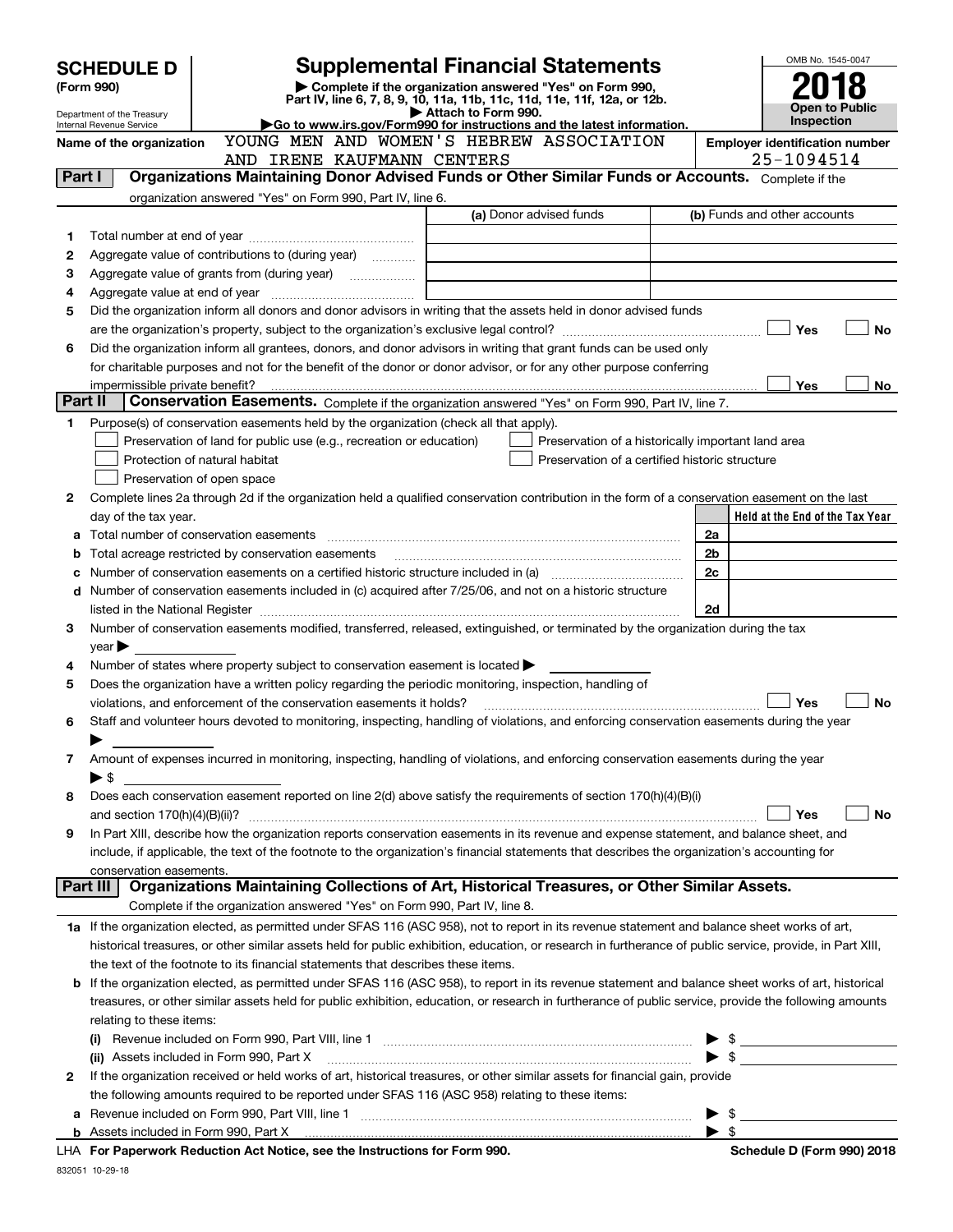|               |                                                                                                                                                                                                                                | YOUNG MEN AND WOMEN'S HEBREW ASSOCIATION |                |                                                                                                                                                                                                                               |              |                      |                       |             |
|---------------|--------------------------------------------------------------------------------------------------------------------------------------------------------------------------------------------------------------------------------|------------------------------------------|----------------|-------------------------------------------------------------------------------------------------------------------------------------------------------------------------------------------------------------------------------|--------------|----------------------|-----------------------|-------------|
|               | Schedule D (Form 990) 2018                                                                                                                                                                                                     | AND IRENE KAUFMANN CENTERS               |                |                                                                                                                                                                                                                               |              |                      | $25 - 1094514$ Page 2 |             |
|               | Part III<br>Organizations Maintaining Collections of Art, Historical Treasures, or Other Similar Assets (continued)                                                                                                            |                                          |                |                                                                                                                                                                                                                               |              |                      |                       |             |
| 3             | Using the organization's acquisition, accession, and other records, check any of the following that are a significant use of its collection items                                                                              |                                          |                |                                                                                                                                                                                                                               |              |                      |                       |             |
|               | (check all that apply):                                                                                                                                                                                                        |                                          |                |                                                                                                                                                                                                                               |              |                      |                       |             |
| a             | Public exhibition                                                                                                                                                                                                              |                                          |                | Loan or exchange programs                                                                                                                                                                                                     |              |                      |                       |             |
| b             | Scholarly research                                                                                                                                                                                                             |                                          |                | Other and the contract of the contract of the contract of the contract of the contract of the contract of the contract of the contract of the contract of the contract of the contract of the contract of the contract of the |              |                      |                       |             |
| с             | Preservation for future generations                                                                                                                                                                                            |                                          |                |                                                                                                                                                                                                                               |              |                      |                       |             |
|               | Provide a description of the organization's collections and explain how they further the organization's exempt purpose in Part XIII.                                                                                           |                                          |                |                                                                                                                                                                                                                               |              |                      |                       |             |
| 5             | During the year, did the organization solicit or receive donations of art, historical treasures, or other similar assets                                                                                                       |                                          |                |                                                                                                                                                                                                                               |              |                      | Yes                   | No          |
|               | <b>Part IV</b><br>Escrow and Custodial Arrangements. Complete if the organization answered "Yes" on Form 990, Part IV, line 9, or                                                                                              |                                          |                |                                                                                                                                                                                                                               |              |                      |                       |             |
|               | reported an amount on Form 990, Part X, line 21.                                                                                                                                                                               |                                          |                |                                                                                                                                                                                                                               |              |                      |                       |             |
|               | 1a Is the organization an agent, trustee, custodian or other intermediary for contributions or other assets not included                                                                                                       |                                          |                |                                                                                                                                                                                                                               |              |                      |                       |             |
|               |                                                                                                                                                                                                                                |                                          |                |                                                                                                                                                                                                                               |              |                      | Yes                   | No          |
|               | b If "Yes," explain the arrangement in Part XIII and complete the following table:                                                                                                                                             |                                          |                |                                                                                                                                                                                                                               |              |                      |                       |             |
|               |                                                                                                                                                                                                                                |                                          |                |                                                                                                                                                                                                                               |              |                      | Amount                |             |
|               | c Beginning balance measurements and the state of the state of the state of the state of the state of the state of the state of the state of the state of the state of the state of the state of the state of the state of the |                                          |                |                                                                                                                                                                                                                               |              | 1c                   |                       |             |
|               | d Additions during the year measurement contains and a state of the year.                                                                                                                                                      |                                          |                |                                                                                                                                                                                                                               |              | 1d                   |                       |             |
|               | e Distributions during the year manufactured and continuum and control of the control of the control of the control of the control of the control of the control of the control of the control of the control of the control o |                                          |                |                                                                                                                                                                                                                               |              | 1e                   |                       |             |
| f             |                                                                                                                                                                                                                                |                                          |                |                                                                                                                                                                                                                               |              | 1f                   |                       |             |
|               | 2a Did the organization include an amount on Form 990, Part X, line 21, for escrow or custodial account liability?                                                                                                             |                                          |                |                                                                                                                                                                                                                               |              |                      | Yes                   | No          |
|               | b If "Yes," explain the arrangement in Part XIII. Check here if the explanation has been provided on Part XIII                                                                                                                 |                                          |                |                                                                                                                                                                                                                               |              |                      |                       |             |
| <b>Part V</b> | <b>Endowment Funds.</b> Complete if the organization answered "Yes" on Form 990, Part IV, line 10.                                                                                                                             |                                          |                |                                                                                                                                                                                                                               |              |                      |                       |             |
|               |                                                                                                                                                                                                                                | (a) Current year                         | (b) Prior year | (c) Two years back                                                                                                                                                                                                            |              | (d) Three years back | (e) Four years back   |             |
|               | 1a Beginning of year balance                                                                                                                                                                                                   | 12,631,691.                              | 12,206,937.    | 11,883,884.                                                                                                                                                                                                                   |              | 11,706,928.          |                       | 12,300,498. |
| b             |                                                                                                                                                                                                                                | 62,325.                                  | 73,952.        | $-125, 143.$                                                                                                                                                                                                                  |              | 61,166.              |                       | 28,673.     |
| с             | Net investment earnings, gains, and losses                                                                                                                                                                                     | 133,390.                                 | 805,193.       | 863,019.                                                                                                                                                                                                                      |              | 523,818.             |                       | $-188,907.$ |
|               |                                                                                                                                                                                                                                |                                          |                |                                                                                                                                                                                                                               |              |                      |                       |             |
|               | e Other expenditures for facilities                                                                                                                                                                                            |                                          |                |                                                                                                                                                                                                                               |              |                      |                       |             |
|               | and programs                                                                                                                                                                                                                   | 408,303.                                 | 454,391.       | 414,823.                                                                                                                                                                                                                      |              | 408,028.             |                       | 433,336.    |
|               |                                                                                                                                                                                                                                |                                          |                |                                                                                                                                                                                                                               |              |                      |                       |             |
| g             |                                                                                                                                                                                                                                | 12,419,103.                              | 12,631,691.    | 12,206,937.                                                                                                                                                                                                                   |              | 11,883,884.          |                       | 11,706,928. |
| 2             | Provide the estimated percentage of the current year end balance (line 1g, column (a)) held as:                                                                                                                                |                                          |                |                                                                                                                                                                                                                               |              |                      |                       |             |
|               | a Board designated or quasi-endowment >                                                                                                                                                                                        | .00                                      | %              |                                                                                                                                                                                                                               |              |                      |                       |             |
|               | Permanent endowment > 90.93                                                                                                                                                                                                    | $\%$                                     |                |                                                                                                                                                                                                                               |              |                      |                       |             |
|               | <b>c</b> Temporarily restricted endowment $\blacktriangleright$                                                                                                                                                                | 9.07<br>%                                |                |                                                                                                                                                                                                                               |              |                      |                       |             |
|               | The percentages on lines 2a, 2b, and 2c should equal 100%.                                                                                                                                                                     |                                          |                |                                                                                                                                                                                                                               |              |                      |                       |             |
|               | 3a Are there endowment funds not in the possession of the organization that are held and administered for the organization                                                                                                     |                                          |                |                                                                                                                                                                                                                               |              |                      |                       |             |
|               | by:                                                                                                                                                                                                                            |                                          |                |                                                                                                                                                                                                                               |              |                      |                       | Yes<br>No   |
|               | (i)                                                                                                                                                                                                                            |                                          |                |                                                                                                                                                                                                                               |              |                      | 3a(i)                 | X           |
|               |                                                                                                                                                                                                                                |                                          |                |                                                                                                                                                                                                                               |              |                      | 3a(ii)                | X           |
|               |                                                                                                                                                                                                                                |                                          |                |                                                                                                                                                                                                                               |              |                      | 3b                    |             |
| 4             | Describe in Part XIII the intended uses of the organization's endowment funds.                                                                                                                                                 |                                          |                |                                                                                                                                                                                                                               |              |                      |                       |             |
|               | <b>Part VI</b><br>Land, Buildings, and Equipment.                                                                                                                                                                              |                                          |                |                                                                                                                                                                                                                               |              |                      |                       |             |
|               | Complete if the organization answered "Yes" on Form 990, Part IV, line 11a. See Form 990, Part X, line 10.                                                                                                                     |                                          |                |                                                                                                                                                                                                                               |              |                      |                       |             |
|               | Description of property                                                                                                                                                                                                        | (a) Cost or other<br>basis (investment)  | basis (other)  | (b) Cost or other                                                                                                                                                                                                             | depreciation | (c) Accumulated      | (d) Book value        |             |
|               |                                                                                                                                                                                                                                |                                          |                | 2,228,037.                                                                                                                                                                                                                    |              |                      | 2,228,037.            |             |
| b             |                                                                                                                                                                                                                                |                                          |                | 33,078,882.                                                                                                                                                                                                                   |              | 21, 141, 439.        | 11,937,443.           |             |
| с             |                                                                                                                                                                                                                                |                                          |                | 11,819,815.                                                                                                                                                                                                                   |              | 3, 229, 943.         | 8,589,872.            |             |
| d             |                                                                                                                                                                                                                                |                                          |                | 5,877,261.                                                                                                                                                                                                                    |              | 4,991,729.           |                       | 885,532.    |
|               |                                                                                                                                                                                                                                |                                          |                |                                                                                                                                                                                                                               |              |                      |                       |             |
|               |                                                                                                                                                                                                                                |                                          |                |                                                                                                                                                                                                                               |              |                      | 23,640,884.           |             |
|               |                                                                                                                                                                                                                                |                                          |                |                                                                                                                                                                                                                               |              |                      |                       |             |

**Schedule D (Form 990) 2018**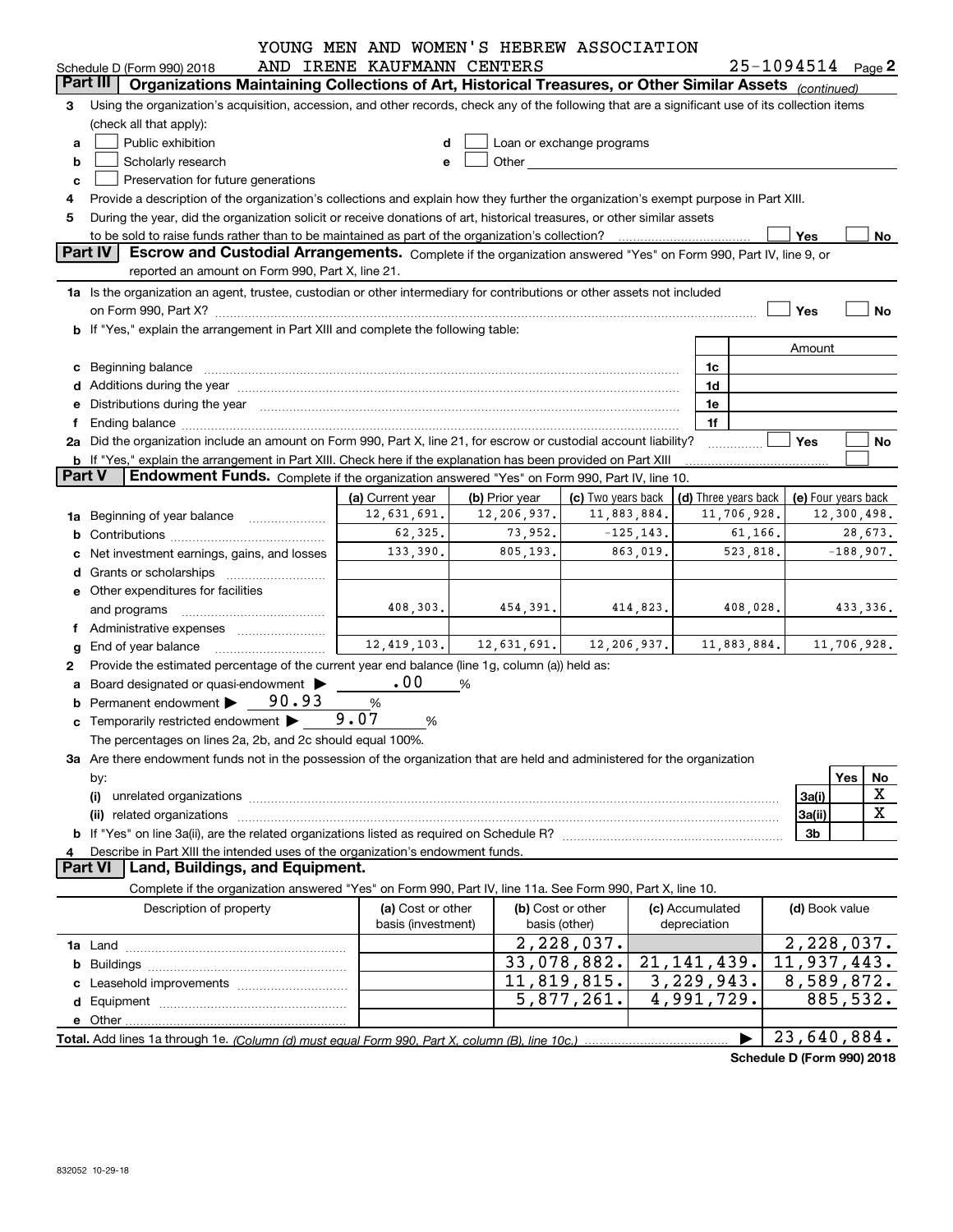| Schedule D (Form 990) 2018                                                                                        | AND IRENE KAUFMANN CENTERS |                                                           | 25-1094514<br>Page 3 |
|-------------------------------------------------------------------------------------------------------------------|----------------------------|-----------------------------------------------------------|----------------------|
| Part VII Investments - Other Securities.                                                                          |                            |                                                           |                      |
| Complete if the organization answered "Yes" on Form 990, Part IV, line 11b. See Form 990, Part X, line 12.        |                            |                                                           |                      |
| (a) Description of security or category (including name of security)                                              | (b) Book value             | (c) Method of valuation: Cost or end-of-year market value |                      |
|                                                                                                                   |                            |                                                           |                      |
|                                                                                                                   |                            |                                                           |                      |
| (3) Other                                                                                                         |                            |                                                           |                      |
| (A)                                                                                                               |                            |                                                           |                      |
| (B)                                                                                                               |                            |                                                           |                      |
| (C)                                                                                                               |                            |                                                           |                      |
| (D)                                                                                                               |                            |                                                           |                      |
| (E)                                                                                                               |                            |                                                           |                      |
| (F)                                                                                                               |                            |                                                           |                      |
| (G)                                                                                                               |                            |                                                           |                      |
| (H)                                                                                                               |                            |                                                           |                      |
| Total. (Col. (b) must equal Form 990, Part X, col. (B) line 12.)                                                  |                            |                                                           |                      |
| Part VIII Investments - Program Related.                                                                          |                            |                                                           |                      |
| Complete if the organization answered "Yes" on Form 990, Part IV, line 11c. See Form 990, Part X, line 13.        |                            |                                                           |                      |
| (a) Description of investment                                                                                     | (b) Book value             | (c) Method of valuation: Cost or end-of-year market value |                      |
| (1)                                                                                                               |                            |                                                           |                      |
| (2)                                                                                                               |                            |                                                           |                      |
| (3)                                                                                                               |                            |                                                           |                      |
| (4)                                                                                                               |                            |                                                           |                      |
| (5)                                                                                                               |                            |                                                           |                      |
| (6)                                                                                                               |                            |                                                           |                      |
| (7)                                                                                                               |                            |                                                           |                      |
| (8)                                                                                                               |                            |                                                           |                      |
| (9)                                                                                                               |                            |                                                           |                      |
| Total. (Col. (b) must equal Form 990, Part X, col. (B) line 13.)                                                  |                            |                                                           |                      |
| <b>Other Assets.</b><br>Part IX                                                                                   |                            |                                                           |                      |
| Complete if the organization answered "Yes" on Form 990, Part IV, line 11d. See Form 990, Part X, line 15.        |                            |                                                           |                      |
|                                                                                                                   | (a) Description            |                                                           | (b) Book value       |
| (1)                                                                                                               |                            |                                                           |                      |
|                                                                                                                   |                            |                                                           |                      |
| (2)                                                                                                               |                            |                                                           |                      |
| (3)                                                                                                               |                            |                                                           |                      |
| (4)                                                                                                               |                            |                                                           |                      |
| (5)                                                                                                               |                            |                                                           |                      |
| (6)                                                                                                               |                            |                                                           |                      |
| (7)                                                                                                               |                            |                                                           |                      |
| (8)                                                                                                               |                            |                                                           |                      |
| (9)                                                                                                               |                            |                                                           |                      |
| Total. (Column (b) must equal Form 990. Part X, col. (B) line 15.)<br><b>Other Liabilities.</b><br>Part X         |                            |                                                           |                      |
|                                                                                                                   |                            |                                                           |                      |
| Complete if the organization answered "Yes" on Form 990, Part IV, line 11e or 11f. See Form 990, Part X, line 25. |                            |                                                           |                      |
| (a) Description of liability<br>1.                                                                                |                            | (b) Book value                                            |                      |
| (1)<br>Federal income taxes                                                                                       |                            |                                                           |                      |
| (2)                                                                                                               |                            |                                                           |                      |
| (3)                                                                                                               |                            |                                                           |                      |
| (4)                                                                                                               |                            |                                                           |                      |
| (5)                                                                                                               |                            |                                                           |                      |
| (6)                                                                                                               |                            |                                                           |                      |
| (7)                                                                                                               |                            |                                                           |                      |
| (8)                                                                                                               |                            |                                                           |                      |
| (9)                                                                                                               |                            |                                                           |                      |
| T <b>otal.</b> (Column (b) must equal Form 990. Part X, col. (B) line 25.)                                        |                            |                                                           |                      |
|                                                                                                                   |                            |                                                           |                      |

**2.** Liability for uncertain tax positions. In Part XIII, provide the text of the footnote to the organization's financial statements that reports the organization's liability for uncertain tax positions under FIN 48 (ASC 740). Check here if the text of the footnote has been provided in Part XIII  $~\boxed{\rm X}$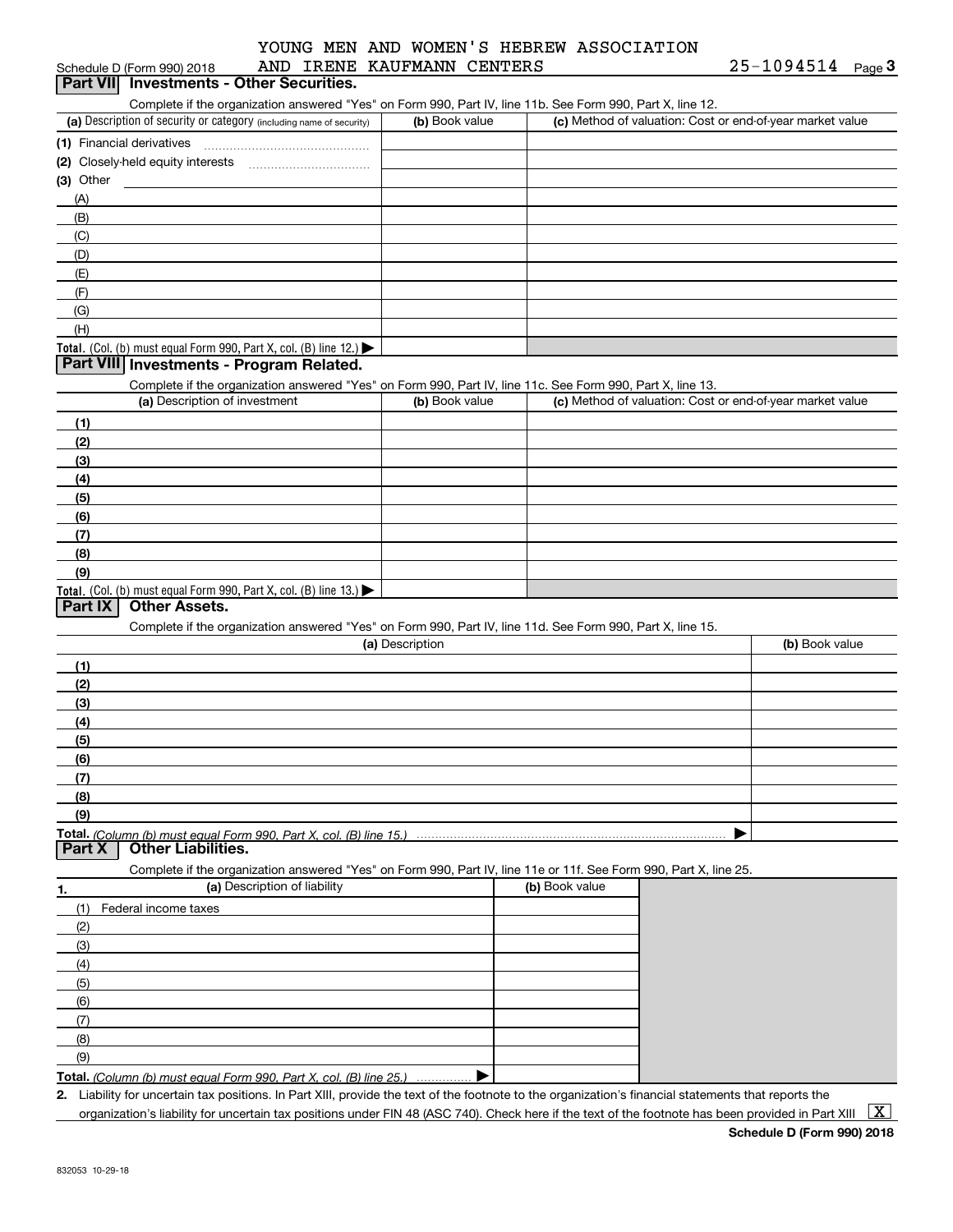|  |  |  | YOUNG MEN AND WOMEN'S HEBREW ASSOCIATION |
|--|--|--|------------------------------------------|
|  |  |  |                                          |

|    | AND IRENE KAUFMANN CENTERS<br>Schedule D (Form 990) 2018                                                                                                                                                                                          |                | $25 - 1094514$ Page 4 |
|----|---------------------------------------------------------------------------------------------------------------------------------------------------------------------------------------------------------------------------------------------------|----------------|-----------------------|
|    | Part XI<br>Reconciliation of Revenue per Audited Financial Statements With Revenue per Return.                                                                                                                                                    |                |                       |
|    | Complete if the organization answered "Yes" on Form 990, Part IV, line 12a.                                                                                                                                                                       |                |                       |
| 1  | Total revenue, gains, and other support per audited financial statements                                                                                                                                                                          | $\blacksquare$ | 22, 329, 675.         |
| 2  | Amounts included on line 1 but not on Form 990, Part VIII, line 12:                                                                                                                                                                               |                |                       |
| a  | Net unrealized gains (losses) on investments [11] matter contracts and the unrealized gains (losses) on investments<br>2a                                                                                                                         |                |                       |
|    | 2 <sub>b</sub>                                                                                                                                                                                                                                    |                |                       |
| C  | 2c                                                                                                                                                                                                                                                |                |                       |
| d  | 2d                                                                                                                                                                                                                                                |                |                       |
| е  | Add lines 2a through 2d                                                                                                                                                                                                                           | <b>2e</b>      | 0.                    |
| з  |                                                                                                                                                                                                                                                   | 3              | 22, 329, 675.         |
| 4  | Amounts included on Form 990, Part VIII, line 12, but not on line 1:                                                                                                                                                                              |                |                       |
| a  | 4a                                                                                                                                                                                                                                                |                |                       |
| b  | $-199, 253.$<br>4 <sub>b</sub><br>Other (Describe in Part XIII.) [100] [100] [100] [100] [100] [100] [100] [100] [100] [100] [100] [100] [100] [                                                                                                  |                |                       |
|    | Add lines 4a and 4b                                                                                                                                                                                                                               | 4с             | $-199, 253.$          |
| 5. |                                                                                                                                                                                                                                                   | $\overline{5}$ | 22, 130, 422.         |
|    | Part XII   Reconciliation of Expenses per Audited Financial Statements With Expenses per Return.                                                                                                                                                  |                |                       |
|    | Complete if the organization answered "Yes" on Form 990, Part IV, line 12a.                                                                                                                                                                       |                |                       |
| 1  | Total expenses and losses per audited financial statements [11, 11] manuscription control expenses and losses per audited financial statements [11] manuscription of the statements [11] manuscription of the statements [11]                     | $\mathbf{1}$   | 22,720,853.           |
| 2  | Amounts included on line 1 but not on Form 990, Part IX, line 25:                                                                                                                                                                                 |                |                       |
| a  | 2a                                                                                                                                                                                                                                                |                |                       |
| b  | 2 <sub>b</sub>                                                                                                                                                                                                                                    |                |                       |
| C  | 2 <sub>c</sub>                                                                                                                                                                                                                                    |                |                       |
|    | 199, 253.<br>2d<br>Other (Describe in Part XIII.) (2000) (2000) (2000) (2000) (2000) (2000) (2000) (2000) (2000) (2000) (2000) (2000) (2000) (2000) (2000) (2000) (2000) (2000) (2000) (2000) (2000) (2000) (2000) (2000) (2000) (2000) (2000) (2 |                |                       |
| е  | Add lines 2a through 2d <b>must be a constructed as the constant of the S</b> and the S a through 2d must be a series that the series of the series of the series of the series of the series of the series of the series of the se               | 2е             | 199, 253.             |
| з  |                                                                                                                                                                                                                                                   | $\mathbf{a}$   | 22,521,600.           |
| 4  | Amounts included on Form 990, Part IX, line 25, but not on line 1:                                                                                                                                                                                |                |                       |
| a  | 4a                                                                                                                                                                                                                                                |                |                       |
|    | 4 <sub>b</sub>                                                                                                                                                                                                                                    |                |                       |
|    | Add lines 4a and 4b                                                                                                                                                                                                                               | 4с             | 0.                    |
| 5  | Part XIII Supplemental Information.                                                                                                                                                                                                               | 5              | 22,521,600.           |
|    |                                                                                                                                                                                                                                                   |                |                       |

Provide the descriptions required for Part II, lines 3, 5, and 9; Part III, lines 1a and 4; Part IV, lines 1b and 2b; Part V, line 4; Part X, line 2; Part XI, lines 2d and 4b; and Part XII, lines 2d and 4b. Also complete this part to provide any additional information.

#### PART V, LINE 4:

#### PROGRAMMING AND OPERATION NEEDS OF JCC.

PART X, LINE 2:

THE JCC ACCOUNTS FOR UNCERTAINTY IN INCOME TAXES USING A RECOGNITION

THRESHOLD OF MORE-LIKELY-THAN NOT TO BE SUSTAINED UPON EXAMINATION BY THE

APPROPRIATE TAXING AUTHORITY. MEASUREMENT OF THE TAX UNCERTAINTY OCCURS

IF THE RECOGNITION THRESHOLD IS MET. MANAGEMENT DETERMINED THERE WERE NO

TAX UNCERTAINTIES THAT MET THE RECOGNITION THRESHOLD IN 2019 AND 2018.

#### PART XI, LINE 4B - OTHER ADJUSTMENTS:

#### FUNDRAISING EXPENSES  $-199,253$ .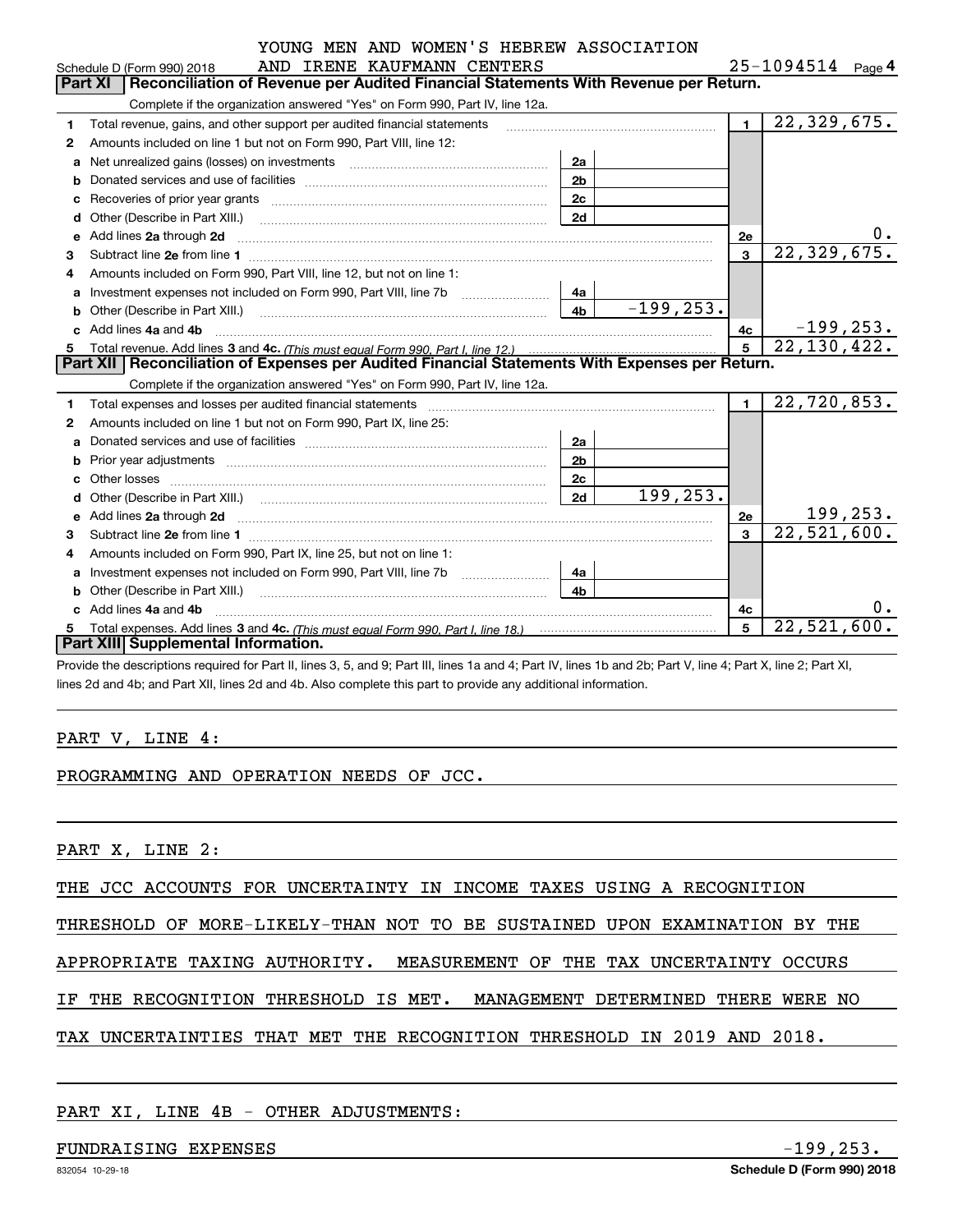| YOUNG MEN AND WOMEN'S HEBREW ASSOCIATION                                                                                                                                                                                                              |                   |
|-------------------------------------------------------------------------------------------------------------------------------------------------------------------------------------------------------------------------------------------------------|-------------------|
| AND IRENE KAUFMANN CENTERS<br>Schedule D (Form 990) 2018 AND IRENE 1<br>Part XIII Supplemental Information (continued)                                                                                                                                | 25-1094514 Page 5 |
|                                                                                                                                                                                                                                                       |                   |
|                                                                                                                                                                                                                                                       |                   |
| PART XII, LINE 2D - OTHER ADJUSTMENTS:                                                                                                                                                                                                                |                   |
| FUNDRAISING EXPENSES<br>the control of the control of the control of the control of the control of the control of the control of the control of the control of the control of the control of the control of the control of the control of the control | 199,253.          |
|                                                                                                                                                                                                                                                       |                   |
|                                                                                                                                                                                                                                                       |                   |
|                                                                                                                                                                                                                                                       |                   |
|                                                                                                                                                                                                                                                       |                   |
|                                                                                                                                                                                                                                                       |                   |
|                                                                                                                                                                                                                                                       |                   |
|                                                                                                                                                                                                                                                       |                   |
|                                                                                                                                                                                                                                                       |                   |
|                                                                                                                                                                                                                                                       |                   |
|                                                                                                                                                                                                                                                       |                   |
|                                                                                                                                                                                                                                                       |                   |
|                                                                                                                                                                                                                                                       |                   |
|                                                                                                                                                                                                                                                       |                   |
|                                                                                                                                                                                                                                                       |                   |
|                                                                                                                                                                                                                                                       |                   |
|                                                                                                                                                                                                                                                       |                   |
|                                                                                                                                                                                                                                                       |                   |
|                                                                                                                                                                                                                                                       |                   |
|                                                                                                                                                                                                                                                       |                   |
|                                                                                                                                                                                                                                                       |                   |
|                                                                                                                                                                                                                                                       |                   |
|                                                                                                                                                                                                                                                       |                   |
|                                                                                                                                                                                                                                                       |                   |
|                                                                                                                                                                                                                                                       |                   |
|                                                                                                                                                                                                                                                       |                   |
|                                                                                                                                                                                                                                                       |                   |
|                                                                                                                                                                                                                                                       |                   |
|                                                                                                                                                                                                                                                       |                   |
|                                                                                                                                                                                                                                                       |                   |
|                                                                                                                                                                                                                                                       |                   |
|                                                                                                                                                                                                                                                       |                   |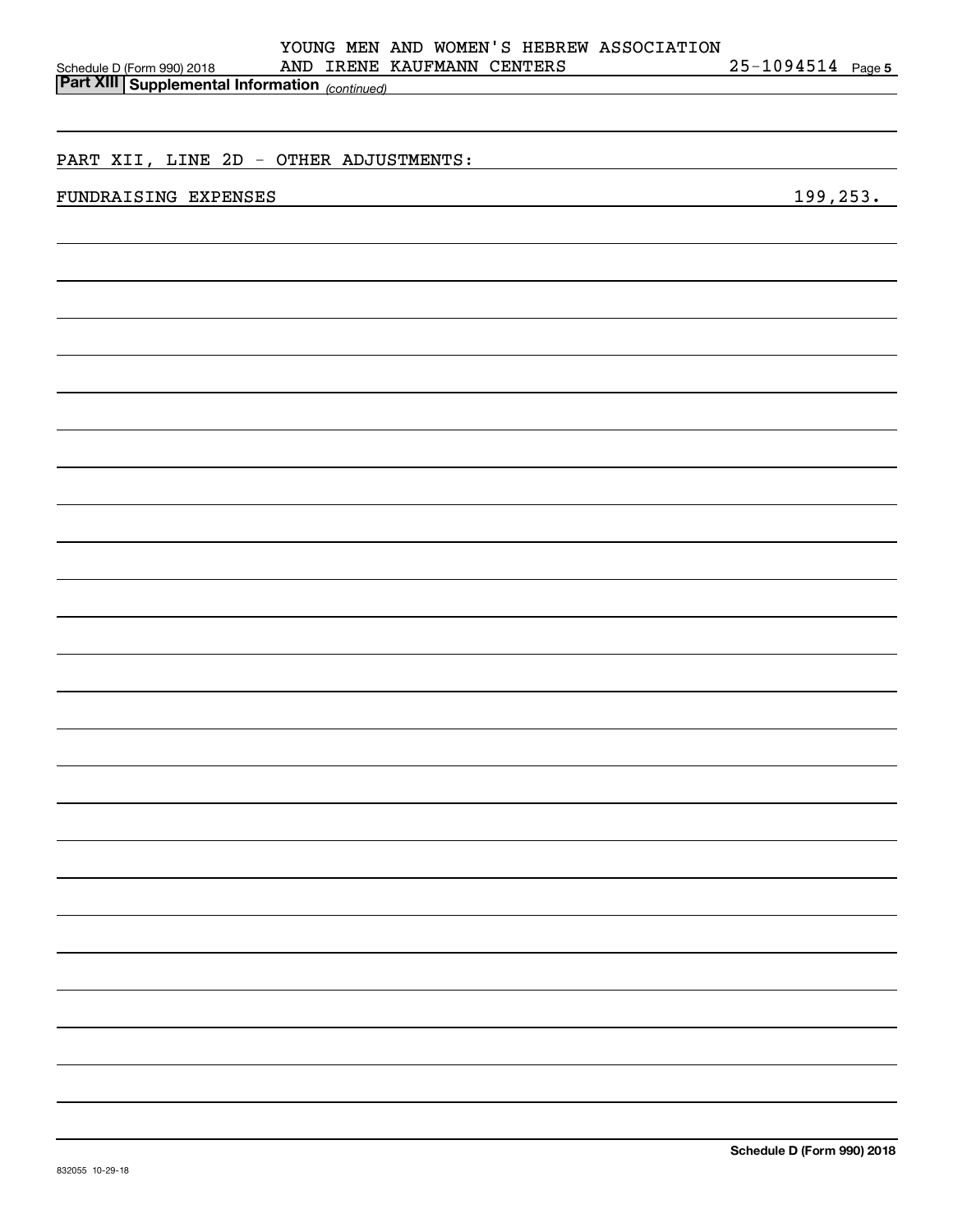| <b>SCHEDULE G</b>                                 |                                                                                   | <b>Supplemental Information Regarding Fundraising or Gaming Activities</b>                                                                                          |                            |                               |                                       |  |                                        | OMB No. 1545-0047                   |  |  |
|---------------------------------------------------|-----------------------------------------------------------------------------------|---------------------------------------------------------------------------------------------------------------------------------------------------------------------|----------------------------|-------------------------------|---------------------------------------|--|----------------------------------------|-------------------------------------|--|--|
| (Form 990 or 990-EZ)                              |                                                                                   | Complete if the organization answered "Yes" on Form 990, Part IV, line 17, 18, or 19, or if the<br>organization entered more than \$15,000 on Form 990-EZ, line 6a. |                            |                               |                                       |  |                                        | 2018                                |  |  |
| Department of the Treasury                        |                                                                                   | Attach to Form 990 or Form 990-EZ.                                                                                                                                  |                            |                               |                                       |  |                                        | <b>Open to Public</b>               |  |  |
| Internal Revenue Service                          | Go to www.irs.gov/Form990 for instructions and the latest information.            |                                                                                                                                                                     | Inspection                 |                               |                                       |  |                                        |                                     |  |  |
| Name of the organization                          | <b>Employer identification number</b><br>YOUNG MEN AND WOMEN'S HEBREW ASSOCIATION |                                                                                                                                                                     |                            |                               |                                       |  |                                        |                                     |  |  |
|                                                   |                                                                                   | AND IRENE KAUFMANN CENTERS                                                                                                                                          |                            |                               |                                       |  | 25-1094514                             |                                     |  |  |
| Part I                                            | required to complete this part.                                                   | Fundraising Activities. Complete if the organization answered "Yes" on Form 990, Part IV, line 17. Form 990-EZ filers are not                                       |                            |                               |                                       |  |                                        |                                     |  |  |
|                                                   |                                                                                   | 1 Indicate whether the organization raised funds through any of the following activities. Check all that apply.                                                     |                            |                               |                                       |  |                                        |                                     |  |  |
| Mail solicitations<br>a                           |                                                                                   | е                                                                                                                                                                   |                            |                               | Solicitation of non-government grants |  |                                        |                                     |  |  |
| b                                                 | Internet and email solicitations                                                  | f                                                                                                                                                                   |                            |                               | Solicitation of government grants     |  |                                        |                                     |  |  |
| Phone solicitations<br>c                          |                                                                                   | g                                                                                                                                                                   | Special fundraising events |                               |                                       |  |                                        |                                     |  |  |
| In-person solicitations<br>d                      |                                                                                   |                                                                                                                                                                     |                            |                               |                                       |  |                                        |                                     |  |  |
|                                                   |                                                                                   | 2 a Did the organization have a written or oral agreement with any individual (including officers, directors, trustees, or                                          |                            |                               |                                       |  |                                        |                                     |  |  |
|                                                   |                                                                                   | key employees listed in Form 990, Part VII) or entity in connection with professional fundraising services?                                                         |                            |                               |                                       |  | Yes                                    | No                                  |  |  |
|                                                   |                                                                                   | <b>b</b> If "Yes," list the 10 highest paid individuals or entities (fundraisers) pursuant to agreements under which the fundraiser is to be                        |                            |                               |                                       |  |                                        |                                     |  |  |
| compensated at least \$5,000 by the organization. |                                                                                   |                                                                                                                                                                     |                            |                               |                                       |  |                                        |                                     |  |  |
|                                                   |                                                                                   |                                                                                                                                                                     |                            |                               |                                       |  |                                        |                                     |  |  |
| (i) Name and address of individual                |                                                                                   |                                                                                                                                                                     |                            | (iii) Did<br>fundraiser       | (iv) Gross receipts                   |  | (v) Amount paid<br>to (or retained by) | (vi) Amount paid                    |  |  |
| or entity (fundraiser)                            |                                                                                   | (ii) Activity                                                                                                                                                       |                            | have custody<br>or control of | from activity                         |  | fundraiser                             | to (or retained by)<br>organization |  |  |
|                                                   |                                                                                   |                                                                                                                                                                     |                            | contributions?                |                                       |  | listed in col. (i)                     |                                     |  |  |
|                                                   |                                                                                   |                                                                                                                                                                     | Yes                        | <b>No</b>                     |                                       |  |                                        |                                     |  |  |
|                                                   |                                                                                   |                                                                                                                                                                     |                            |                               |                                       |  |                                        |                                     |  |  |
|                                                   |                                                                                   |                                                                                                                                                                     |                            |                               |                                       |  |                                        |                                     |  |  |
|                                                   |                                                                                   |                                                                                                                                                                     |                            |                               |                                       |  |                                        |                                     |  |  |
|                                                   |                                                                                   |                                                                                                                                                                     |                            |                               |                                       |  |                                        |                                     |  |  |
|                                                   |                                                                                   |                                                                                                                                                                     |                            |                               |                                       |  |                                        |                                     |  |  |
|                                                   |                                                                                   |                                                                                                                                                                     |                            |                               |                                       |  |                                        |                                     |  |  |
|                                                   |                                                                                   |                                                                                                                                                                     |                            |                               |                                       |  |                                        |                                     |  |  |
|                                                   |                                                                                   |                                                                                                                                                                     |                            |                               |                                       |  |                                        |                                     |  |  |
|                                                   |                                                                                   |                                                                                                                                                                     |                            |                               |                                       |  |                                        |                                     |  |  |
|                                                   |                                                                                   |                                                                                                                                                                     |                            |                               |                                       |  |                                        |                                     |  |  |
|                                                   |                                                                                   |                                                                                                                                                                     |                            |                               |                                       |  |                                        |                                     |  |  |
|                                                   |                                                                                   |                                                                                                                                                                     |                            |                               |                                       |  |                                        |                                     |  |  |
|                                                   |                                                                                   |                                                                                                                                                                     |                            |                               |                                       |  |                                        |                                     |  |  |
|                                                   |                                                                                   |                                                                                                                                                                     |                            |                               |                                       |  |                                        |                                     |  |  |
|                                                   |                                                                                   |                                                                                                                                                                     |                            |                               |                                       |  |                                        |                                     |  |  |
|                                                   |                                                                                   |                                                                                                                                                                     |                            |                               |                                       |  |                                        |                                     |  |  |
|                                                   |                                                                                   |                                                                                                                                                                     |                            |                               |                                       |  |                                        |                                     |  |  |
|                                                   |                                                                                   |                                                                                                                                                                     |                            |                               |                                       |  |                                        |                                     |  |  |
|                                                   |                                                                                   |                                                                                                                                                                     |                            |                               |                                       |  |                                        |                                     |  |  |
| Total                                             |                                                                                   |                                                                                                                                                                     |                            |                               |                                       |  |                                        |                                     |  |  |
| or licensing.                                     |                                                                                   | 3 List all states in which the organization is registered or licensed to solicit contributions or has been notified it is exempt from registration                  |                            |                               |                                       |  |                                        |                                     |  |  |
|                                                   |                                                                                   |                                                                                                                                                                     |                            |                               |                                       |  |                                        |                                     |  |  |
|                                                   |                                                                                   |                                                                                                                                                                     |                            |                               |                                       |  |                                        |                                     |  |  |
|                                                   |                                                                                   |                                                                                                                                                                     |                            |                               |                                       |  |                                        |                                     |  |  |
|                                                   |                                                                                   |                                                                                                                                                                     |                            |                               |                                       |  |                                        |                                     |  |  |
|                                                   |                                                                                   |                                                                                                                                                                     |                            |                               |                                       |  |                                        |                                     |  |  |

LHA For Paperwork Reduction Act Notice, see the Instructions for Form 990 or 990-EZ. Schedule G (Form 990 or 990-EZ) 2018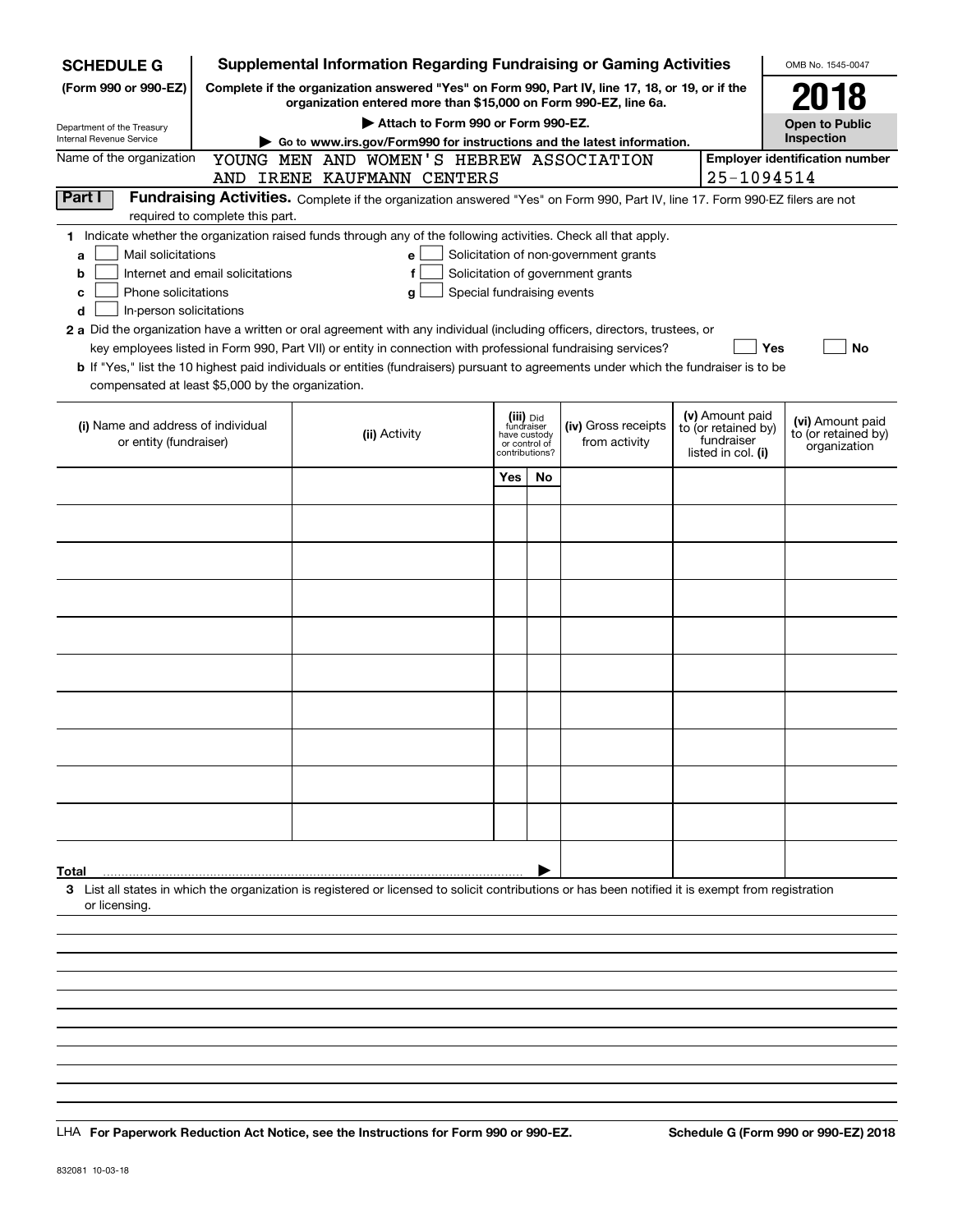#### Schedule G (Form 990 or 990-EZ) 2018 Page AND IRENE KAUFMANN CENTERS 25-1094514

**2**

**(d)**  Total events **(a) (a)** Event  $#1$  **(b)** Event  $#2$ **Part II** | Fundraising Events. Complete if the organization answered "Yes" on Form 990, Part IV, line 18, or reported more than \$15,000 of fundraising event contributions and gross income on Form 990-EZ, lines 1 and 6b. List events with gross receipts greater than \$5,000. (add col. **(a)** through (c) Other events BIG NIGHT & NONE

|                 |    |                                                                                        | OTHER EVENTS |              |                | (add col. (a) through |
|-----------------|----|----------------------------------------------------------------------------------------|--------------|--------------|----------------|-----------------------|
|                 |    |                                                                                        | (event type) | (event type) | (total number) | col. (c)              |
|                 |    |                                                                                        |              |              |                |                       |
| Revenue         |    |                                                                                        | 668,906.     |              |                | 668,906.              |
|                 |    | Less: Contributions                                                                    | 486,855.     |              |                | 486,855.              |
|                 | 3  | Gross income (line 1 minus line 2)                                                     | 182,051.     |              |                | 182,051.              |
|                 |    |                                                                                        |              |              |                |                       |
|                 |    |                                                                                        |              |              |                |                       |
|                 | 5  | Noncash prizes                                                                         |              |              |                |                       |
|                 |    |                                                                                        |              |              |                |                       |
|                 |    |                                                                                        | 24,964.      |              |                | 24,964.               |
| Direct Expenses |    | Food and beverages                                                                     | 81,492.      |              |                | 81,492.               |
|                 |    |                                                                                        |              |              |                |                       |
|                 | 8  |                                                                                        | 22,055.      |              |                | 22,055.               |
|                 |    | Other direct expenses <i>manually contained</i>                                        | 70, 742.     |              |                | 70, 742.              |
|                 | 10 | Direct expense summary. Add lines 4 through 9 in column (d)                            |              |              |                | 199, 253.             |
|                 |    | 11 Net income summary. Subtract line 10 from line 3, column (d)<br>$B - I$ III $A - I$ |              |              |                | $-17,202.$            |

**Part III | Gaming.** Complete if the organization answered "Yes" on Form 990, Part IV, line 19, or reported more than

\$15,000 on Form 990-EZ, line 6a.

|                 |              |                                                                                                                                   | (a) Bingo           | (b) Pull tabs/instant<br>bingo/progressive bingo | (c) Other gaming | (d) Total gaming (add<br>col. (a) through col. (c)) |
|-----------------|--------------|-----------------------------------------------------------------------------------------------------------------------------------|---------------------|--------------------------------------------------|------------------|-----------------------------------------------------|
| Revenue         |              |                                                                                                                                   |                     |                                                  |                  |                                                     |
|                 | $\mathbf{2}$ |                                                                                                                                   |                     |                                                  |                  |                                                     |
|                 | 3            |                                                                                                                                   |                     |                                                  |                  |                                                     |
| Direct Expenses | 4            |                                                                                                                                   |                     |                                                  |                  |                                                     |
|                 |              |                                                                                                                                   |                     |                                                  |                  |                                                     |
|                 | 6            |                                                                                                                                   | Yes________ %<br>No | $Yes$ %<br><b>No</b>                             | %<br><b>No</b>   |                                                     |
|                 | 7            | Direct expense summary. Add lines 2 through 5 in column (d) [11] manuscription continuum manuscription of Direct expense summary. |                     |                                                  |                  |                                                     |
|                 | 8            |                                                                                                                                   |                     |                                                  |                  |                                                     |
| 9               |              |                                                                                                                                   |                     |                                                  |                  |                                                     |
|                 |              |                                                                                                                                   |                     |                                                  |                  | Yes<br><b>No</b>                                    |
|                 |              |                                                                                                                                   |                     |                                                  |                  |                                                     |
|                 |              |                                                                                                                                   |                     |                                                  |                  | <b>No</b><br>Yes                                    |
|                 |              |                                                                                                                                   |                     |                                                  |                  |                                                     |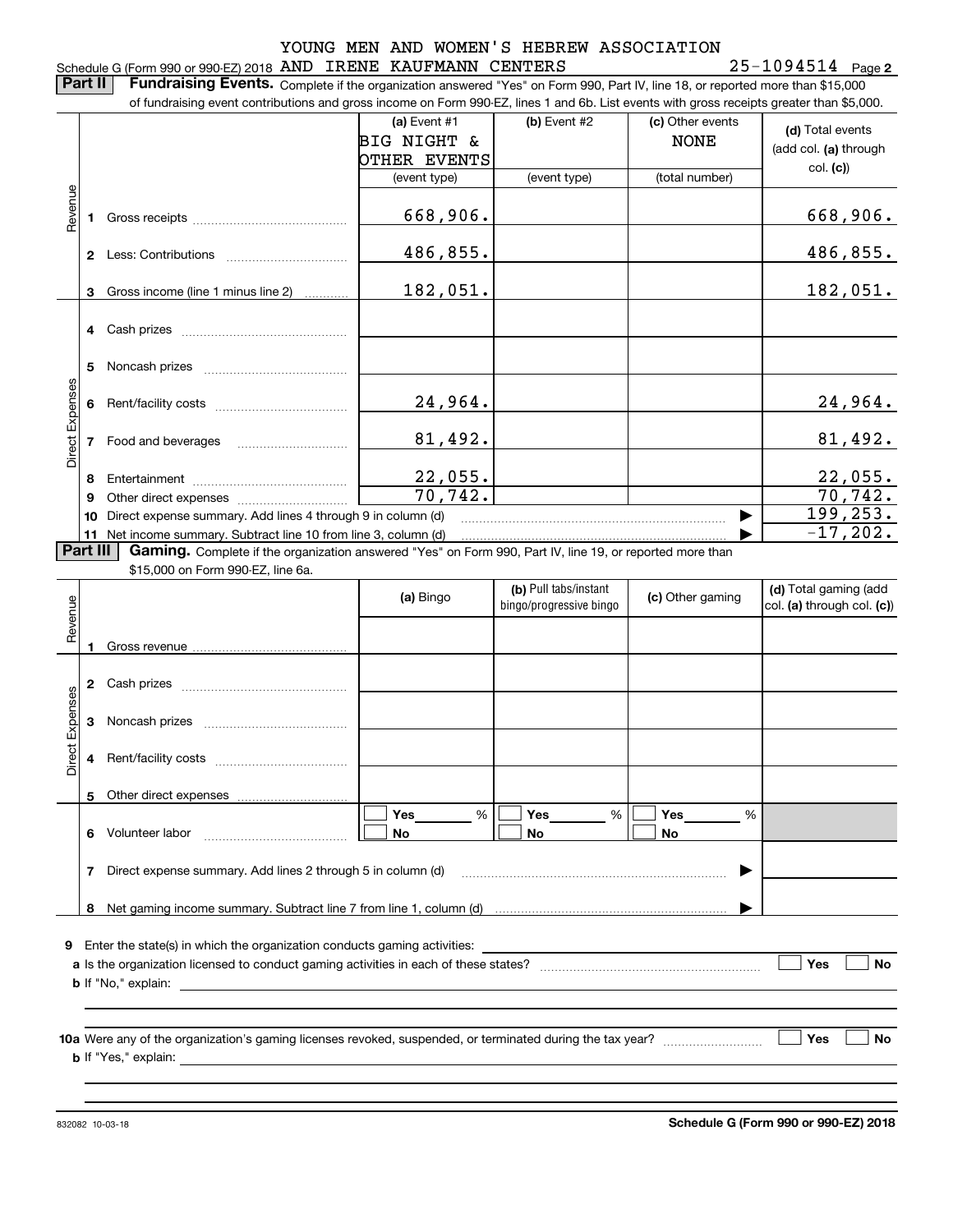| YOUNG MEN AND WOMEN'S HEBREW ASSOCIATION<br>Schedule G (Form 990 or 990-EZ) 2018 AND IRENE KAUFMANN CENTERS                                                                                                                                                                                                                                                       | 25-1094514      |     | Page 3 |
|-------------------------------------------------------------------------------------------------------------------------------------------------------------------------------------------------------------------------------------------------------------------------------------------------------------------------------------------------------------------|-----------------|-----|--------|
|                                                                                                                                                                                                                                                                                                                                                                   | $\Box$ Yes      |     | No     |
| 12 Is the organization a grantor, beneficiary or trustee of a trust, or a member of a partnership or other entity formed                                                                                                                                                                                                                                          |                 |     |        |
|                                                                                                                                                                                                                                                                                                                                                                   | $\Box$ Yes      |     | No     |
| 13 Indicate the percentage of gaming activity conducted in:                                                                                                                                                                                                                                                                                                       |                 |     |        |
|                                                                                                                                                                                                                                                                                                                                                                   | 13а             |     |        |
|                                                                                                                                                                                                                                                                                                                                                                   | 13 <sub>b</sub> |     | %<br>% |
| <b>b</b> An outside facility <b>contained a contract and a contract of the contract of the contract of the contract of the contract of the contract of the contract of the contract of the contract of the contract of the contract o</b><br>14 Enter the name and address of the person who prepares the organization's gaming/special events books and records: |                 |     |        |
|                                                                                                                                                                                                                                                                                                                                                                   |                 |     |        |
|                                                                                                                                                                                                                                                                                                                                                                   |                 |     |        |
|                                                                                                                                                                                                                                                                                                                                                                   |                 |     |        |
|                                                                                                                                                                                                                                                                                                                                                                   |                 |     | No     |
|                                                                                                                                                                                                                                                                                                                                                                   |                 |     |        |
|                                                                                                                                                                                                                                                                                                                                                                   |                 |     |        |
| c If "Yes," enter name and address of the third party:                                                                                                                                                                                                                                                                                                            |                 |     |        |
|                                                                                                                                                                                                                                                                                                                                                                   |                 |     |        |
|                                                                                                                                                                                                                                                                                                                                                                   |                 |     |        |
|                                                                                                                                                                                                                                                                                                                                                                   |                 |     |        |
| 16 Gaming manager information:                                                                                                                                                                                                                                                                                                                                    |                 |     |        |
|                                                                                                                                                                                                                                                                                                                                                                   |                 |     |        |
| <u> 1989 - Johann Barbara, martin amerikan basal dan berasal dan berasal dalam basal dan berasal dan berasal dan</u><br>Name $\blacktriangleright$                                                                                                                                                                                                                |                 |     |        |
| Gaming manager compensation > \$                                                                                                                                                                                                                                                                                                                                  |                 |     |        |
|                                                                                                                                                                                                                                                                                                                                                                   |                 |     |        |
| $Description of services provided$ $\triangleright$                                                                                                                                                                                                                                                                                                               |                 |     |        |
|                                                                                                                                                                                                                                                                                                                                                                   |                 |     |        |
|                                                                                                                                                                                                                                                                                                                                                                   |                 |     |        |
|                                                                                                                                                                                                                                                                                                                                                                   |                 |     |        |
| Director/officer<br>Employee<br>Independent contractor                                                                                                                                                                                                                                                                                                            |                 |     |        |
| <b>17</b> Mandatory distributions:                                                                                                                                                                                                                                                                                                                                |                 |     |        |
| a Is the organization required under state law to make charitable distributions from the gaming proceeds to                                                                                                                                                                                                                                                       |                 |     |        |
| retain the state gaming license?                                                                                                                                                                                                                                                                                                                                  |                 | Yes | No     |
| <b>b</b> Enter the amount of distributions required under state law to be distributed to other exempt organizations or spent in the                                                                                                                                                                                                                               |                 |     |        |
| organization's own exempt activities during the tax year $\triangleright$ \$                                                                                                                                                                                                                                                                                      |                 |     |        |
| <b>Part IV</b><br>Supplemental Information. Provide the explanations required by Part I, line 2b, columns (iii) and (v); and Part III, lines 9, 9b, 10b,                                                                                                                                                                                                          |                 |     |        |
| 15b, 15c, 16, and 17b, as applicable. Also provide any additional information. See instructions.                                                                                                                                                                                                                                                                  |                 |     |        |
|                                                                                                                                                                                                                                                                                                                                                                   |                 |     |        |
|                                                                                                                                                                                                                                                                                                                                                                   |                 |     |        |
|                                                                                                                                                                                                                                                                                                                                                                   |                 |     |        |
|                                                                                                                                                                                                                                                                                                                                                                   |                 |     |        |
|                                                                                                                                                                                                                                                                                                                                                                   |                 |     |        |
|                                                                                                                                                                                                                                                                                                                                                                   |                 |     |        |
|                                                                                                                                                                                                                                                                                                                                                                   |                 |     |        |
|                                                                                                                                                                                                                                                                                                                                                                   |                 |     |        |
|                                                                                                                                                                                                                                                                                                                                                                   |                 |     |        |
|                                                                                                                                                                                                                                                                                                                                                                   |                 |     |        |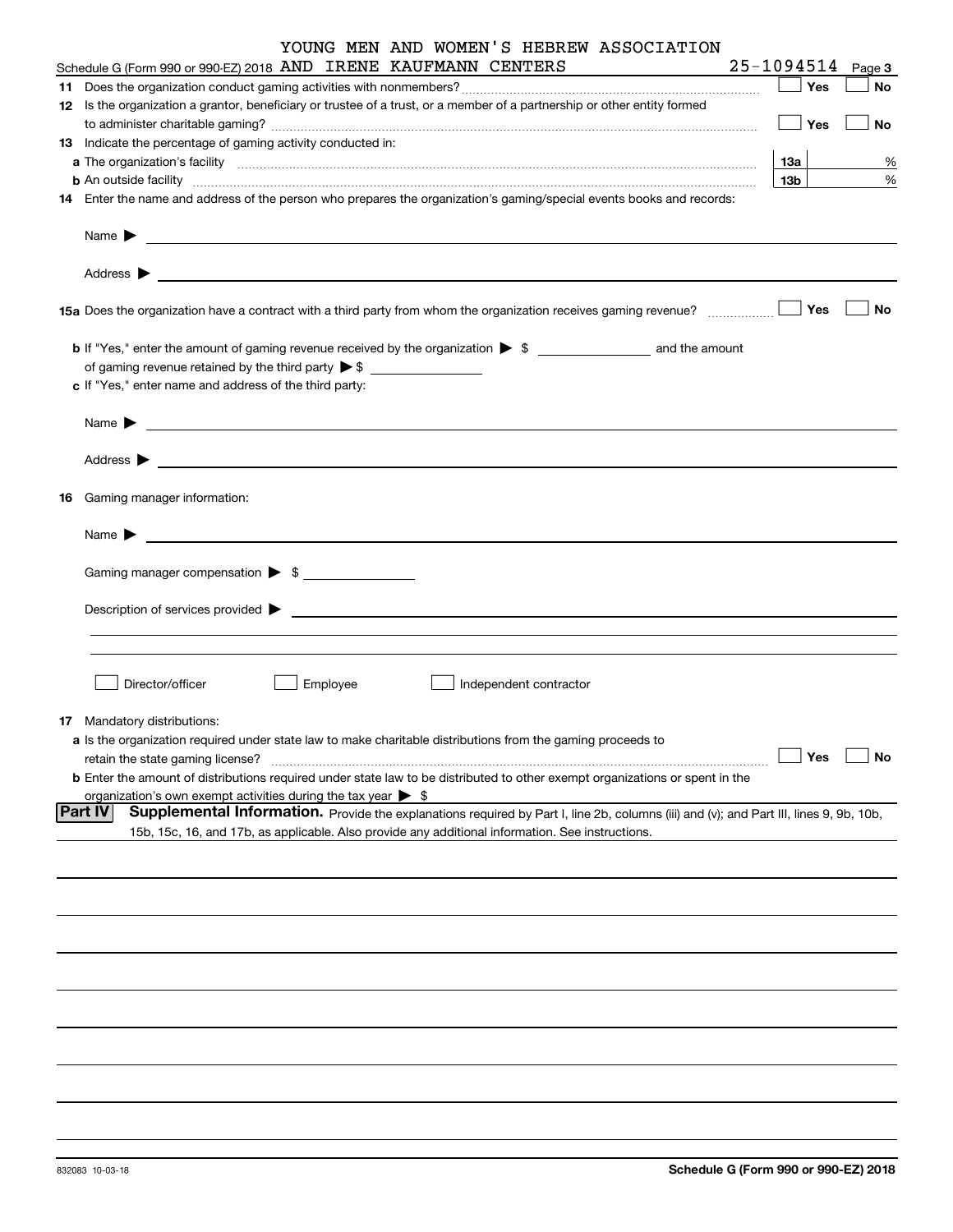|                                                                                                  | YOUNG MEN AND WOMEN'S HEBREW ASSOCIATION<br>AND IRENE KAUFMANN CENTERS | $25 - 1094514$ Page 4 |
|--------------------------------------------------------------------------------------------------|------------------------------------------------------------------------|-----------------------|
| Schedule G (Form 990 or 990-EZ) AND IRENE<br><b>Part IV</b> Supplemental Information (continued) |                                                                        |                       |
|                                                                                                  |                                                                        |                       |
|                                                                                                  |                                                                        |                       |
|                                                                                                  |                                                                        |                       |
|                                                                                                  |                                                                        |                       |
|                                                                                                  |                                                                        |                       |
|                                                                                                  |                                                                        |                       |
|                                                                                                  |                                                                        |                       |
|                                                                                                  |                                                                        |                       |
|                                                                                                  |                                                                        |                       |
|                                                                                                  |                                                                        |                       |
|                                                                                                  |                                                                        |                       |
|                                                                                                  |                                                                        |                       |
|                                                                                                  |                                                                        |                       |
|                                                                                                  |                                                                        |                       |
|                                                                                                  |                                                                        |                       |
|                                                                                                  |                                                                        |                       |
|                                                                                                  |                                                                        |                       |
|                                                                                                  |                                                                        |                       |
|                                                                                                  |                                                                        |                       |
|                                                                                                  |                                                                        |                       |
|                                                                                                  |                                                                        |                       |
|                                                                                                  |                                                                        |                       |
|                                                                                                  |                                                                        |                       |
|                                                                                                  |                                                                        |                       |
|                                                                                                  |                                                                        |                       |
|                                                                                                  |                                                                        |                       |
|                                                                                                  |                                                                        |                       |
|                                                                                                  |                                                                        |                       |
|                                                                                                  |                                                                        |                       |
|                                                                                                  |                                                                        |                       |
|                                                                                                  |                                                                        |                       |
|                                                                                                  |                                                                        |                       |
|                                                                                                  |                                                                        |                       |
|                                                                                                  |                                                                        |                       |
|                                                                                                  |                                                                        |                       |
|                                                                                                  |                                                                        |                       |
|                                                                                                  |                                                                        |                       |
|                                                                                                  |                                                                        |                       |
|                                                                                                  |                                                                        |                       |
|                                                                                                  |                                                                        |                       |
|                                                                                                  |                                                                        |                       |
|                                                                                                  |                                                                        |                       |
|                                                                                                  |                                                                        |                       |
|                                                                                                  |                                                                        |                       |
|                                                                                                  |                                                                        |                       |
|                                                                                                  |                                                                        |                       |
|                                                                                                  |                                                                        |                       |
|                                                                                                  |                                                                        |                       |
|                                                                                                  |                                                                        |                       |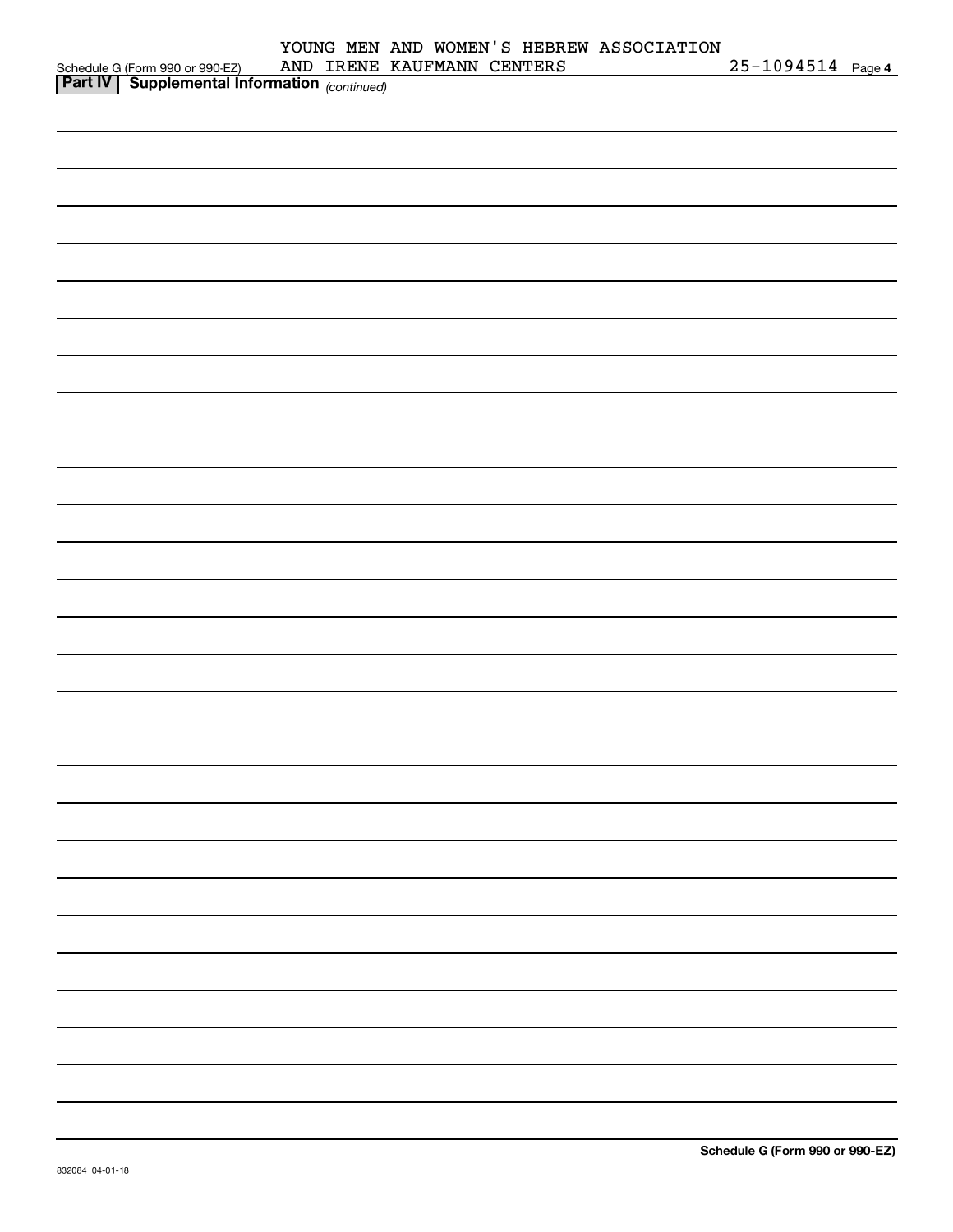| <b>SCHEDULE I</b>                                      |                                                                                                                                                                                                                                                                                                             |           | <b>Grants and Other Assistance to Organizations,</b> |                             |                                         |                                                                |                                          | OMB No. 1545-0047                                   |                                     |
|--------------------------------------------------------|-------------------------------------------------------------------------------------------------------------------------------------------------------------------------------------------------------------------------------------------------------------------------------------------------------------|-----------|------------------------------------------------------|-----------------------------|-----------------------------------------|----------------------------------------------------------------|------------------------------------------|-----------------------------------------------------|-------------------------------------|
| (Form 990)                                             |                                                                                                                                                                                                                                                                                                             |           | Governments, and Individuals in the United States    |                             |                                         |                                                                |                                          | 2018                                                |                                     |
| Department of the Treasury<br>Internal Revenue Service | Complete if the organization answered "Yes" on Form 990, Part IV, line 21 or 22.<br>Attach to Form 990.<br>Go to www.irs.gov/Form990 for the latest information.                                                                                                                                            |           |                                                      |                             |                                         |                                                                |                                          |                                                     | <b>Open to Public</b><br>Inspection |
| Name of the organization                               | AND IRENE KAUFMANN CENTERS                                                                                                                                                                                                                                                                                  |           | YOUNG MEN AND WOMEN'S HEBREW ASSOCIATION             |                             |                                         |                                                                |                                          | <b>Employer identification number</b><br>25-1094514 |                                     |
| Part I                                                 | <b>General Information on Grants and Assistance</b>                                                                                                                                                                                                                                                         |           |                                                      |                             |                                         |                                                                |                                          |                                                     |                                     |
| $\mathbf 1$<br>$\mathbf{2}$                            | Does the organization maintain records to substantiate the amount of the grants or assistance, the grantees' eligibility for the grants or assistance, and the selection<br>Describe in Part IV the organization's procedures for monitoring the use of grant funds in the United States.                   |           |                                                      |                             |                                         |                                                                |                                          | $\boxed{\text{X}}$ Yes                              | $\overline{\phantom{a}}$ No         |
| Part II                                                | Grants and Other Assistance to Domestic Organizations and Domestic Governments. Complete if the organization answered "Yes" on Form 990, Part IV, line 21, for any                                                                                                                                          |           |                                                      |                             |                                         |                                                                |                                          |                                                     |                                     |
|                                                        | recipient that received more than \$5,000. Part II can be duplicated if additional space is needed.<br><b>1 (a)</b> Name and address of organization<br>or government                                                                                                                                       | $(b)$ EIN | (c) IRC section<br>(if applicable)                   | (d) Amount of<br>cash grant | (e) Amount of<br>non-cash<br>assistance | (f) Method of<br>valuation (book,<br>FMV, appraisal,<br>other) | (g) Description of<br>noncash assistance | (h) Purpose of grant<br>or assistance               |                                     |
|                                                        |                                                                                                                                                                                                                                                                                                             |           |                                                      |                             |                                         |                                                                |                                          |                                                     |                                     |
|                                                        |                                                                                                                                                                                                                                                                                                             |           |                                                      |                             |                                         |                                                                |                                          |                                                     |                                     |
|                                                        |                                                                                                                                                                                                                                                                                                             |           |                                                      |                             |                                         |                                                                |                                          |                                                     |                                     |
|                                                        |                                                                                                                                                                                                                                                                                                             |           |                                                      |                             |                                         |                                                                |                                          |                                                     |                                     |
|                                                        |                                                                                                                                                                                                                                                                                                             |           |                                                      |                             |                                         |                                                                |                                          |                                                     |                                     |
|                                                        |                                                                                                                                                                                                                                                                                                             |           |                                                      |                             |                                         |                                                                |                                          |                                                     |                                     |
| 2<br>3                                                 | Enter total number of section 501(c)(3) and government organizations listed in the line 1 table manufactured in the manufactured in the state of the finance of section 501(c)(3) and government organizations listed in the l<br>For Boston of Bodie Hotel Act Matter and the first continue for Four 000. |           |                                                      |                             |                                         |                                                                |                                          |                                                     | 0.001(00.10)                        |

**For Paperwork Reduction Act Notice, see the Instructions for Form 990. Schedule I (Form 990) (2018)** LHA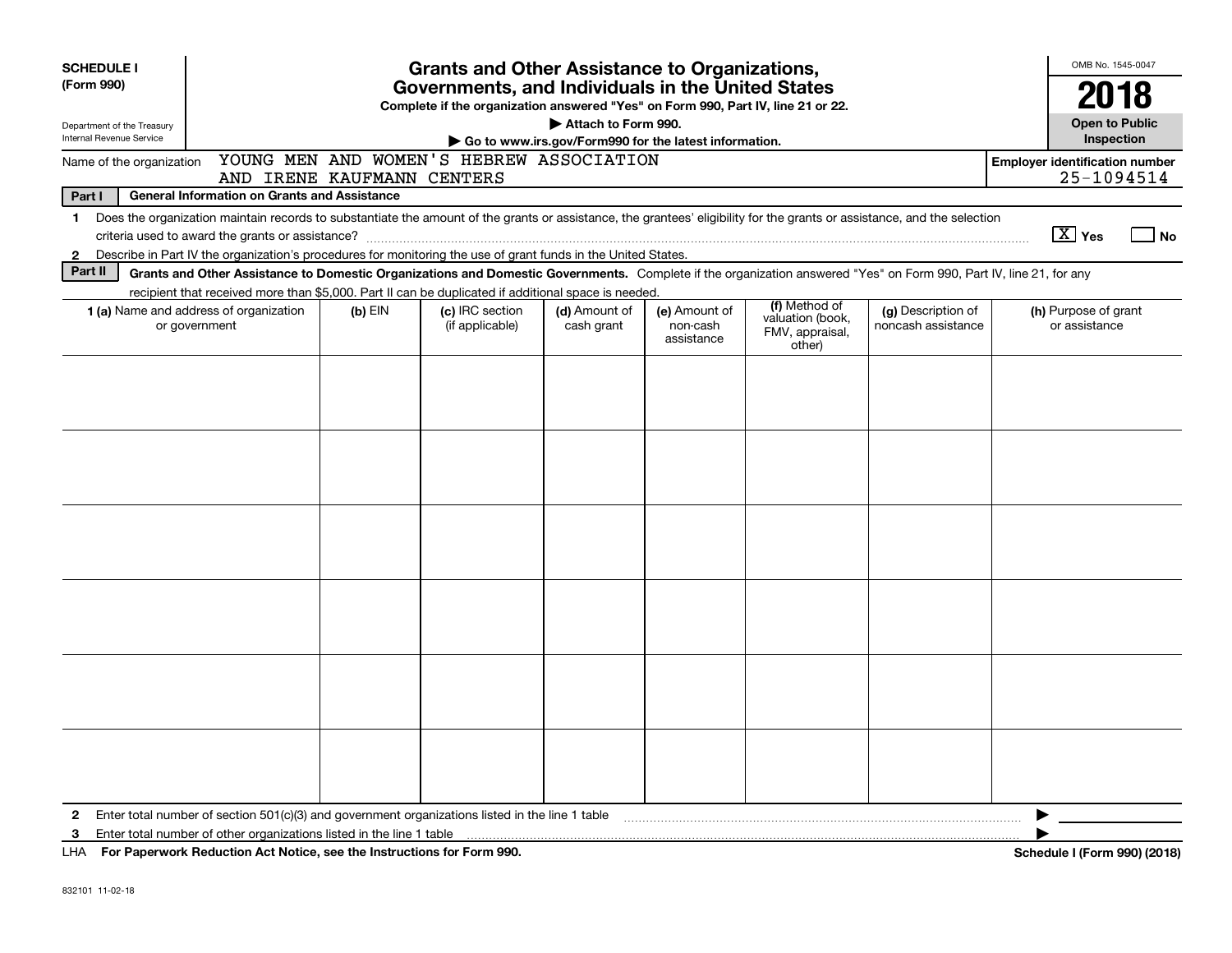#### Schedule I (Form 990) (2018) AND IRENE KAUFMANN CENTERS Page

**2**

**Part III | Grants and Other Assistance to Domestic Individuals. Complete if the organization answered "Yes" on Form 990, Part IV, line 22.** Part III can be duplicated if additional space is needed.

| (a) Type of grant or assistance          | (b) Number of<br>recipients | (c) Amount of<br>cash grant | (d) Amount of non-<br>cash assistance | (e) Method of valuation<br>(book, FMV, appraisal, other) | (f) Description of noncash assistance |
|------------------------------------------|-----------------------------|-----------------------------|---------------------------------------|----------------------------------------------------------|---------------------------------------|
|                                          |                             |                             |                                       |                                                          |                                       |
| MEMBERSHIP DUES SUBVENTION               | 4805                        | 0.                          | 2,057,063.FMV                         |                                                          |                                       |
|                                          |                             |                             |                                       |                                                          |                                       |
| FINANCIAL ASSISTANCE/PROGRAMS & SERVICES | 1931                        | 0.                          | 1,411,931.FMV                         |                                                          |                                       |
|                                          |                             |                             |                                       |                                                          |                                       |
|                                          |                             |                             |                                       |                                                          |                                       |
|                                          |                             |                             |                                       |                                                          |                                       |
|                                          |                             |                             |                                       |                                                          |                                       |
|                                          |                             |                             |                                       |                                                          |                                       |
|                                          |                             |                             |                                       |                                                          |                                       |

Part IV | Supplemental Information. Provide the information required in Part I, line 2; Part III, column (b); and any other additional information.

PART I, LINE 2:

THE BOARD APPROVES GUIDELINES FOR THE SELECTION PROCESS.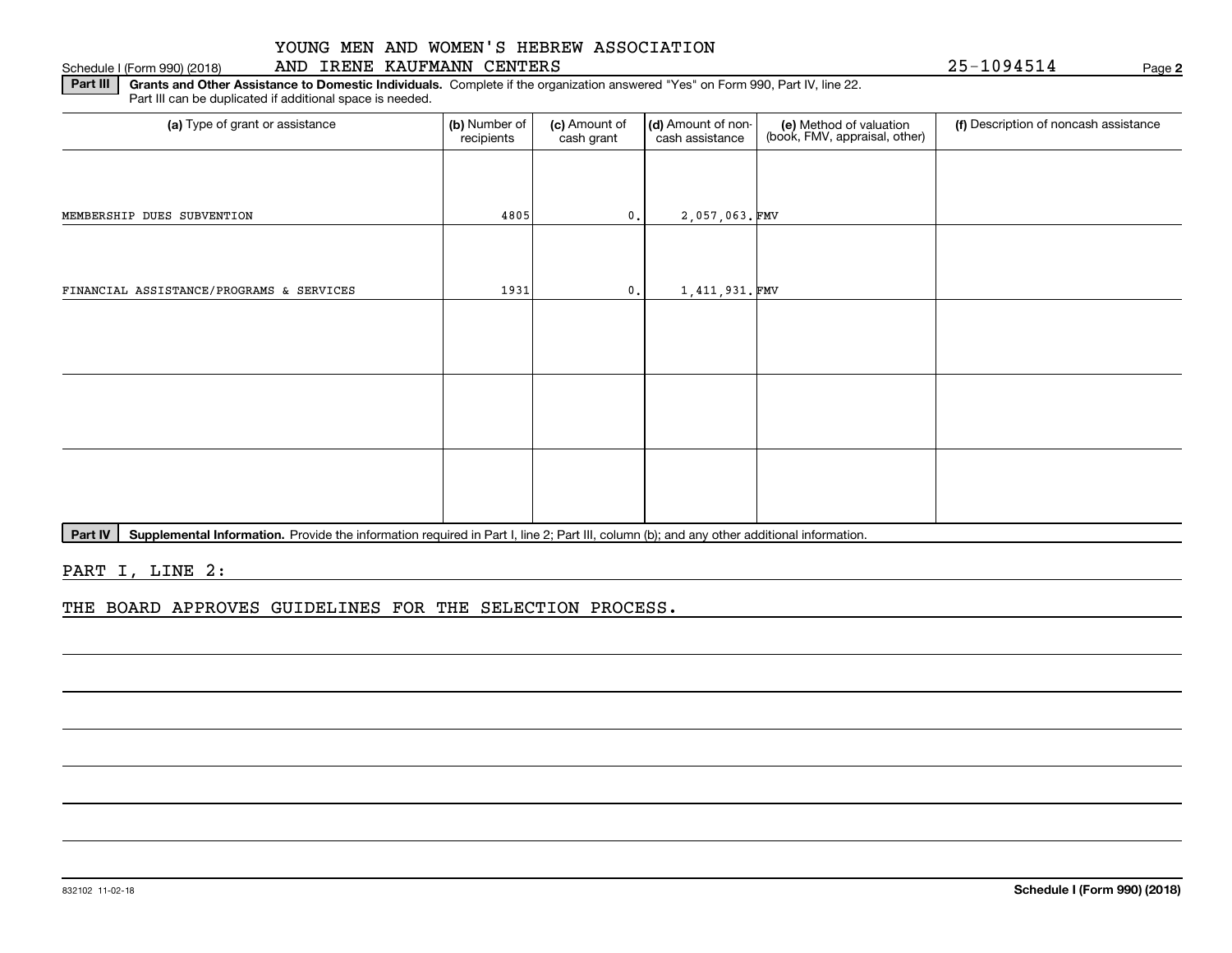|   | <b>SCHEDULE J</b>                                                                                                                | <b>Compensation Information</b>                                                                                           |                                       | OMB No. 1545-0047          |      |    |  |
|---|----------------------------------------------------------------------------------------------------------------------------------|---------------------------------------------------------------------------------------------------------------------------|---------------------------------------|----------------------------|------|----|--|
|   | (Form 990)                                                                                                                       | For certain Officers, Directors, Trustees, Key Employees, and Highest                                                     |                                       |                            | 2018 |    |  |
|   |                                                                                                                                  | <b>Compensated Employees</b>                                                                                              |                                       |                            |      |    |  |
|   |                                                                                                                                  | Complete if the organization answered "Yes" on Form 990, Part IV, line 23.<br>Attach to Form 990.                         |                                       | <b>Open to Public</b>      |      |    |  |
|   | Department of the Treasury<br>Go to www.irs.gov/Form990 for instructions and the latest information.<br>Internal Revenue Service |                                                                                                                           |                                       |                            |      |    |  |
|   | Name of the organization                                                                                                         | YOUNG MEN AND WOMEN'S HEBREW ASSOCIATION                                                                                  | <b>Employer identification number</b> |                            |      |    |  |
|   |                                                                                                                                  | AND IRENE KAUFMANN CENTERS                                                                                                |                                       | 25-1094514                 |      |    |  |
|   | Part I                                                                                                                           | <b>Questions Regarding Compensation</b>                                                                                   |                                       |                            |      |    |  |
|   |                                                                                                                                  |                                                                                                                           |                                       |                            | Yes  | No |  |
|   |                                                                                                                                  | Check the appropriate box(es) if the organization provided any of the following to or for a person listed on Form 990,    |                                       |                            |      |    |  |
|   |                                                                                                                                  | Part VII, Section A, line 1a. Complete Part III to provide any relevant information regarding these items.                |                                       |                            |      |    |  |
|   | First-class or charter travel                                                                                                    | Housing allowance or residence for personal use                                                                           |                                       |                            |      |    |  |
|   | $\boxed{\textbf{X}}$ Travel for companions                                                                                       | Payments for business use of personal residence                                                                           |                                       |                            |      |    |  |
|   |                                                                                                                                  | Health or social club dues or initiation fees<br>Tax indemnification and gross-up payments                                |                                       |                            |      |    |  |
|   |                                                                                                                                  | Discretionary spending account<br>Personal services (such as maid, chauffeur, chef)                                       |                                       |                            |      |    |  |
|   |                                                                                                                                  |                                                                                                                           |                                       |                            |      |    |  |
|   |                                                                                                                                  | <b>b</b> If any of the boxes on line 1a are checked, did the organization follow a written policy regarding payment or    |                                       |                            |      |    |  |
|   |                                                                                                                                  |                                                                                                                           |                                       | 1b                         | х    |    |  |
| 2 |                                                                                                                                  | Did the organization require substantiation prior to reimbursing or allowing expenses incurred by all directors,          |                                       |                            |      |    |  |
|   |                                                                                                                                  |                                                                                                                           |                                       | $\mathbf{2}$               | X    |    |  |
|   |                                                                                                                                  |                                                                                                                           |                                       |                            |      |    |  |
| З |                                                                                                                                  | Indicate which, if any, of the following the filing organization used to establish the compensation of the organization's |                                       |                            |      |    |  |
|   |                                                                                                                                  | CEO/Executive Director. Check all that apply. Do not check any boxes for methods used by a related organization to        |                                       |                            |      |    |  |
|   |                                                                                                                                  | establish compensation of the CEO/Executive Director, but explain in Part III.                                            |                                       |                            |      |    |  |
|   | $\lfloor \texttt{X} \rfloor$ Compensation committee                                                                              | $X$ Written employment contract                                                                                           |                                       |                            |      |    |  |
|   |                                                                                                                                  | $\boxed{\textbf{X}}$ Independent compensation consultant<br>$\overline{X}$ Compensation survey or study                   |                                       |                            |      |    |  |
|   | $\boxed{\textbf{X}}$ Form 990 of other organizations                                                                             | $\boxed{\textbf{X}}$ Approval by the board or compensation committee                                                      |                                       |                            |      |    |  |
|   |                                                                                                                                  |                                                                                                                           |                                       |                            |      |    |  |
| 4 |                                                                                                                                  | During the year, did any person listed on Form 990, Part VII, Section A, line 1a, with respect to the filing              |                                       |                            |      |    |  |
|   | organization or a related organization:                                                                                          |                                                                                                                           |                                       |                            |      |    |  |
| а |                                                                                                                                  | Receive a severance payment or change-of-control payment?                                                                 |                                       | 4a                         |      | х  |  |
| b |                                                                                                                                  |                                                                                                                           |                                       | 4b                         |      | х  |  |
| c |                                                                                                                                  |                                                                                                                           |                                       | 4c                         |      | х  |  |
|   |                                                                                                                                  | If "Yes" to any of lines 4a-c, list the persons and provide the applicable amounts for each item in Part III.             |                                       |                            |      |    |  |
|   |                                                                                                                                  |                                                                                                                           |                                       |                            |      |    |  |
|   |                                                                                                                                  | Only section 501(c)(3), 501(c)(4), and 501(c)(29) organizations must complete lines 5-9.                                  |                                       |                            |      |    |  |
| 5 |                                                                                                                                  | For persons listed on Form 990, Part VII, Section A, line 1a, did the organization pay or accrue any compensation         |                                       |                            |      |    |  |
|   | contingent on the revenues of:                                                                                                   |                                                                                                                           |                                       |                            |      |    |  |
| a |                                                                                                                                  |                                                                                                                           |                                       | 5a                         |      | х  |  |
|   |                                                                                                                                  |                                                                                                                           |                                       | 5b                         |      | X  |  |
|   |                                                                                                                                  | If "Yes" on line 5a or 5b, describe in Part III.                                                                          |                                       |                            |      |    |  |
|   |                                                                                                                                  | 6 For persons listed on Form 990, Part VII, Section A, line 1a, did the organization pay or accrue any compensation       |                                       |                            |      |    |  |
|   | contingent on the net earnings of:                                                                                               |                                                                                                                           |                                       |                            |      |    |  |
| a |                                                                                                                                  |                                                                                                                           |                                       | 6a                         | X    |    |  |
|   |                                                                                                                                  |                                                                                                                           |                                       | 6b                         |      | х  |  |
|   |                                                                                                                                  | If "Yes" on line 6a or 6b, describe in Part III.                                                                          |                                       |                            |      |    |  |
|   |                                                                                                                                  | 7 For persons listed on Form 990, Part VII, Section A, line 1a, did the organization provide any nonfixed payments        |                                       |                            |      |    |  |
|   |                                                                                                                                  |                                                                                                                           |                                       | 7                          |      | х  |  |
| 8 |                                                                                                                                  | Were any amounts reported on Form 990, Part VII, paid or accrued pursuant to a contract that was subject to the           |                                       |                            |      |    |  |
|   |                                                                                                                                  | initial contract exception described in Regulations section 53.4958-4(a)(3)? If "Yes," describe in Part III               |                                       | 8                          |      | х  |  |
| 9 |                                                                                                                                  | If "Yes" on line 8, did the organization also follow the rebuttable presumption procedure described in                    |                                       |                            |      |    |  |
|   |                                                                                                                                  |                                                                                                                           |                                       | 9                          |      |    |  |
|   |                                                                                                                                  | Department Reduction Act Notice, see the Instructions for Form 000                                                        |                                       | Cahadule, L(Carm 000) 0010 |      |    |  |

LHA For Paperwork Reduction Act Notice, see the Instructions for Form 990. Schedule J (Form 990) 2018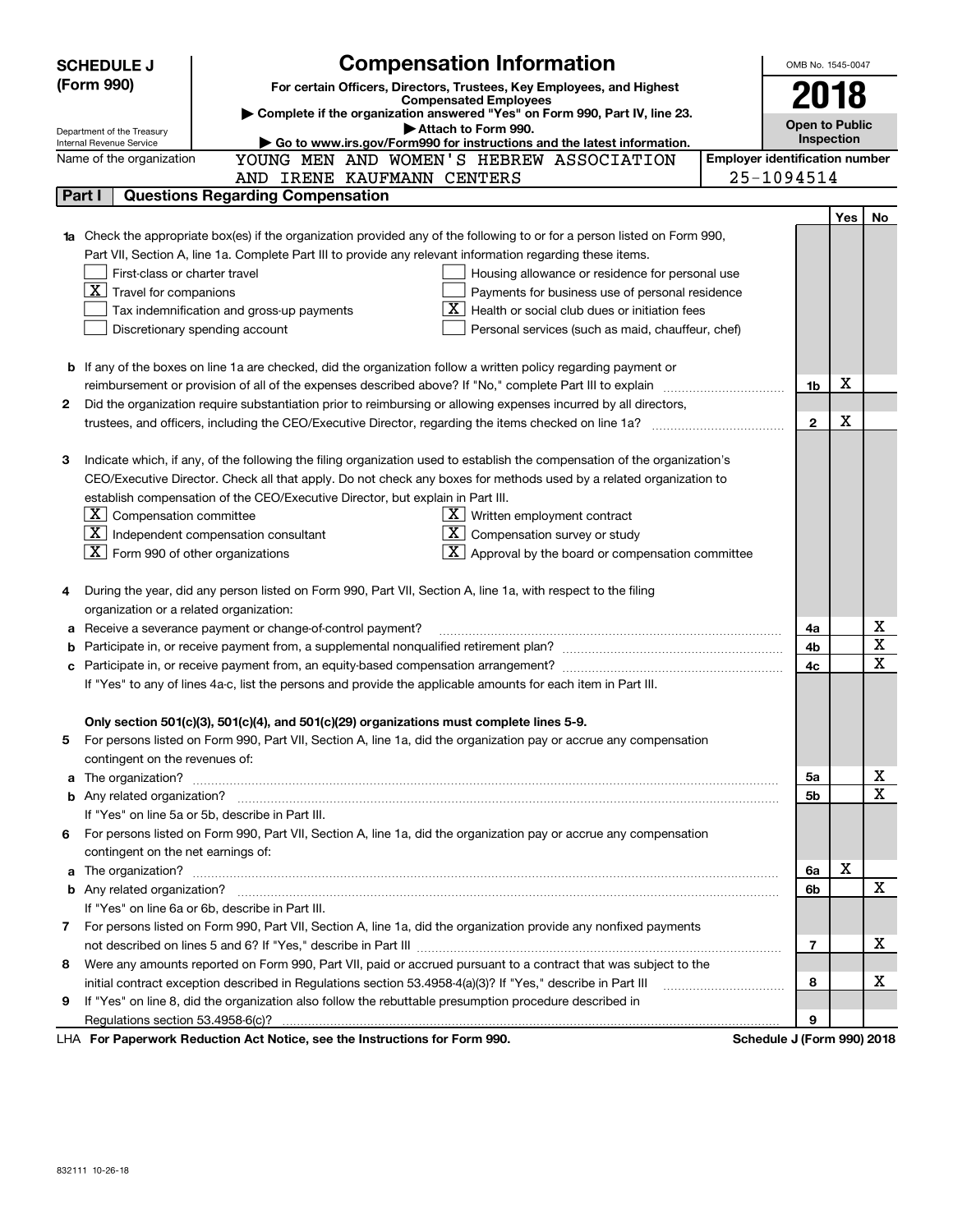AND IRENE KAUFMANN CENTERS

**Part II Officers, Directors, Trustees, Key Employees, and Highest Compensated Employees.**  Schedule J (Form 990) 2018 Page Use duplicate copies if additional space is needed.

For each individual whose compensation must be reported on Schedule J, report compensation from the organization on row (i) and from related organizations, described in the instructions, on row (ii). Do not list any individuals that aren't listed on Form 990, Part VII.

**Note:**  The sum of columns (B)(i)-(iii) for each listed individual must equal the total amount of Form 990, Part VII, Section A, line 1a, applicable column (D) and (E) amounts for that individual.

| (A) Name and Title                  |      |                          | (B) Breakdown of W-2 and/or 1099-MISC compensation |                                           | (C) Retirement and<br>other deferred | (D) Nontaxable<br>benefits | (E) Total of columns<br>$(B)(i)-(D)$ | (F) Compensation<br>in column (B)         |
|-------------------------------------|------|--------------------------|----------------------------------------------------|-------------------------------------------|--------------------------------------|----------------------------|--------------------------------------|-------------------------------------------|
|                                     |      | (i) Base<br>compensation | (ii) Bonus &<br>incentive<br>compensation          | (iii) Other<br>reportable<br>compensation | compensation                         |                            |                                      | reported as deferred<br>on prior Form 990 |
| <b>BRIAN SCHREIBER</b><br>(1)       | (i)  | 310,000.                 | 36,538.                                            | 11,910.                                   | 12,944.                              | 33,868.                    | 405,260.                             | $0$ .                                     |
| PRESIDENT/CEO                       | (ii) | $\mathbf 0$ .            | $0$ .                                              | 0.                                        | $\mathbf 0$ .                        | 0.                         | 0.                                   | 0.                                        |
| DIANE NEWLAND<br>(2)                | (i)  | 129,481.                 | 11,050.                                            | 0.                                        | 6,739.                               | 16,979.                    | 164, 249.                            | 0.                                        |
| CHIEF FINANCIAL OFFICER             | (i)  | $\mathbf 0$ .            | 0.                                                 | 0.                                        | 0.                                   | 0.                         | 0.                                   | 0.                                        |
| <b>JASON KUNZMAN</b><br>(3)         | (i)  | 160,059.                 | 13,550.                                            | 0.                                        | 8,956.                               | 21,151.                    | 203,716.                             | 0.                                        |
| CHIEF PROGRAM OFFICER               | (ii) | 0.                       | 0.                                                 | 0.                                        | 0.                                   | 0.                         | 0.                                   | 0.                                        |
| ALEXIS MANCUSO<br>(4)               | (i)  | 136,359.                 | 11,050.                                            | 889.                                      | 6,878.                               | 1,200.                     | 156,376.                             | 0.                                        |
| ASSISTANT EXECUTIVE DIRECTOR        | (ii) | 0.                       | 0.                                                 | 0.                                        | 0.                                   | 0.                         | 0.                                   | 0.                                        |
| CATHY SAMUELS<br>(5)                | (i)  | 124,276.                 | 11,830.                                            | 0.                                        | 6,822.                               | 20,001.                    | 162,929.                             | 0.                                        |
| DIR. OF MARKETING & DEVELOPMENT     | (ii) | 0.                       | 0.                                                 | 0.                                        | 0.                                   | 0.                         | 0.                                   | 0.                                        |
| RON SYMONS<br>(6)                   | (i)  | 116,240.                 | 9,689.                                             | 0.                                        | 6,576.                               | 21,841.                    | 154,346.                             | 0.                                        |
| SENIOR DIRECTOR OF JEWISH LIFE      | (ii) | 0.                       | 0.                                                 | 0.                                        | 0.                                   | 0.                         | 0.                                   | 0.                                        |
| SAM BLOOM<br>(7)                    | (i)  | 144, 773.                | 10,946.                                            | 5,053.                                    | 4,910.                               | 21, 151.                   | 186,833.                             | 0.                                        |
| DIRECTOR EMMA KAUFMANN CAMP         | (ii) | 0.                       | 0.                                                 | 0.                                        | 0.                                   | 0.                         | 0.                                   | 0.                                        |
| SHERREE HALL<br>(8)                 | (i)  | 112,437.                 | 10,646.                                            | 0.                                        | 5,893.                               | 21, 151.                   | 150,127.                             | 0.                                        |
| SENIOR DIRECTOR OF FACILITIES WELLN | (ii) | 0.                       | 0.                                                 | 0.                                        | 0.                                   | 0.                         | 0.                                   | 0.                                        |
|                                     | (i)  |                          |                                                    |                                           |                                      |                            |                                      |                                           |
|                                     | (ii) |                          |                                                    |                                           |                                      |                            |                                      |                                           |
|                                     | (i)  |                          |                                                    |                                           |                                      |                            |                                      |                                           |
|                                     | (i)  |                          |                                                    |                                           |                                      |                            |                                      |                                           |
|                                     | (i)  |                          |                                                    |                                           |                                      |                            |                                      |                                           |
|                                     | (i)  |                          |                                                    |                                           |                                      |                            |                                      |                                           |
|                                     | (i)  |                          |                                                    |                                           |                                      |                            |                                      |                                           |
|                                     | (i)  |                          |                                                    |                                           |                                      |                            |                                      |                                           |
|                                     | (i)  |                          |                                                    |                                           |                                      |                            |                                      |                                           |
|                                     | (i)  |                          |                                                    |                                           |                                      |                            |                                      |                                           |
|                                     | (i)  |                          |                                                    |                                           |                                      |                            |                                      |                                           |
|                                     | (i)  |                          |                                                    |                                           |                                      |                            |                                      |                                           |
|                                     | (i)  |                          |                                                    |                                           |                                      |                            |                                      |                                           |
|                                     | (i)  |                          |                                                    |                                           |                                      |                            |                                      |                                           |
|                                     | (i)  |                          |                                                    |                                           |                                      |                            |                                      |                                           |
|                                     | (ii) |                          |                                                    |                                           |                                      |                            |                                      |                                           |

**2**

25-1094514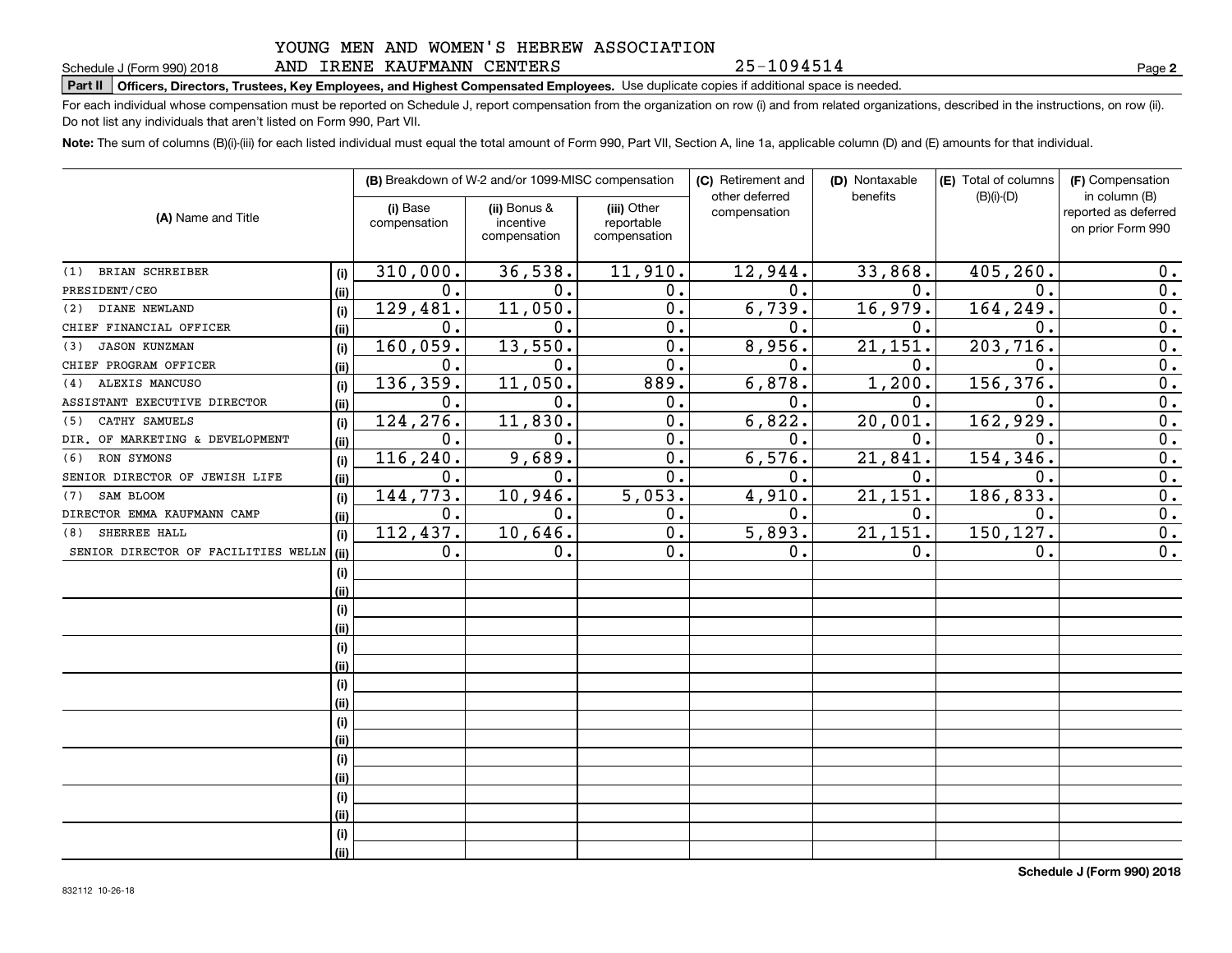#### **Part III Supplemental Information**

Schedule J (Form 990) 2018 AND IRENE KAUFMANN CENTERS<br>Part III Supplemental Information<br>Provide the information, explanation, or descriptions required for Part I, lines 1a, 1b, 3, 4a, 4b, 4c, 5a, 5b, 6a, 6b, 7, and 8, and

### PART I, LINE 1A:

ALTHOUGH TRAVEL FOR COMPANIONS IS PROVIDED IN THE CEO'S EMPLOYMENT

#### AGREEMENT, THIS BENEFIT HAS NOT BEEN UTILIZED.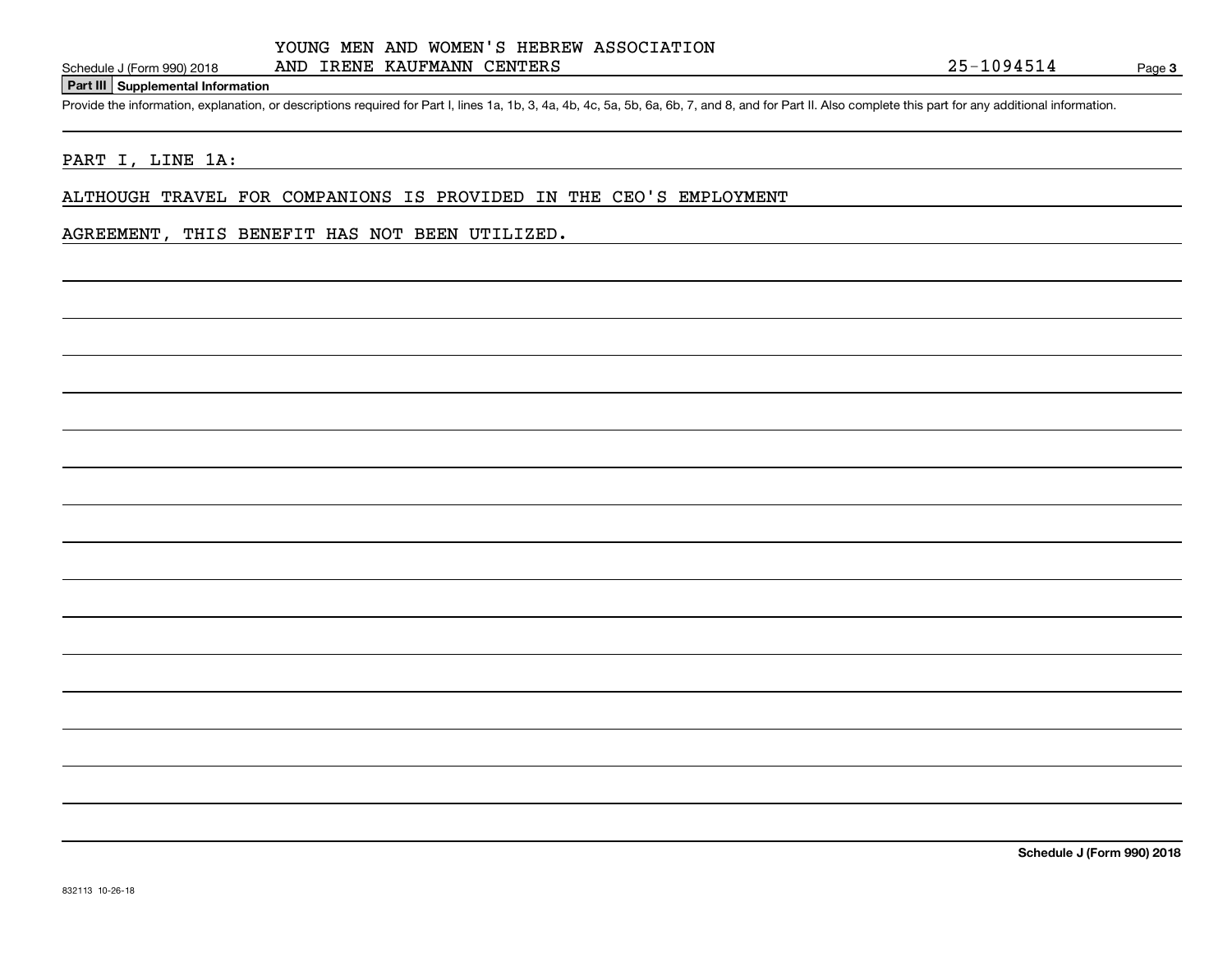**(Form 990 or 990-EZ)**

Department of the Treasury Internal Revenue Service Name of the organization

**SCHEDULE O Supplemental Information to Form 990 or 990-EZ**

**Complete to provide information for responses to specific questions on Form 990 or 990-EZ or to provide any additional information. | Attach to Form 990 or 990-EZ. | Go to www.irs.gov/Form990 for the latest information.** YOUNG MEN AND WOMEN'S HEBREW ASSOCIATION



AND IRENE KAUFMANN CENTERS 25-1094514

FORM 990, PART I, DOING BUSINESS AS:

JEWISH COMMUNITY CENTER OF GREATER PITTSBURGH

FORM 990, PART III, LINE 4A, PROGRAM SERVICE ACCOMPLISHMENTS:

ECDC INCORPORATES PHYSICAL FITNESS, MUSIC, ART, MATH, SCIENCE, READING,

AND EMOTIONAL AND SPIRITUAL DEVELOPMENT INTO EACH DAY AS WE PREPARE

CHILDREN FOR THE ACADEMIC AND LIFE CHALLENGES AHEAD. OUR PROGRAM

FOLLOWS GUIDELINES DEVELOPED BY THE NATIONAL ASSOCIATION FOR THE

EDUCATION OF YOUNG CHILDREN (NAEYC) AND THE PENNSYLVANIA KEYSTONE STARS INITIATIVE.

AN ADDITIONAL COMPONENT OF JCC CHILDREN AND YOUTH SERVICES IS FAMILY PLACE/MY BABY AND ME, PROVIDING STRUCTURED WELLNESS AND PARENTING CLASSES AND UNSTRUCTURED PLAY ACTIVITIES IN A SPECIALLY DESIGNATED AREA, OPEN SEVEN DAYS PER WEEK, FOR PARENTS AND THEIR YOUNG CHILDREN. THIS PROGRAM BEGAN OVER 20 YEARS AGO AND OVER 250 FAMILIES ARE ACTIVELY ENGAGED IN ACTIVITIES.

LHA For Paperwork Reduction Act Notice, see the Instructions for Form 990 or 990-EZ. Schedule O (Form 990 or 990-EZ) (2018) FROM PRE-SCHOOL THROUGH HIGH SCHOOL, THE JCC PLAYS AN ACTIVE ROLE IN THE DEVELOPMENT OF OUR YOUTH. FOR ELEMENTARY AGED CHILDREN, SERVICES FOR CHILDREN IN KINDERGARTEN THROUGH 6TH GRADE FOCUS ON OUR CLUBHOUSE AFTER-SCHOOL PROGRAM. OVER 100 CHILDREN PARTICIPATE IN THE PROGRAM WHICH SERVES MANY SINGLE-PARENT FAMILIES OR TWO WORKING PARENT HOUSEHOLDS WHO DEPEND ON THIS "WRAP-AROUND" SERVICE. THE ENRICHMENT-ORIENTED PROGRAM COMBINES FREE PLAY, ORGANIZED ACTIVITIES, SELF-DIRECTED SPECIALTIES AND HOMEWORK TIME. FULL-DAY PROGRAMS ARE ALSO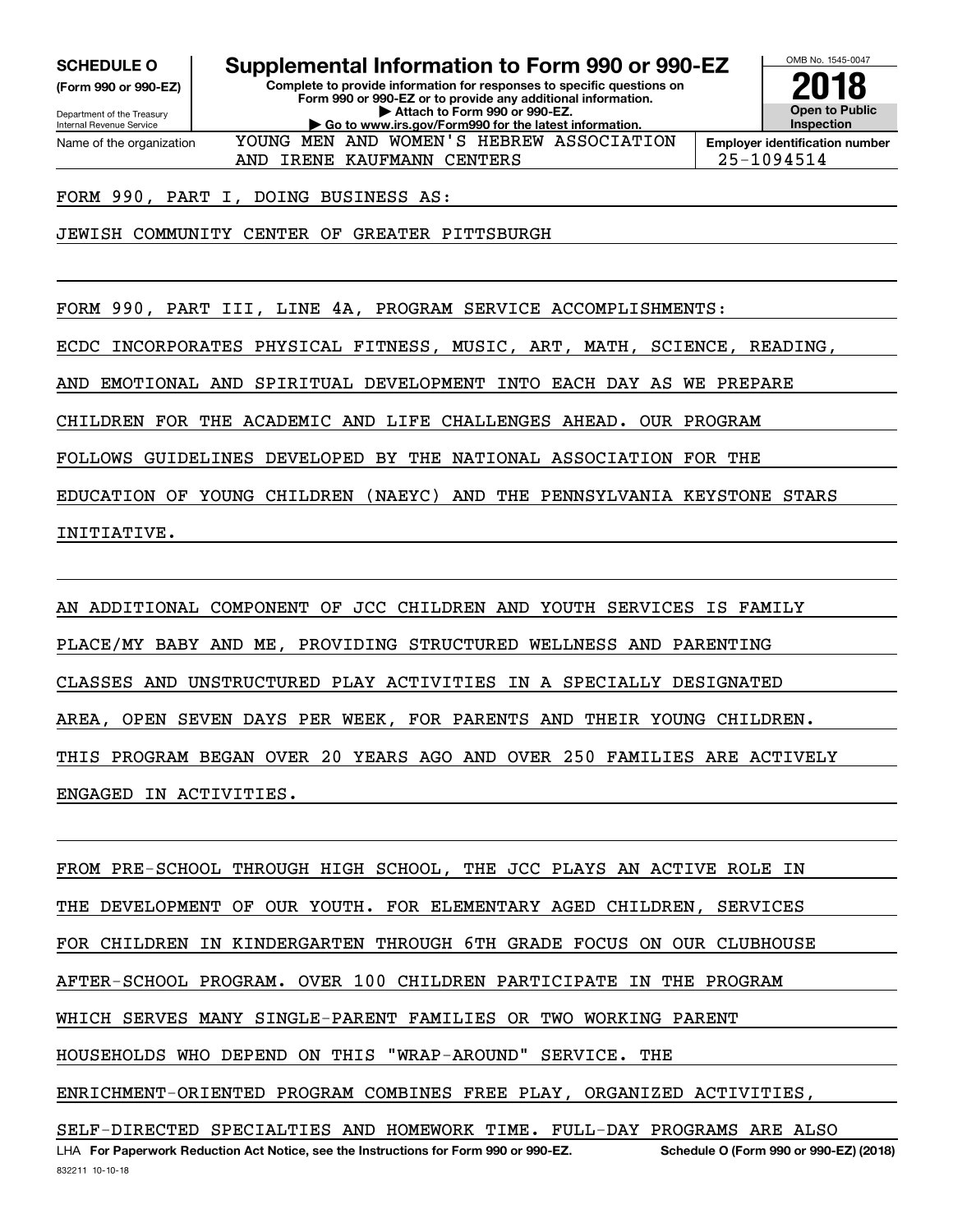| Schedule O (Form 990 or 990-EZ) (2018)                                                          |  |  |  |                                                     |  |  |  | Page 2 |
|-------------------------------------------------------------------------------------------------|--|--|--|-----------------------------------------------------|--|--|--|--------|
| Name of the organization YOUNG MEN AND WOMEN'S HEBREW ASSOCIATION<br>AND IRENE KAUFMANN CENTERS |  |  |  | <b>Employer identification number</b><br>25-1094514 |  |  |  |        |
| AVAILABLE DURING SCHOOL BREAKS AND ARE STAFFED AT THE LAST MINUTE TO                            |  |  |  |                                                     |  |  |  |        |
| COVER SCHOOL CANCELLATIONS AND SNOW DAYS.                                                       |  |  |  |                                                     |  |  |  |        |

THE JCC SERVES MORE THAN 100 CHILDREN AND ADULTS WITH SPECIAL NEEDS PARTICIPATE THROUGHOUT THE JCC IN PROGRAMS INCLUDING THE EARLY CHILDHOOD DEVELOPMENT CENTERS, CLUBHOUSE AFTER SCHOOL CARE, TEEN CENTER, JEWISH SINGLES SUPPORT NETWORK AND THROUGHOUT THE SUMMER AT JCC'S DAY AND OVERNIGHT CAMPS. THE JCC'S TEEN CENTER PROGRAM SERVES 15 ADOLESCENTS AND YOUNG ADULTS WITH DEVELOPMENTAL AND PHYSICAL DISABILITIES EACH WEEKDAY AFTER SCHOOL AND IS THE ONLY MODEL OF ITS KIND IN THE PITTSBURGH METROPOLITAN AREA.

BEYOND SOCIAL/RECREATIONAL, ATHLETIC AND CULTURAL PROGRAMS FOR TEENAGERS, WE TAKE TREMENDOUS PRIDE IN A LONG OVERLOOKED AREA OF TEEN SERVICES - EMPLOYMENT. WHILE WE ARE WELL KNOWN AS A PRIMARY PROVIDER OF EARLY CHILDHOOD, AFTER SCHOOL, AND CAMPING PROGRAMS FOR THOUSANDS OF CHILDREN, WE OFTEN PROVIDE FORMER PROGRAM PARTICIPANTS WITH THEIR FIRST EMPLOYMENT OPPORTUNITY BASED ON THESE EXPERIENCES. IN THE PAST FISCAL YEAR, THE JCC PROVIDED EMPLOYMENT OPPORTUNITIES TO 325 TEENS AND YOUNG ADULTS, WHO ARE EMPLOYED AT JCC CAMPS AND CLUBHOUSE AFTER SCHOOL PROGRAM AS COUNSELORS, STAFF, SPECIALISTS AND SPORTS COACHES, MAKING THE JCC ONE OF THE LARGER TEEN EMPLOYERS IN THE AREA.

FORM 990, PART III, LINE 4B, PROGRAM SERVICE ACCOMPLISHMENTS: AGE 16 WITH THE STAFFIN-TRAINING PROGRAM. WHILE INDIVIDUAL SPECIALTIES ARE OFFERED, THE OPERATING PHILOSOPHY OF JCC CAMPING IS COMMUNAL AND GROUP-ORIENTED. OUR OPERATING PHILOSOPHY IS INCREASINGLY CHALLENGED BY

A SPECIALTY-ORIENTED SOCIETY AND A COMPETITIVE SPECIALTY CAMP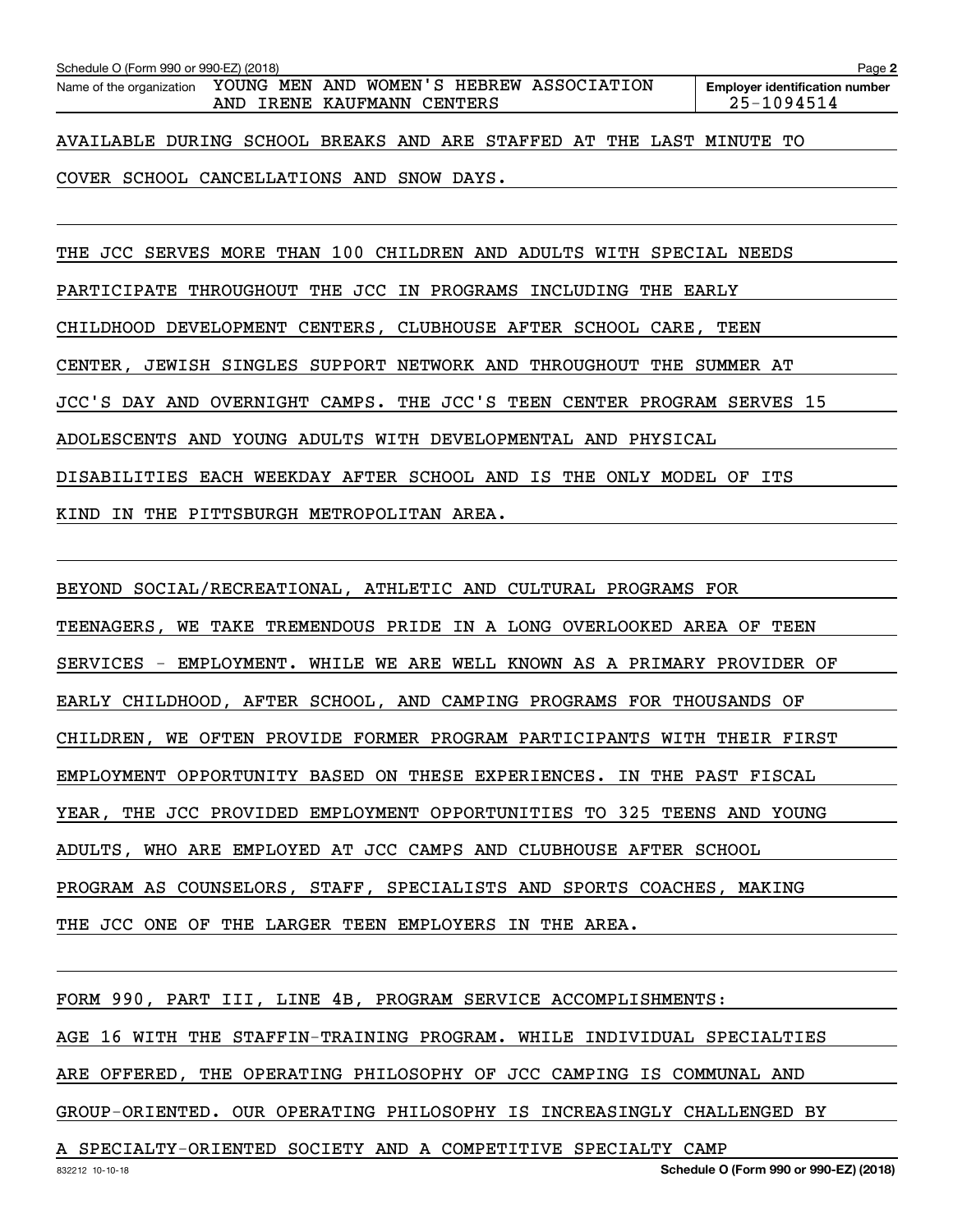| Schedule O (Form 990 or 990-EZ) (2018)                                                          | Page 2                                              |
|-------------------------------------------------------------------------------------------------|-----------------------------------------------------|
| Name of the organization YOUNG MEN AND WOMEN'S HEBREW ASSOCIATION<br>AND IRENE KAUFMANN CENTERS | <b>Employer identification number</b><br>25-1094514 |
| ENVIRONMENT. WE CONTINUE TO GROW OUR SPECIALTIES TO COMPETE IN THE                              |                                                     |
| MARKETPLACE, BUT WILL NOT SACRIFICE THE TRADITIONAL CAMP EXPERIENCE.                            |                                                     |
| THE UNIQUE FEATURES OF EACH PROGRAM ARE: 1) JAMES & RACHEL (J&R)                                |                                                     |
| LEVINSON DAY CAMP HAS GROWN FROM 125 CAMPERS IN 1970 TO ALMOST 400                              |                                                     |
| CHILDREN PER SESSION TODAY. J&R PROGRAMMING FOCUSES ON CHILDREN AGES                            |                                                     |
| 4-14 INTERACTING WITH THE NATURAL ENVIRONMENT OF A 100-ACRE WOODED                              |                                                     |
| SETTING IN MONROEVILLE; 2) EARLY CHILDHOOD CAMPS AT BOTH JCC BRANCHES                           |                                                     |
| CATER TO 2 TO 4-YEAR-OLDS, 3) PERFORMING ARTS CAMPS FOR OLDER CHILDREN                          |                                                     |
| IN BOTH SQUIRREL HILL AND SOUTH HILLS CULMINATES IN A MUSICAL THEATER                           |                                                     |
| PRODUCTION; 4) SOUTH HILLS DAY CAMPS PROVIDE A GENERALIST CAMP                                  |                                                     |
| EXPERIENCE FOR CHILDREN AGE 2 THROUGH GRADE 4, WITH SPORTS AND                                  |                                                     |
| TRAVELING CAMP EXPERIENCES FOR OLDER CHILDREN; AND 5) EMMA KAUFMANN                             |                                                     |
| (EKC) OUTSIDE OF MORGANTOWN, WEST VIRGINIA, NOW IN ITS 112TH YEAR;<br>CAMP                      |                                                     |
| OFFERS TWO- THREE- AND FOUR-WEEK OVERNIGHT CAMP SESSIONS AS WELL AS                             |                                                     |
| ONE-WEEK FIRST EXPERIENCE OPPORTUNITIES FOR CHILDREN TO BE AWAY FROM                            |                                                     |
| HOME IN A PROTECTED ENVIRONMENT; 6) AND INCLUSION OPPORTUNITIES FOR                             |                                                     |
| CHILDREN WITH DEVELOPMENT DISABILITIES ARE AN INTEGRAL ELEMENT OF OUR                           |                                                     |
| DAY AND RESIDENT CAMPING PROGRAMS, WITH NEW PROGRAM ELEMENTS ADDED                              |                                                     |
| ANNUALLY.                                                                                       |                                                     |
|                                                                                                 |                                                     |

832212 10-10-18 **Schedule O (Form 990 or 990-EZ) (2018)** FORM 990, PART III, LINE 4C, PROGRAM SERVICE ACCOMPLISHMENTS: WELLNESS PROGRAMS SUCH AS PILATES BARRE, DECK TIME WORKOUTS FOR PRE-TEENS AND RUNNING MECHANICS TRAINING SESSIONS HAVE ENGAGED A WIDER AND MORE DIVERSE POPULATION. THE JCC CONTINUES TO OFFER SPECIALIZED PROGRAMS FOR OLDER ADULTS INCLUDING PHASE III CARDIO-VASCULAR REHABILITATION AS WELL AS NEW PROGRAMS SUCH AS HOMEMEDS MEDICATION ASSURANCE PROGRAM, SENIOR ACTIVE PERSONAL TRAINING SESSIONS, WALK WITH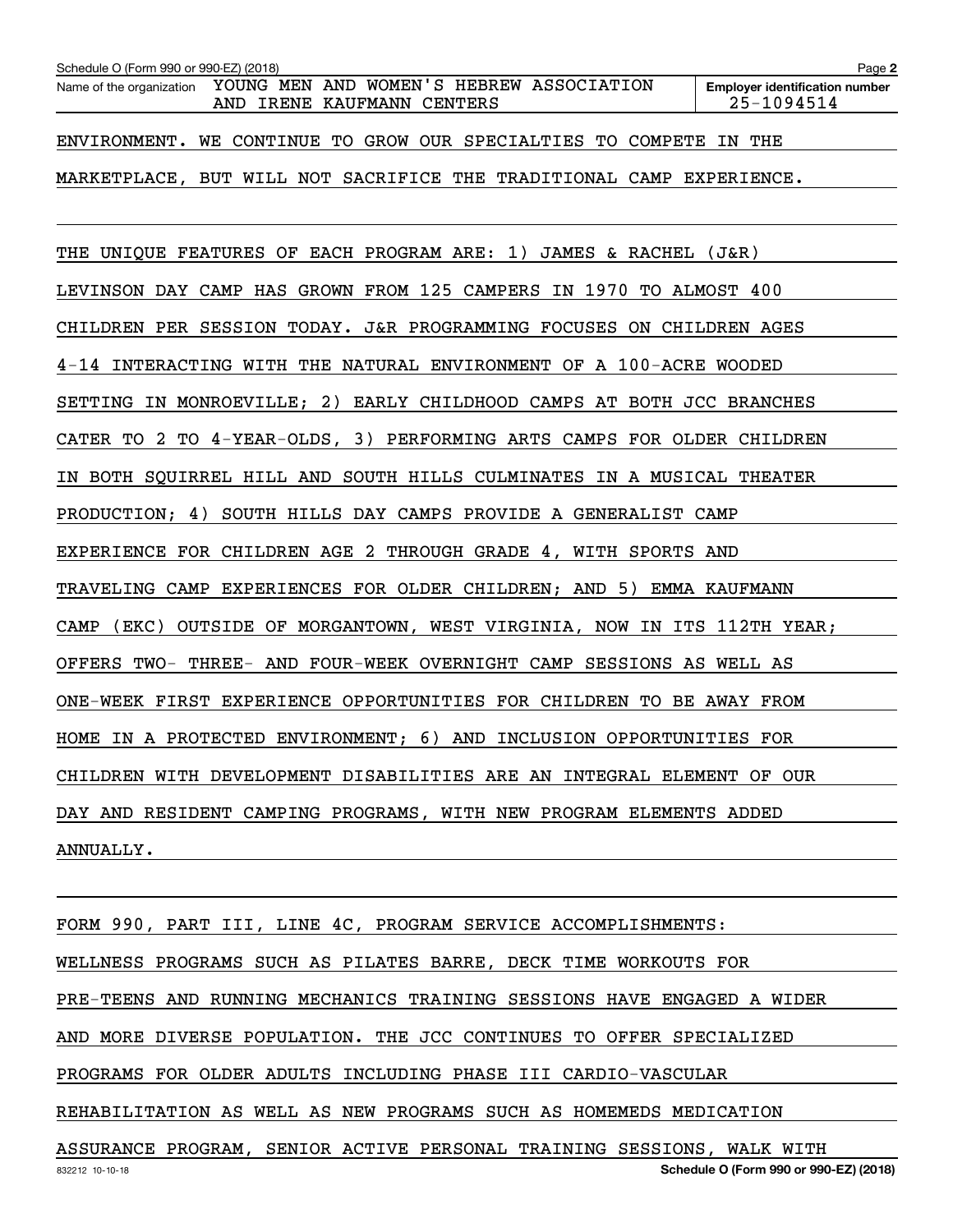Schedule O (Form 990 or 990-EZ) (2018)<br>Name of the organization YOUNG MEN AND WOMEN'S HEBREW ASSOCIATION Employer identification number AND IRENE KAUFMANN CENTERS 25-1094514

**Employer identification number**

EASE AND AGING MASTERY PROGRAM.

WITHIN THE AREA OF OLDER ADULTS, OUR PRIMARY OBJECTIVETO KEEP SENIORS ACTIVE, HEALTHY AND INDEPENDENTREDUCES THE LIKELIHOOD OF HIGHER COST/LESS ATTRACTIVE ALTERNATIVES. THE JCC'S HEALTH AND WELLNESS PROGRAMS CONTINUE TO BE THE MOST UTILIZED SERVICE AND THE LARGEST ENTRY POINT FOR THE JCC'S OLDER ADULTS. THE JCC OFFERS COMPREHENSIVE FITNESS PROGRAMMING FOR OLDER ADULTS, INCLUDING SILVERSNEAKERS, SILVER&FIT AND A VARIETY OF WELLNESS PROGRAMS DESIGNED SPECIFICALLY FOR OLDER ADULTS AND TAUGHT BY CERTIFIED INSTRUCTORS.

THIS YEAR, OVER 34,000 SENIORS PARTICIPATED IN AGEWELL PROGRAMS AND SERVICES MANY RELATED TO HEALTH AND WELLNESS PROGRAMS INCLUDING GROUP EXERCISE, ARTHRITIS AQUATIC EXERCISE CLASSES, FLU SHOT CLINICS, DAILY HOT MEALS, EDUCATIONAL PROGRAMS, CAREGIVER SUPPORT AND MEDICAL SCREENINGS. WITHIN BOTH LOCATIONS, THE JCC PROVIDES NEARLY 40 REGULARLY SCHEDULED OLDER ADULT HEALTH AND WELLNESS CLASSES THAT CAN SERVE OVER 1,300 INDIVIDUALS WEEKLY. BOTH SQUIRREL HILL AND SOUTH HILLS BRANCHES HOLD NUMEROUS SUPPORT GROUP PROGRAMS FOR INDIVIDUALS WITH DISABILITIES, INCLUDING AN ACTIVE STROKE SURVIVORS GROUP.

FORM 990, PART VI, SECTION B, LINE 11B:

THE 990 IS REVIEWED AND APPROVED BY THE AUDIT COMMITTEE EACH YEAR PRIOR TO

FILING THE RETURN. THE 990 IS SHARED ELECTRONICALLY WITH THE ENTIRE BOARD

ANNUALLY PRIOR TO ITS FILING WITH THE IRS.

FORM 990, PART VI, SECTION B, LINE 12C:

832212 10-10-18 **Schedule O (Form 990 or 990-EZ) (2018)** THE ORGANIZATION OBTAINS EXECUTED CONFLICT OF INTEREST STATEMENTS AT THE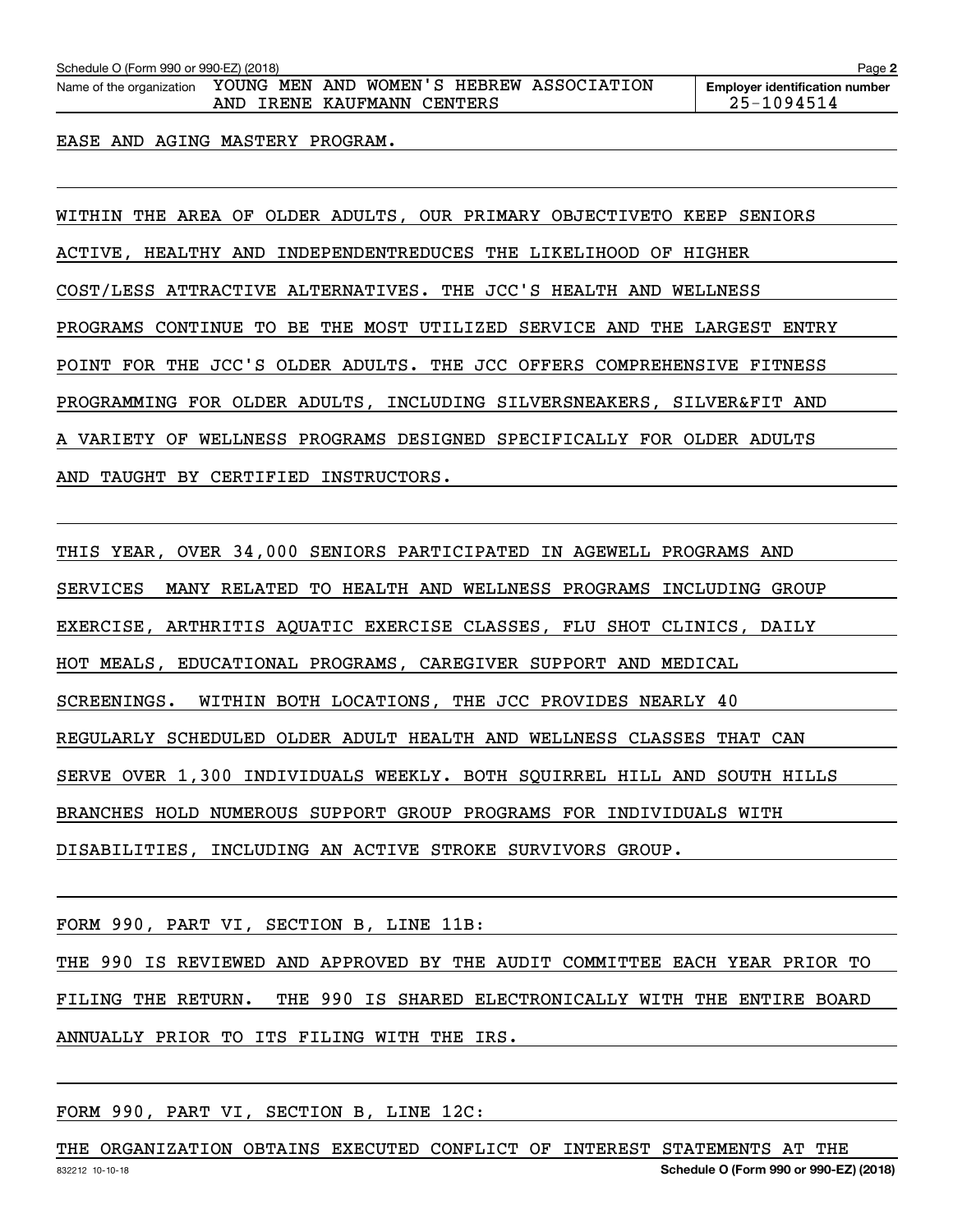| Schedule O (Form 990 or 990-EZ) (2018)                                                             | Page 2                                              |
|----------------------------------------------------------------------------------------------------|-----------------------------------------------------|
| YOUNG MEN AND WOMEN'S HEBREW ASSOCIATION<br>Name of the organization<br>AND IRENE KAUFMANN CENTERS | <b>Employer identification number</b><br>25-1094514 |
| ANNUAL BOARD RETREAT EACH FALL.<br>THOSE BOARD MEMBERS<br>WHO<br>DO.                               | NOT ATTEND                                          |
| AND/OR HAVE NOT EXECUTED ARE FOLLOWED UP BY STAFF TO<br><b>ENSURE</b>                              | THAT<br>THE                                         |
| EXECUTED STATEMENTS ARE RECEIVED BY THE NEXT SCHEDULED BOARD MEETING.                              |                                                     |
| FORM 990, PART VI, SECTION B, LINE 15:                                                             |                                                     |
| COMPENSATION COMMITTEE OF THE BOARD IS RESPONSIBLE FOR THE REVIEW,<br>THE                          |                                                     |
| BENCHMARKING ANALYSIS AND APPROVAL OF THE CEO'S COMPENSATION.                                      | THEY ALSO                                           |
| REVIEW COMPENSATION AND<br>INCENTIVES FOR ALL LEADERSHIP STAFF.                                    |                                                     |
| FORM 990, PART VI, SECTION C, LINE 18:                                                             |                                                     |
| INFORMATION IS AVAILABLE ON THE JCC'S WEBSITE OR UPON REQUEST OF THE<br>THE                        |                                                     |
| CFO.                                                                                               |                                                     |
|                                                                                                    |                                                     |
| FORM 990, PART VI, SECTION C, LINE 19:                                                             |                                                     |
| INFORMATION IS AVAILABLE ON THE JCC'S WEBSITE OR UPON REQUEST OF<br>THE                            | THE                                                 |
| CFO.                                                                                               |                                                     |
|                                                                                                    |                                                     |
| FORM 990, PART IX, LINE 11G, OTHER FEES:                                                           |                                                     |
| FEES AND CONTRACT SERVICES:                                                                        |                                                     |
| PROGRAM SERVICE EXPENSES                                                                           | 3,151,998.                                          |
| MANAGEMENT AND GENERAL EXPENSES                                                                    | 91,860.                                             |
| FUNDRAISING EXPENSES                                                                               | 1,890.                                              |
| TOTAL EXPENSES                                                                                     | $3, 245, 748$ .                                     |
| TOTAL OTHER FEES ON FORM 990, PART IX, LINE 11G, COL A                                             | $3, 245, 748$ .                                     |

FORM 990, PART XII, LINE 2C:

THE AUDIT COMMITTEE ASSUMES THE RESPONSIBILITY FOR THE OVERSIGHT OF THE

AUDIT AND SELECTION OF AN INDEPENDENT ACCOUNTANT.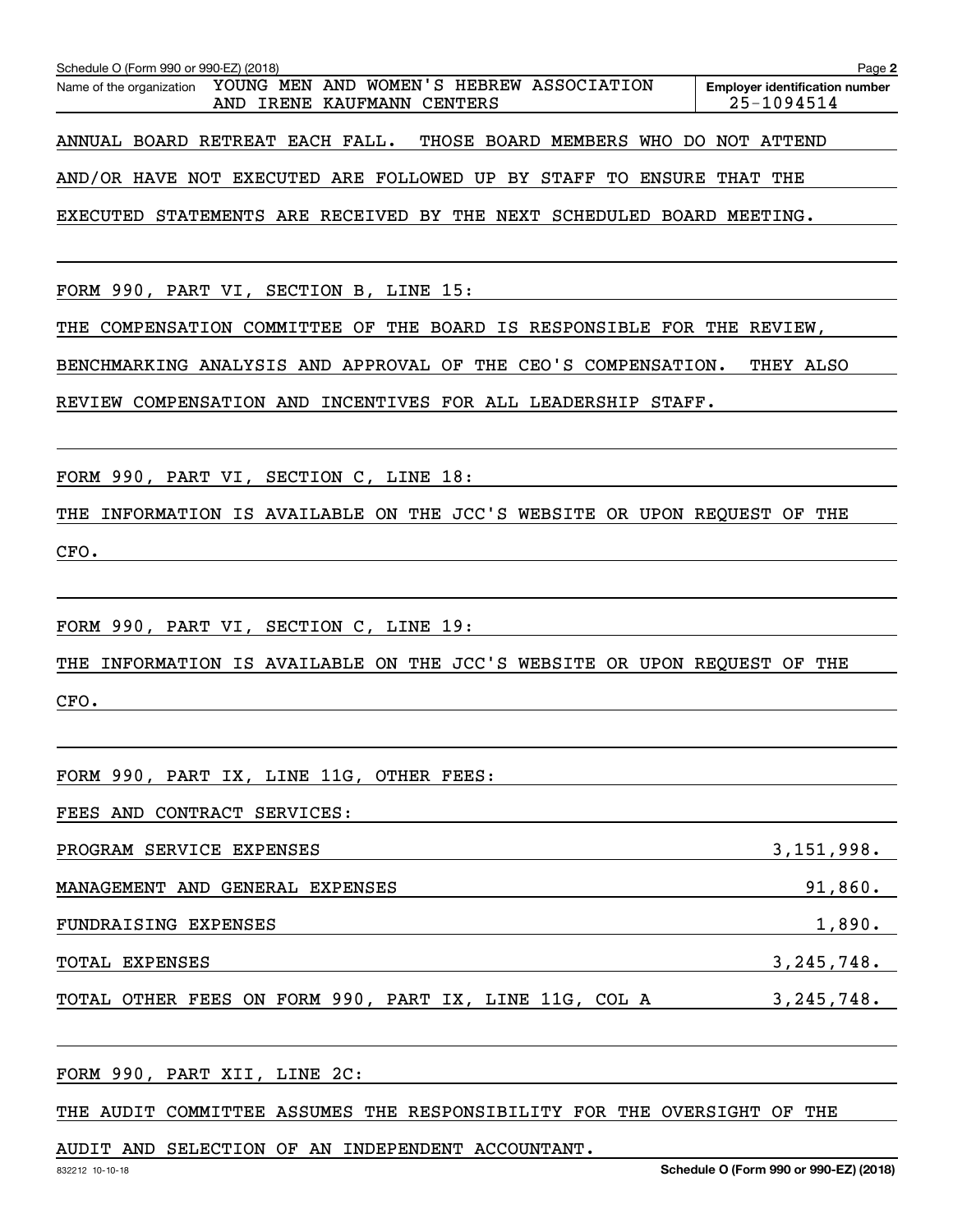| Schedule O (Form 990 or 990-EZ) (2018)<br>Page 2 |  |                                          |                                                  |  |  |  |
|--------------------------------------------------|--|------------------------------------------|--------------------------------------------------|--|--|--|
| Name of the organization                         |  | YOUNG MEN AND WOMEN'S HEBREW ASSOCIATION | Employer identification number<br>$25 - 1094514$ |  |  |  |
|                                                  |  | AND IRENE KAUFMANN CENTERS               |                                                  |  |  |  |
|                                                  |  |                                          |                                                  |  |  |  |
|                                                  |  |                                          |                                                  |  |  |  |
|                                                  |  |                                          |                                                  |  |  |  |
|                                                  |  |                                          |                                                  |  |  |  |
|                                                  |  |                                          |                                                  |  |  |  |
|                                                  |  |                                          |                                                  |  |  |  |
|                                                  |  |                                          |                                                  |  |  |  |
|                                                  |  |                                          |                                                  |  |  |  |
|                                                  |  |                                          |                                                  |  |  |  |
|                                                  |  |                                          |                                                  |  |  |  |
|                                                  |  |                                          |                                                  |  |  |  |
|                                                  |  |                                          |                                                  |  |  |  |
|                                                  |  |                                          |                                                  |  |  |  |
|                                                  |  |                                          |                                                  |  |  |  |
|                                                  |  |                                          |                                                  |  |  |  |
|                                                  |  |                                          |                                                  |  |  |  |
|                                                  |  |                                          |                                                  |  |  |  |
|                                                  |  |                                          |                                                  |  |  |  |
|                                                  |  |                                          |                                                  |  |  |  |
|                                                  |  |                                          |                                                  |  |  |  |
|                                                  |  |                                          |                                                  |  |  |  |
|                                                  |  |                                          |                                                  |  |  |  |
|                                                  |  |                                          |                                                  |  |  |  |
|                                                  |  |                                          |                                                  |  |  |  |
|                                                  |  |                                          |                                                  |  |  |  |
|                                                  |  |                                          |                                                  |  |  |  |
|                                                  |  |                                          |                                                  |  |  |  |
|                                                  |  |                                          |                                                  |  |  |  |
|                                                  |  |                                          |                                                  |  |  |  |
|                                                  |  |                                          |                                                  |  |  |  |
|                                                  |  |                                          |                                                  |  |  |  |
|                                                  |  |                                          |                                                  |  |  |  |
|                                                  |  |                                          |                                                  |  |  |  |
|                                                  |  |                                          |                                                  |  |  |  |
|                                                  |  |                                          |                                                  |  |  |  |
|                                                  |  |                                          |                                                  |  |  |  |
|                                                  |  |                                          |                                                  |  |  |  |
|                                                  |  |                                          |                                                  |  |  |  |
|                                                  |  |                                          |                                                  |  |  |  |
|                                                  |  |                                          |                                                  |  |  |  |
|                                                  |  |                                          |                                                  |  |  |  |
|                                                  |  |                                          |                                                  |  |  |  |
|                                                  |  |                                          |                                                  |  |  |  |
|                                                  |  |                                          |                                                  |  |  |  |
|                                                  |  |                                          |                                                  |  |  |  |
|                                                  |  |                                          |                                                  |  |  |  |
|                                                  |  |                                          |                                                  |  |  |  |